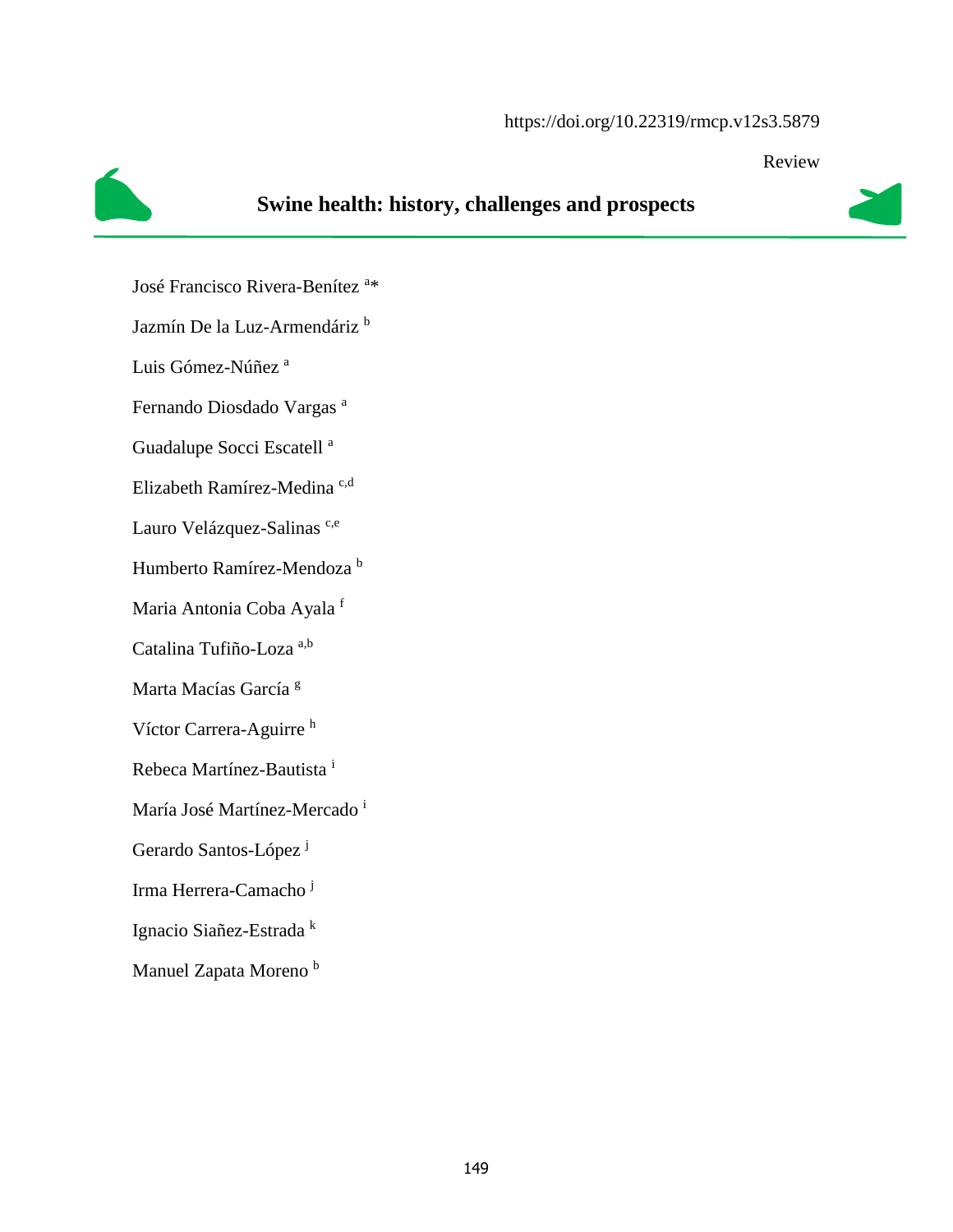<sup>a</sup> Instituto Nacional de Investigaciones Forestales, Agrícolas y Pecuarias. Centro Nacional de Investigación Disciplinaria en Salud Animal e Inocuidad, Km 15. 5 Carretera México-Toluca, Palo Alto, Cuajimalpa, CP. 05110, Ciudad de México, México.

<sup>b</sup> Universidad Nacional Autónoma de México. Facultad de Medicina Veterinaria y Zootecnia, Ciudad de México, México.

<sup>c</sup>USDA/ARS Plum Island Animal Disease Center. Foreign Animal Disease Research Unit, Greenport NY, USA.

<sup>d</sup>University of Connecticut. Department of Pathobiology and Veterinary Science, Storrs, CT, USA.

<sup>e</sup>Kansas State University. College of Veterinary Medicine, Manhattan, KS, USA.

f Práctica privada.

<sup>g</sup>LAPISA Salud Animal. La Piedad, Michoacán, México.

h SANFER Salud Animal. Ciudad de México, México.

<sup>i</sup> Zoetis Swine, Ciudad de México, México.

<sup>j</sup> Instituto Mexicano del Seguro Social. Centro de Investigación Biomédica de Oriente, Atlixco, Puebla, México.

k Benemérita Universidad Autónoma de Puebla. Centro de Química, Instituto de Ciencias, Puebla, México.

\*Corresponding author: [rivera.francisco@inifap.gob.mx](mailto:rivera.francisco@inifap.gob.mx)

#### **Abstract:**

In swine production systems, one of the critical points that must be strictly attended to is the health of the pigs. Health is a structural component of animal welfare and reflects an optimal state of the animals, which has a direct impact on a higher productive performance and better development conditions. Infectious diseases are one of the greatest threats to the health of pigs and can cause losses of up to 100 % of production; therefore, it requires constant attention and continuous monitoring by the veterinarian and producers, in perfect coordination with the official health authorities. Currently, the implementation of best practices in the production chain is of interest to both producers and consumers. The control of infectious diseases requires collaboration between the various actors in the environment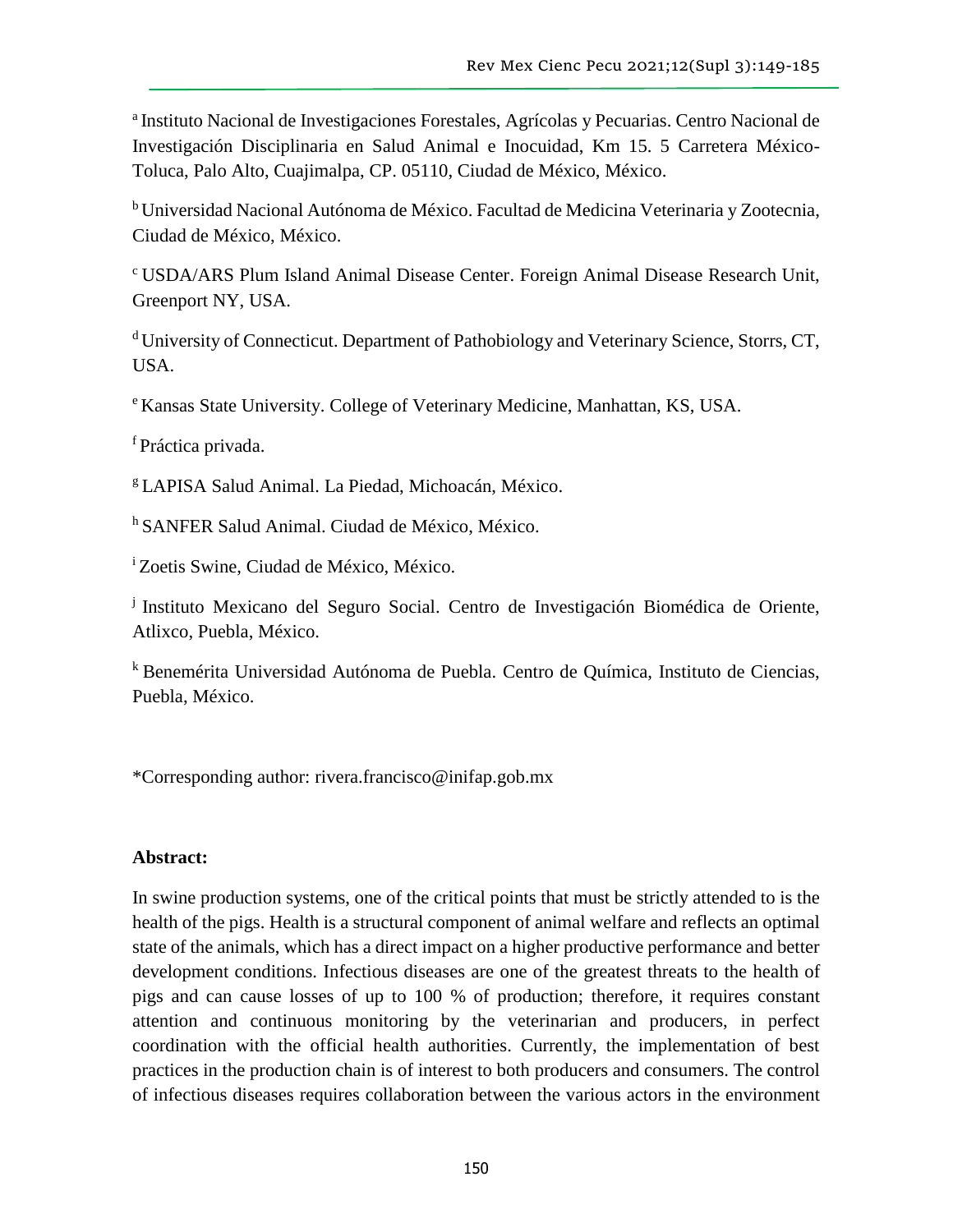and must be considered a public good, since their negative repercussions can range from the local to the global level. This review will address the main infectious diseases that endanger swine health, their impact, the main contributions made by the National Institute for Research in Forestry, Agriculture and Livestock (INIFAP) in its 35 years of life, mainly at the National Center for Disciplinary Research in Animal Health and Safety (CENID-SAI), formerly known as the emblematic CENID-Microbiología or Palo Alto.

**Key words:** Pig Farming, Infectious Diseases, Technology, Innovation.

Received: 24/11/2020

Accepted: 11/03/2021

### **Introduction**

### **Pig farming in Mexico and its global context**

It is estimated that there are close to 100 million head of pigs in the world, with China, the United States and Brazil being the countries with the largest inventories. In 2018, FAO estimated that the per capita consumption of pork worldwide was 12.3 kg per year, making it the second most consumed meat<sup> $(1)$ </sup>. In Mexico, the states of Jalisco, Sonora and Puebla are the largest producers. In 2020, the Agri-food and Fisheries Information Service (SIAP) reported an estimated production of 134,953 t, and the FAO recorded a *per capita* consumption of 12.8 kg in Mexico (2018), for which pork is considered the third livestock commodity with the highest economic participation in the country<sup>(2)</sup>. Swine production units in Mexico have been classified by their level of technification and by their production objective; with respect to the level of technification, there are technified, semi-technified and low-scale production units, commonly known as backyard units<sup>(3)</sup>. Technified production units account for 40 to 50 % of the national inventory and 75 % of national pork production<sup>(4)</sup>. Semi-technified production units have a 20 % national share and are production systems that are decreasing. Finally, there are low-scale or backyard production units; this type of production has a 30 % distribution at the national level<sup>(3,4)</sup>. In these three types of swine production, it is important to highlight that, in order for the species to be produced efficiently, it is necessary to comply with animal welfare standards during production, quality parameters during transport and, above all, to control the main critical points during slaughter, in order to obtain the best quality meat to be offered to the final consumer.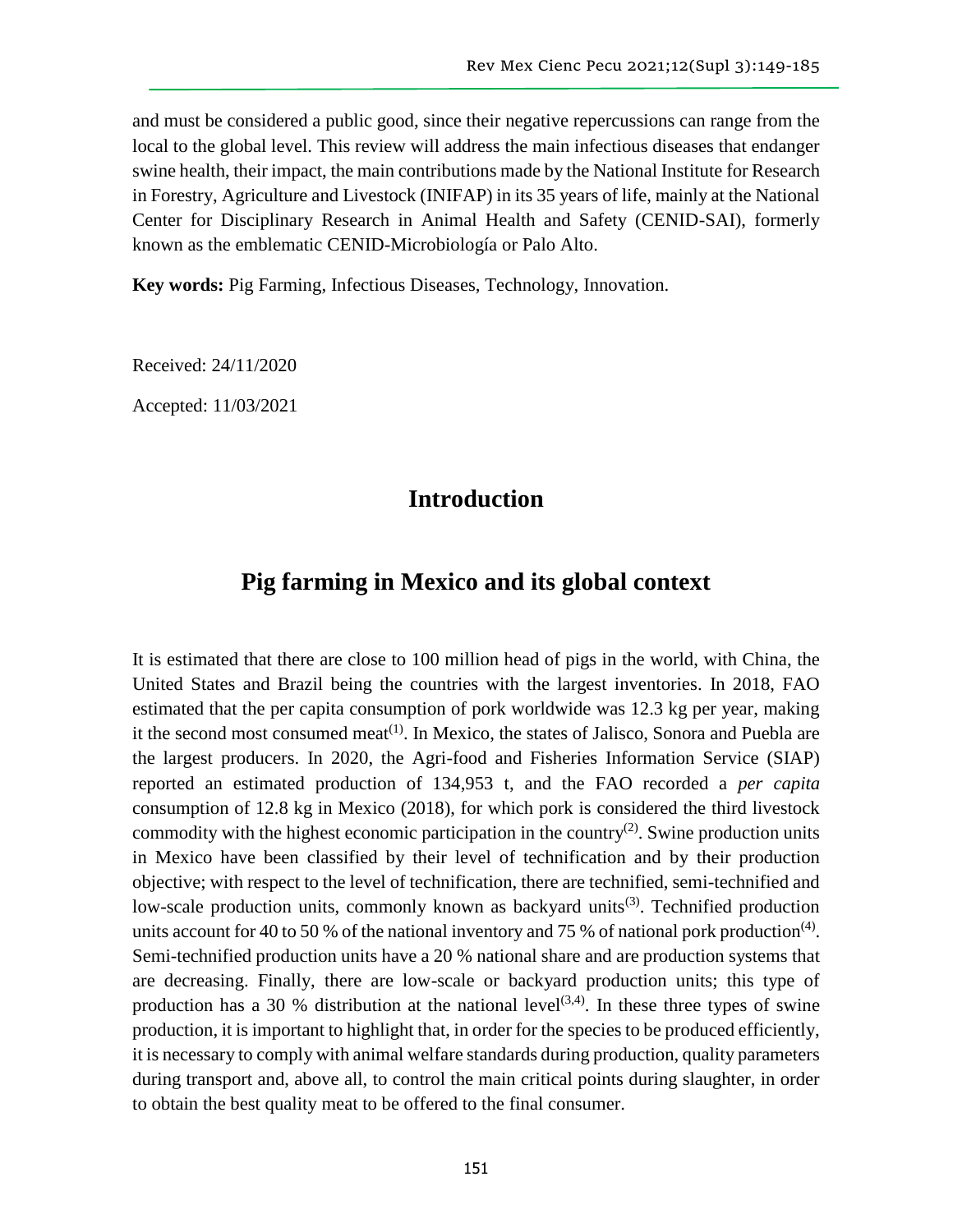Pig farming worldwide has been constantly challenged by several direct and indirect factors. Currently, the Covid-19 global pandemic, generated by the SARS-CoV-2 virus, which is responsible for more than 45 million confirmed cases, including more than one million deaths, as of October 2020, has been identified as the most serious pandemic in the world $(5)$ . It has been confirmed that pigs are not susceptible to SARS-CoV-2 infection. However, the pork industry has been affected, as the export and import of pigs has been restricted, and infection is common among workers on farms and in processing plants, decreasing pork production capacity<sup> $(6)$ </sup>. There has been a low consumption of meat products during this period; for this reason, there were farms that had to eliminate the inventory that was destined for the market, due to the lack of sales. In addition, the price of live pigs in Mexico was affected, reaching extremely low prices (15 to 16 pesos per kilo), causing producers to forego some of the health programs used on farms. The global Covid-19 pandemic has altered consumer behavior, distribution, production and market prices. Production setbacks were one of the biggest challenges faced by the meat industry, but the sector's capacity has largely returned to normal in recent months.

Another factor affecting pig farming is infectious agents that cause high morbidity and mortality rates. A recent example is African swine fever (ASF), which is a viral disease that causes high mortality rates in domestic pigs. In 2018, outbreaks of this disease were reported in different provinces of China and currently causes outbreaks in Europe and Asia; the implementation of strict biosecurity measures are the tool to prevent the entry of this viral agent and depopulation is the control protocol, until the development of an effective biologic is achieved<sup> $(7,8)$ </sup>. Fortunately, the American continent is still free of this infectious agent and this makes it one of the potential exporters of pork to China. Within this context, Mexican pork exports to China, reported a 929 % growth during January 2020, totaling 4,076 t of meat, *versus* the 396 t reported in January 2019. At the end of 2019, Mexico exported 30,072 tons of pork to China, which placed the Asian country as the second largest buyer of this type of Mexican meat<sup>(9)</sup>.

## **Swine health, infectious agents and their repercussions**

Today, the stability of human society around the world has been affected by various aspects, such as population growth, food security, the need for more efficient and sustainable production methods, and climate change. Population growth is expected to require 70 % more food production than today by  $2050^{(10)}$ . This requires more intensive production systems, with larger animal populations, leading to the emergence of emerging and re-emerging diseases, which are a continuous challenge in animal health. The following is a description of the main diseases that must be treated, some of which are exotic, while others are endemic;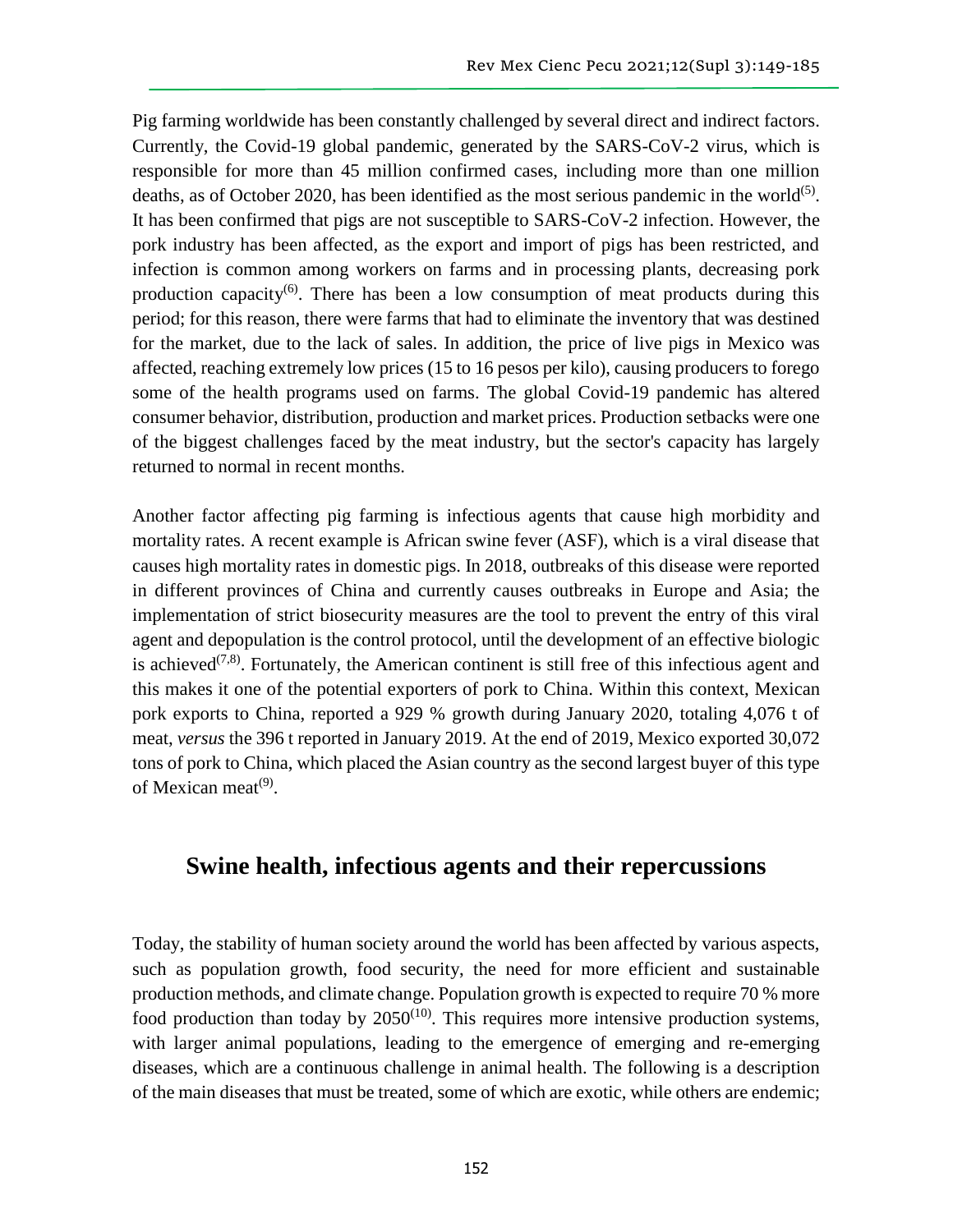however, all of them have a negative impact on swine production in economic and productive terms.

# **Bacterial agents**

### **Respiratory diseases**

Since 1960, respiratory diseases in  $pigs^{(11)}$  have been described, and several investigations have been carried out with the aim of identifying the etiological agents involved in them. Different studies in pigs have shown that co-infections between bacteria and viruses lead to an exacerbation of pulmonary lesions, due to an increased immunological reaction characterized by an increase in the production of proinflammatory cytokines<sup> $(12)$ </sup>. Porcine respiratory complex (PRC) related agents can be divided into primary and secondary or opportunistic pathogens<sup> $(13)$ </sup>. Among the primary agents, there are some bacteria with certain serotypes of high virulence of *Actinobacillus pleuropneumoniae* (App), *Mycoplasma hyopneumoniae*, and *Bordetella bronchiseptica*. Among the bacteria included as secondary or opportunistic pathogens are low-virulence strains of App, *Glaesserella parasuis* (formerly Haemophilus parasuis), Pasteurella multocida, and Streptococcus suis<sup>(13)</sup>.

*Actinobacillus pleuropneumoniae (***App***)*, Gram-negative bacteria causing fibrinous pleuritis, hemorrhagic and necrotic bronchopneumonia, which can lead to increased mortality<sup> $(14)$ </sup>. The most virulent strains of App have tropism for the lower respiratory tract (bronchioles and pneumocytes), their main damage is caused by exotoxins (Apx I, II, III and IV) that produce cell lysis, which results in characteristic lesions $(14)$ .

*Mycoplasma hyopneumoniae,* is the cause of enzootic pneumonia<sup>(15)</sup>. Two mechanisms are derived from *M. hyopneumoniae* and its participation in CRP: i) alteration in the ciliated epithelium cells, with loss of cilia and, therefore, permissiveness to the invasion of secondary pathogens, and ii) alteration of the immune response<sup>(15)</sup>. Infection with *M. hyopneumoniae* inhibits the phagocytic activity of some cells of the innate immune response, such as macrophages, favoring infections by other pathogens<sup>(15,16)</sup>. An established *M*. *hyopneumoniae* infection contributes to the potentiation of viral infections<sup> $(12,17)$ </sup>. In recent years, several efforts have been made to eliminate *M. hyopneumoniae*, mainly in breeding  $f$ emales<sup>(18)</sup>. The probability that the herd will remain negative for at least one year after culling is 83 %<sup> $(19)$ </sup>.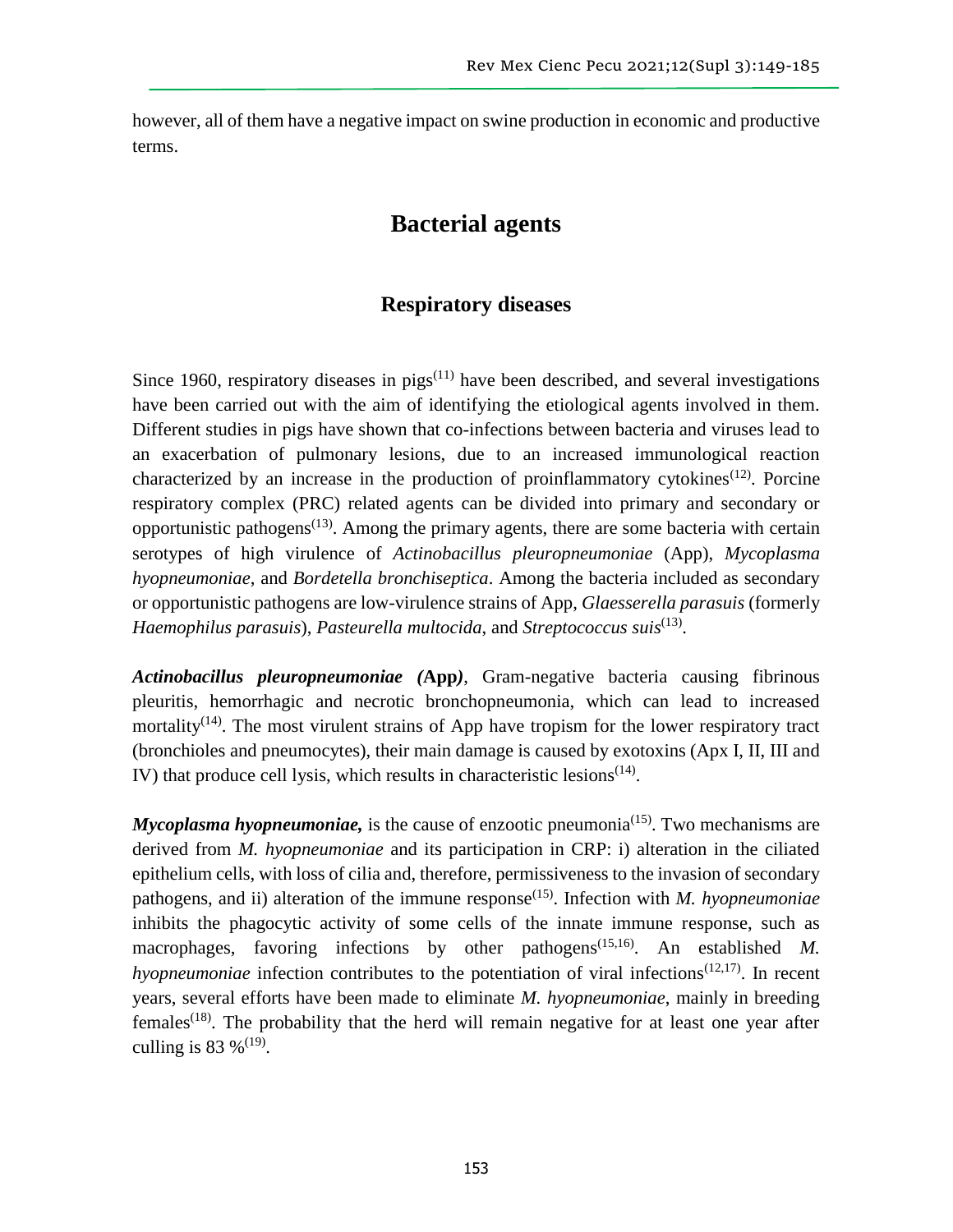*Bordetella bronchiseptica*, Gram-negative bacteria, which can be considered as primary or secondary pathogens, depending on the time of infection. As a primary pathogen, it can cause necrotic and hemorrhagic bronchopneumonia in piglets. Clinical signs can range from a transient cold to atrophic rhinitis, when associated with another pathogen such as *Pasteurella multocida*. Most studies on the interactions of CRP pathogens focus on the evaluation of clinical signs and the impact of the disease; however, the mechanisms involved at the molecular level have been little studied $(12)$ , which opens up a field of research in this area.

*Glasserella parasuis,* (formerly *Haemophilus parasuis*), a Gram-negative bacterium causing Glässer's disease, which produces fibrinous polyserositis and septicemia with localization in the brain, joints and/or lungs<sup> $(13)$ </sup>. Mortality can be high, mainly in populations with no previous exposure $^{(18)}$ .

*Streptococcus suis,* is an encapsulated Gram-positive coccus<sup>(20)</sup> that mainly affects pigs from 5 to 10 wk of age. It causes acute death by septicemia, meningitis, polyarthritis, polyserositis, valvular endocarditis, and can also cause damage to the digestive and genital tract; occasionally, pigs may present dyspnea and cyanosis. In healthy pigs, it is commonly found in the tonsils and the upper respiratory tract. It is a zoonotic microorganism that has increased its importance in the last 10 years, of which serotype 2 is the most important for public health<sup>(21)</sup>. *S. suis* has been classified into 35 serotypes<sup>(22)</sup>, and its distribution depends on the geographical location<sup>(23)</sup>. In the USA and Canada, serotypes 2 and 3 are the most abundant; in the case of Mexico, no data are available, but it can be suggested that they are similar.

At CENID-SAI, studies have been conducted to identify the presence of these infectious agents; in 1997, a serological survey was carried out which detected a significant association between bacterial infection with *M. hyopneumoniae*, App, and infection with Aujeszky's disease (AD) virus<sup>(24)</sup>. In 2008, an end-point PCR test was evaluated and standardized, which identified different strains of App<sup>(25)</sup>. In 2011, *M. hyopneumoniae* was identified by PCR in early infected pigs with or without the presence of clinical signs<sup>(26)</sup>.

### **Digestive diseases**

In intensive production farms, enteric diseases in pigs cause economic losses due to increased medication costs and stunted growth.

*Brachyspira hyodysenteriae* is considered to be an anaerobic intestinal spirochete, which causes a mucohemorrhagic colitis known as swine dysentery. Swine dysentery affects pigs in the growing and finishing stage, which manifest moderate mucoid diarrhea without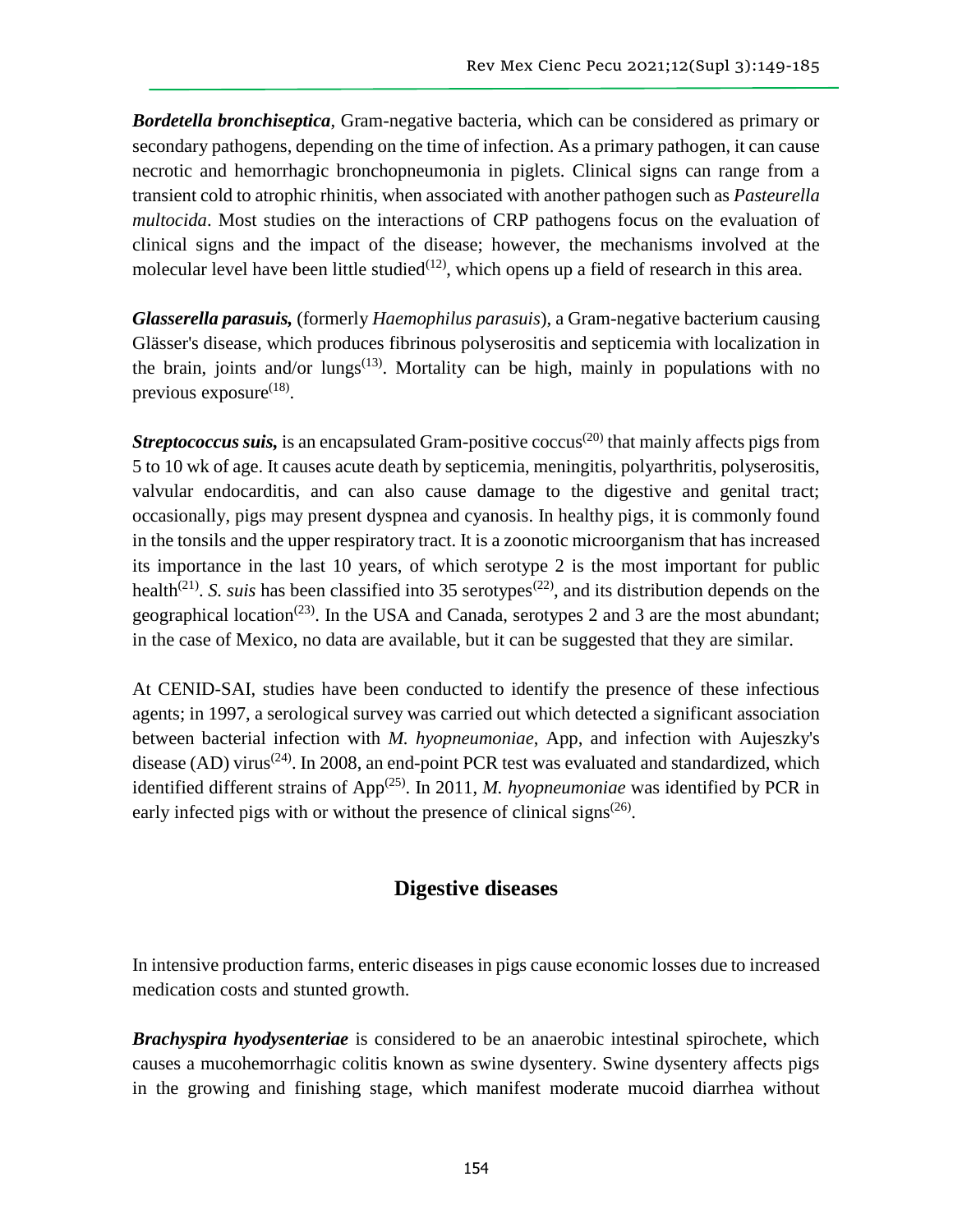affecting body condition or, in some cases, hemorrhagic diarrhea with mortality rates of 50 to 90  $\%^{(27)}$ . In affected herds, swine dysentery causes economic losses due to mortality, decreased growth rates, lower feed conversion, and treatment costs<sup>(28)</sup>.

*Lawsonia intracellularis* is a Gram-negative obligate intracellular bacterium that causes proliferative enteropathy or ileitis. The disease is characterized by a thickening of the intestinal mucosa due to a proliferation of the intestinal crypt epithelium, located mainly in the ileum<sup> $(29)$ </sup>. The disease manifests itself in acute and chronic forms. The acute presentation causes hemorrhagic proliferative enteropathy, with high mortality and bloody diarrhea, affecting pigs in the finishing stage and replacement females. Intestinal adenomatosis is the chronic manifestation of the disease, subclinical and self-limiting in young pigs, although complication by opportunistic bacteria is possible, resulting in necrotic enteritis with presence of fibrinous exudate and necrosis<sup>(30)</sup>. It has a wide distribution in pig farms. Its economic impact is due to the fact that clinical cases result in lower finishing weight and poor feed conversion<sup>(31)</sup>.

*Salmonella* **spp.** is a ubiquitous bacterium. In the case of pigs, *S. typhimurium* has an enteric presentation with diarrhea, a consequence of enterocolitis, while *S. cholerasuis* has a septicemic presentation<sup>(32)</sup>. It is most frequent in animals during the weaning stage up to five months of age. In the superacute form, septicemia causes sudden death, mainly in pigs from two to three months of age, with diffuse hemorrhage in different organs; the acute form presents yellowish diarrhea, fever and emaciation, with ulcers, which can lead to a chronic form, with the presence of botulinous ulcers, intestinal necrosis, and stenosis. Infected animals remain carriers for months and excrete the bacteria intermittently, via feces<sup>(33)</sup>.

*Escherichia coli,* a Gram-negative, facultative anaerobic bacillus, classified within the family *Enterobacteriaceae*, normally colonizes the intestinal microbiota of domestic animals. However, it causes neonatal diarrhea in piglets and edema disease in the postweaning stage, commonly associated with enterotoxigenic strains, which produce, as a virulence factor, enterotoxins that cause secretion of water and electrolytes into the intestinal lumen, causing diarrhea, dehydration, acidosis, and edema(34). Other virulence factors, related to adherence and infection of epithelial cells, are fimbria and pili, which are identified for a more accurate diagnosis of the type of strain involved in the clinical picture. There are other strains that produce the Shiga toxin (Stx2e) that causes edema disease<sup> $(35)$ </sup>. Colibacillosis has economic implications resulting from mortality rates of 50-90 %, low growth rates, weight loss, treatment costs due to the use of antibiotics, antisecretory or probiotic drugs, and vaccination<sup>(36)</sup>.

In 1998, the PCR test was established for the first time in Mexico at the CENID-SAI of INIFAP, with the objective of detecting *L*. *intracellularis*(37). The advantages of this methodology are its versatility, speed, high sensitivity and specificity. In 2005, a study was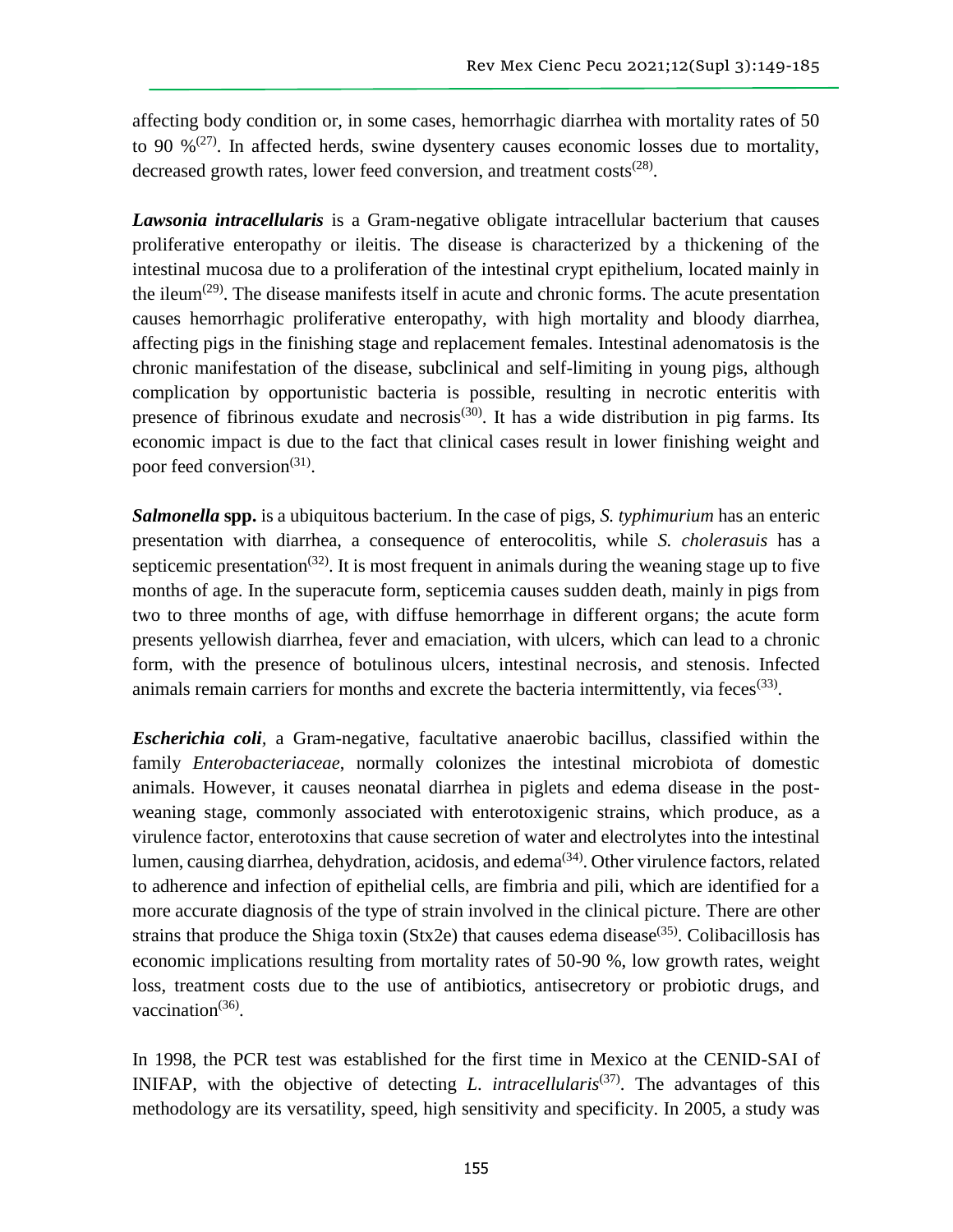conducted to determine the frequency of herds infected with *L. intracellularis*, and it detected 37 % of positive farms(38). With the establishment of this methodology, diagnostic services were provided to private companies, and several studies were carried out on the excretion patterns of *L. intracellularis*. In 2004, microbial resistance-causing phages were identified in strains of *Salmonella* spp(39). In recent studies, *L. intracellularis*, *B. hyodisenteriae* and *Salmonella* spp. were detected in 26 %, 11 % and 4 %, respectively. At CENID-SAI, technology was generated and validated based on the simultaneous detection of *B. hyodysenteriae*, *L. intracellularis*, and *Salmonella* spp. by PCR from a single stool sample. Clinical and laboratory diagnosis for these three diseases was difficult, laborious and costly. This technology was transferred to private laboratories, which were able to offer the service to producers in order to confirm the presence of these agents in their herds. This was reflected in a difference in net income of 650 % for users of INIFAP technology compared to a control technology, and an economic benefit of \$936,000.00 MXN, derived from the analysis of 900 samples from  $pigs^{(40)}$ .

# **Viral agents**

### **Endemic diseases**

#### **Infection by porcine circovirus type 2 (PCV2)**

Porcine circovirus (PCV) belongs to the genus *Circovirus* of the family Circoviridae, viruses with a single-stranded circular DNA genome. To date, four types of porcine circoviruses (PCV1-4) have been reported<sup>(41,42)</sup>. There is a high genetic diversity of PCV2 and eight genotypes (PCV2a-h) have been identified. PCV2 genotypes cannot be identified by conventional serology, as they have high cross antigenicity; this characteristic has maintained the use of available PCV2 vaccines. However, there is no cross antigenicity between PCV2 and PCV3(41,42). To date, PCV1 (contaminant of the PK-15 cell line) is considered nonpathogenic in swine<sup> $(43,44)$ </sup>. In 1997, PCV was associated with a disease affecting weaning pigs known as postweaning multisystemic wasting syndrome  $(PMWS)^{(45,46)}$ . PMWS is distributed worldwide and is commonly described in pigs at weaning or early fattening in unvaccinated farms. PCV2 seroprevalence within farms ranges from 15 % to 100 %, regardless of the existence of PMWS<sup> $(46,47)$ </sup>. In 2003, the first isolation and detection of antibodies against PCV2 was performed in Mexico. A retrospective study demonstrated the presence of antibodies against PCV2 in Mexico since 1973. This study showed that PCV2 infection has been enzootic in Mexico for many years prior to the first description of  $PMWS^{(48)}$ . Epidemiological studies have detected up to 98 % seroprevalence in backyard pigs<sup> $(49)$ </sup>.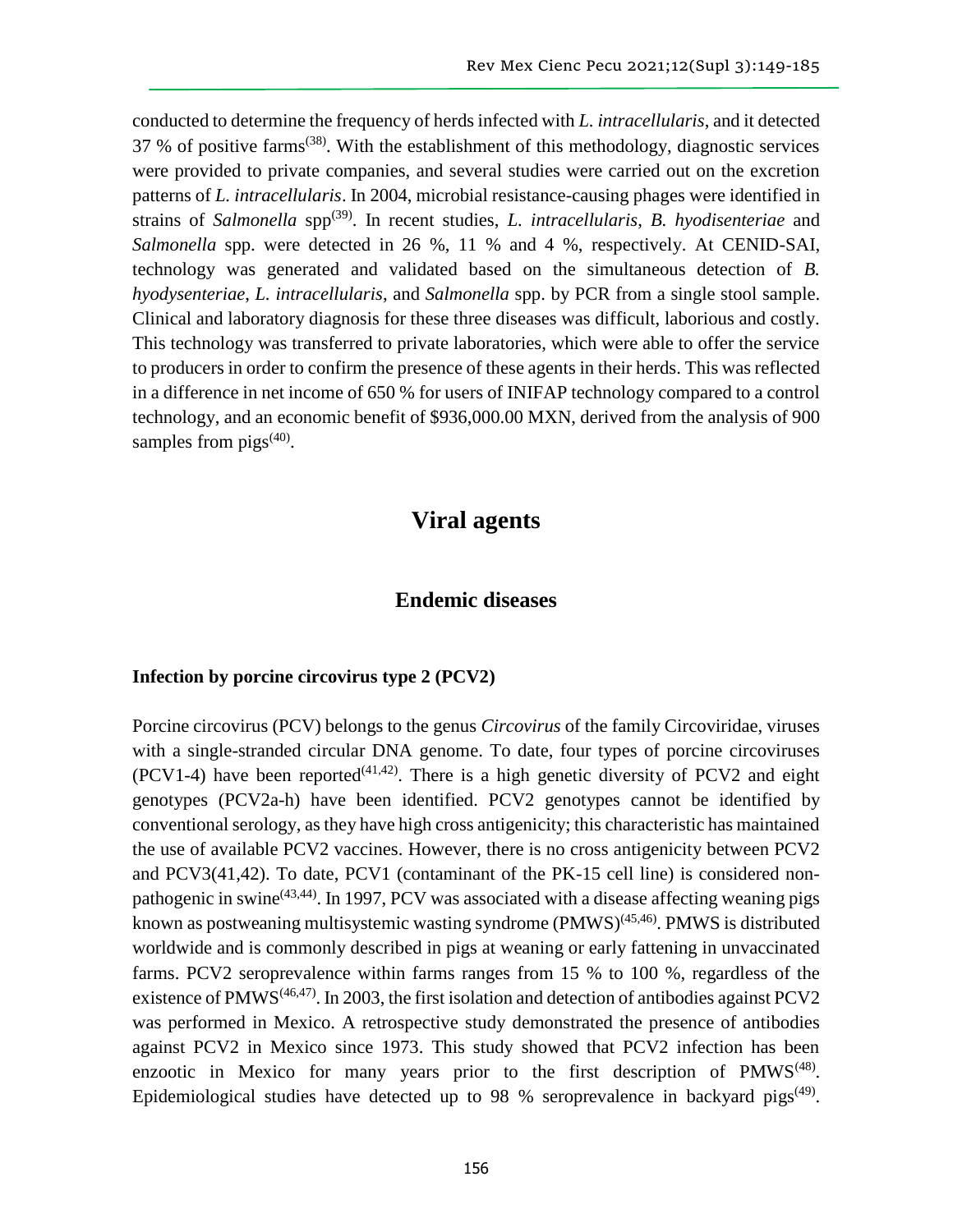Current studies have demonstrated the existence of PCV2a  $(12.5 \%)$ , PCV2b  $(87.5 \%)^{(50)}$ , PCV2d and, recently, PCV3<sup>(51)</sup>. In 2018, 49 % of PCV2-positive cases were identified and co-infection with PRRS virus was confirmed, these results were obtained from standardized and validated molecular tests at CENID-SAI<sup>(52)</sup>.

#### **Porcine circovirus type 3 infection (PCV3)**

In 2015, reproductive problems and swine nephropathy syndrome, pneumonia and swine dermatitis were identified in swine production units in the United States. When molecular diagnosis was performed for the identification of PCV2, the results were negative, so it was decided to perform metagenomic studies, identifying the presence of a new porcine circovirus genogroup, which was named porcine circovirus type  $3 (PCV3)^{(53)}$ . In subsequent years it has been identified in Japan<sup>(54)</sup>, China<sup>(55,56)</sup>, the United Kingdom (since 1992)<sup>(57)</sup>, Italy<sup>(58)</sup>, Germany<sup>(59)</sup>, and Sweden<sup>(60)</sup>. As for Latin America, the first report of identification of specific antibodies against PCV3 was in samples obtained from swine production units in Mexico and the U.S.A.; these results were reported in  $2016^{(53)}$ . In 2017, the presence of PCV3 was reported in Brazil<sup>(61)</sup>, and the presence of PCV3 was confirmed in the Americas, Europe and Asia. The main clinical signs associated with the infection were post-weaning multisystemic wasting syndrome, nephropathy syndrome, dermatitis and reproductive failure. In Mexico, in 2018, the presence of PCV2a and  $PCV2b^{(50)}$  was confirmed, and, therefore, vaccination strategies were implemented that have allowed the control of these clinical signs and of the economic and productive impact. These control strategies had been efficient; however, as of 2013, the appearance of some associated clinical signs was reported, and, upon diagnosis, the presence of PCV2 was ruled out, but the presence of PCV3 was confirmed. In 2017, at CENID-SAI, INIFAP, the complete genome of PCV3, detected in a production unit with reproductive failure and in pigs with clinical signs associated with postweaning multisystemic wasting syndrome, dermatitis and nephropathy, was detected and amplified; the sequences were reported in the global gene bank (GenBank: MH192340.1 and  $MH192341.1)^{(51)}$ . CENID-SAI has continued studying this disease; in 2019, serum samples obtained between 2012 and 2017 were analyzed; in the states of Guanajuato and Jalisco, the presence of PCV3 was identified since 2012 in both states, with a frequency of 31 %; coinfection PRRSV and PCV2 was also detected. Sequencing, genetic characterization and phylogenetic analysis were performed on the positive samples. In 2020, PCV3 whole genome sequences from serum samples of pigs from the states of Jalisco and Guanajuato were reported; these sequences were submitted to GenBank and are currently under review. These studies confirmed the presence of PCV3 in Mexico and established genetic homologies between strains; however, it is necessary to increase the number of representative sequences from different swine production units in order to establish such control strategies as the design of biologics for vaccination.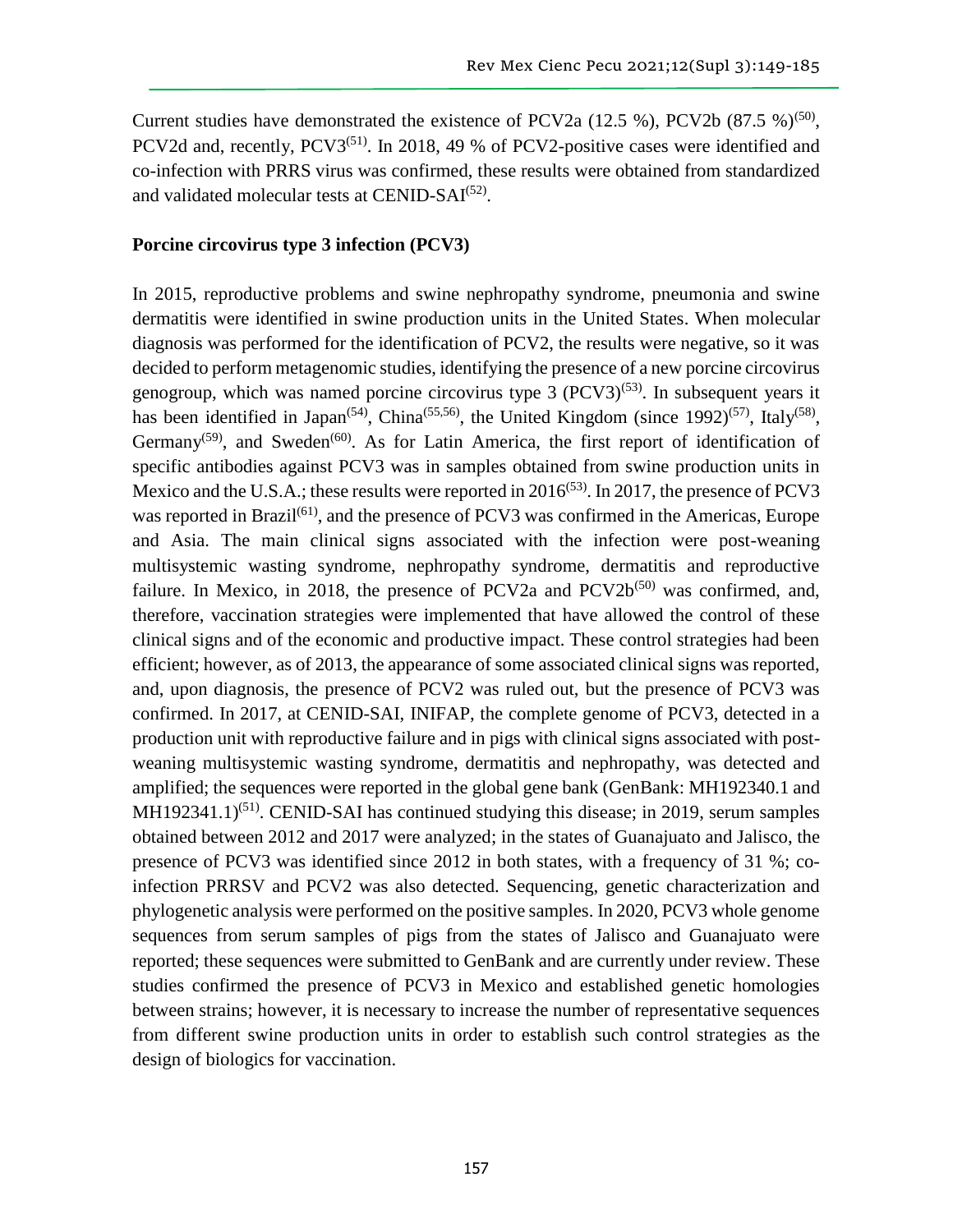#### **Porcine Reproductive and Respiratory Syndrome (PRRS)**

Porcine Reproductive and Respiratory Syndrome (PRRS) is a disease caused by a virus that belongs to the family *Arteriviridae*, genus *Arterivirus*. It is an enveloped virus with a 15 kb RNA genome containing nine open reading frames<sup> $(62)$ </sup>. PRRS affects pigs of all ages, but the greatest problems occur in pregnant sows and piglets. In females, the clinical picture is characterized by decreased fertility, late abortions, increased repetitions, and a high incidence of stillbirths, mummifications, and weak births. In piglets, it causes mainly respiratory problems. PRRS was first described in 1987 in North Carolina, USA<sup>(63)</sup>. The PRRS virus (PRRSV) was first isolated in 1991 in Lelystad, The Netherlands<sup>(64)</sup>. In the U.S.A. it was isolated in 1992 (strain VR-2332)<sup> $(65)$ </sup>. The PRRSV has a high mutation rate, generating the emergence of various viral strains grouped into two genogroups —the European strains (EU-PRRS1) and the American strains (NA-PRRS2)―, which have a homology of 63%, indicating a high genetic variability<sup> $(66)$ </sup>. Despite the great productive and economic impact, no vaccines have been developed to serve as prevention and control tools for the clinical signs caused by this viral agent<sup> $(67)$ </sup>. PRRSV is one of the most important infectious problems of viral origin, due to the economic impact it causes to the national and international swine industry. Worldwide, annual losses of up to \$664 million dollars have been reported. In 2016, the economic expense associated with this virus was estimated in more than 40 farms in Mexico, identifying losses of more than \$3,000.00 pesos per year per sow<sup>(68)</sup>. The economic losses in Mexican swine farming due to this disease are estimated at 400 million pesos per year, making it one of the most important diseases in Mexico. For pigs in the production line, the estimated cost is \$130 to \$260 pesos per animal per year. In Mexico, the first study showing positive serology for PRRSV was carried out in pigs imported from Canada and the United States, and a prevalence of between 2.7 and 13% was identified in the states of Sonora, Jalisco, Guanajuato, and Aguascalientes<sup>(69)</sup>. In 1997, it was reported that 78-84 % of swine production units were positive for the presence of  $PRRS^{(70)}$ . In 2000, the first viral isolation was performed in Mexico<sup> $(71)$ </sup>. In recent years, epidemiological studies carried out by CENID-SAI have shown that the proportion of farms that have animals with antibodies is high, reaching up to 70 % in the central part of the country. In 2007, a molecular diagnostic test for the detection of PRRSV was developed at CENID-SAI and adopted by the National Animal Health Diagnostic Center (Centro Nacional de Servicios de Diagnóstico en Salud Animal, CENASA) of the General Directorate of Animal Health (Dirección General de Salud Animal, DGSA). Currently in Mexico, antigenic and genetic characterization studies have been carried out with the strains circulating in Mexico, and it has been reported that PRRS strains present antigenic and genetic variations in the same production unit<sup>(72)</sup>. Various groups of researchers are working on the study of the antigenic regions of  $PRRSV^{(73)}$ , with the aim of identifying prototype strains for the development of diagnostic tools and vaccines, as potential tools for prevention and control in Mexico.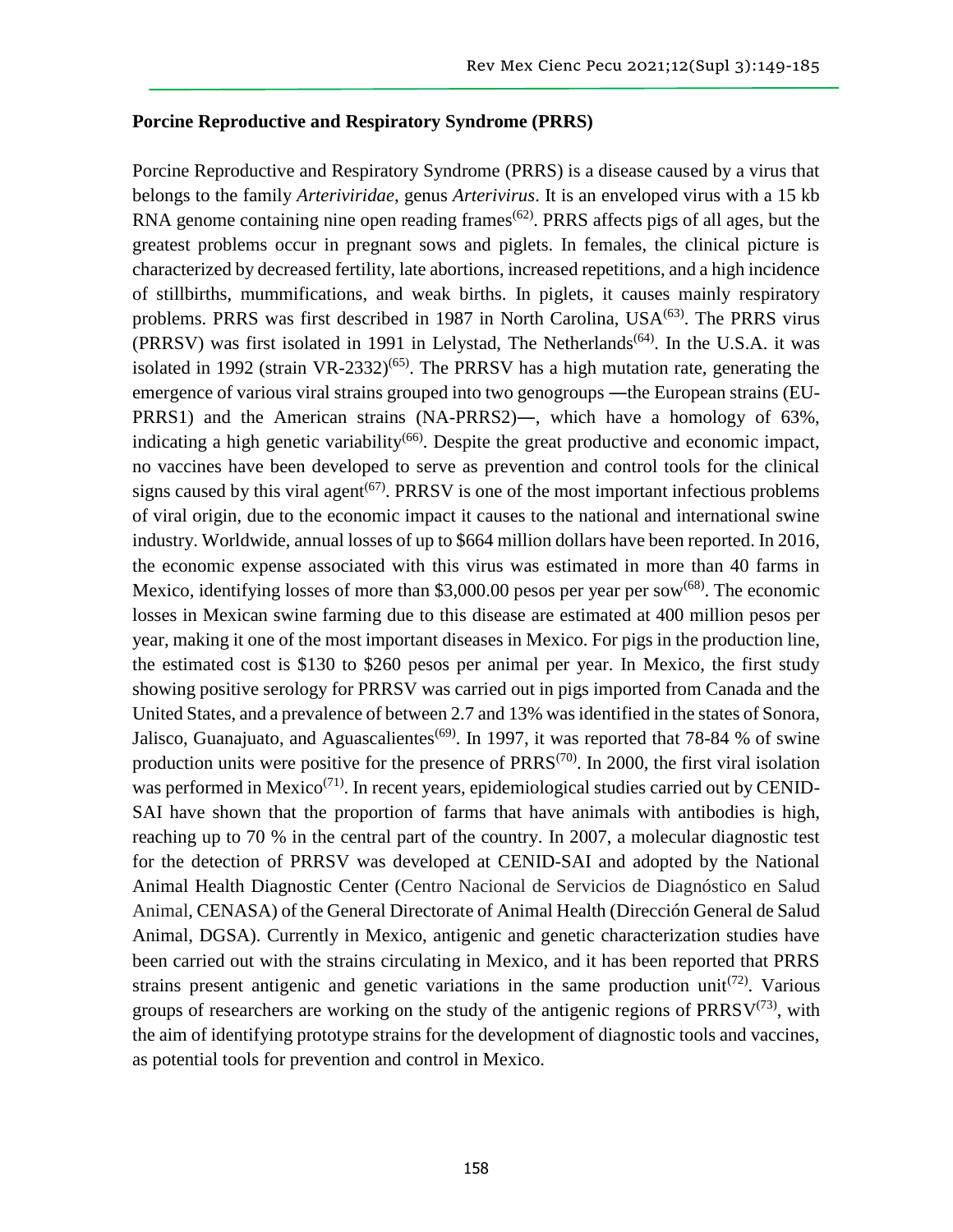#### **Blue eye disease**

Porcine rubulavirus (PRV), the causative agent of swine blue eye disease, was discovered in the early 1980s(74-76). PRV is currently classified as *Porcine orthorubulavirus*, within the family *Paramyxoviridae*<sup>(77)</sup>. PRV has been described only in Mexico<sup>(78)</sup>. The disease is characterized by neurological, respiratory and reproductive alterations accompanied by corneal opacity in pigs of different ages<sup> $(75,79-83)$ </sup>. Serological diagnosis can be performed with hemagglutination inhibition, viral neutralization, immunoperoxidase and ELISA tests. The hemagglutination inhibition test is the most commonly used test, although it can frequently give false positives if it is not correctly standardized<sup>(84)</sup>. Detection and quantification of PRV by real-time RT-PCR has been reported<sup> $(85,86)$ </sup>; these tests can be costly if applied to large populations. Therefore, there are areas of opportunity for the development of rapid tests applicable in the field. Control of the disease has not yet been achieved, mainly due to the fact that animals may present subclinical and persistent infections<sup> $(82)$ </sup>. Sequencing of neurovirulent strains that affected the states of Jalisco and Mexico in 2015, as well as other studies, indicate that there are genetic variations from earlier outbreaks<sup>(87)</sup>. These changes in viral proteins can generate antigenic diversity, which would cause antibodies produced against one variant to lose the ability to recognize other variants<sup> $(88)$ </sup>. From the point of view of human health, no zoonoses due to PRV have been reported, although the presence of antibodies against the virus has been demonstrated in veterinary staff $(89)$ . It has been suggested that PRV has the potential to cause zoonosis, due to the widespread contact between humans and pigs, as has occurred with other paramyxoviruses infecting animals<sup> $(90)$ </sup>. There are two commercial inactivated virus vaccines on the market. The results of studies suggest that the use of an outdated vaccine strain may generate little protection against circulating PRV strains(88), due to the accumulation of mutations. Therefore, further options have been investigated, e.g., the possibility of using recombinant PVR proteins as antigens to produce a protective response. The use of HN protein expressed in *E. coli* and *Pichia pastoris*, which induce the formation of antibodies, has been studied<sup> $(91,92)$ </sup>. Structural and antigenic prediction studies show that, in addition to the HN protein, the F, NP and M proteins potentially induce an immune response. It should be considered that the F protein of paramyxoviruses is widely conserved; in most of the predicted epitopes for PRV, very little or no variation was identified<sup> $(93)$ </sup>. PRV has been circulating in Mexico for at least 40 yr, and the challenge is to eradicate the disease; therefore, it is important to focus on three important issues: first, the development of an effective, rapid and inexpensive diagnostic method that will allow wide use; second, the development of an effective vaccine against different variants of the virus that normally circulate, and third, a molecular epizootiological surveillance program that will allow the updating of both the diagnosis and the vaccine. These points will make an important contribution to the control and eradication of PRV in pig farms in Mexico and, thus, focus efforts on other important conditions in pigs.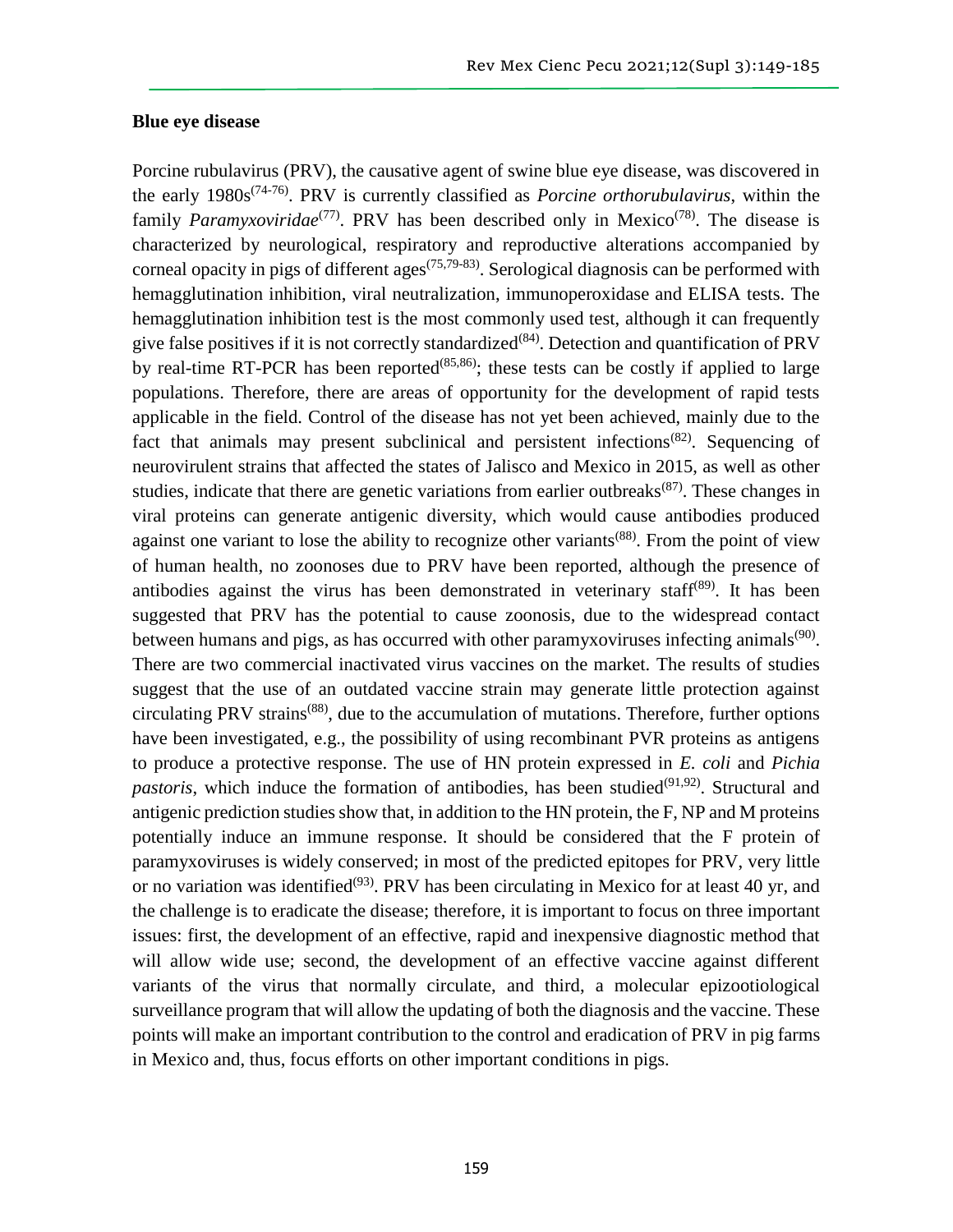#### **Coronavirus disease**

Within the family *Coronaviridae*, there are two subfamilies: on one hand, *Coronavirinae*, with the genera *Alphacoronavirus*, *Betacoronavirus*, *Gammacoronavirus*, and on the other, *Deltacoronavirus*, and the subfamily *Torovirinae*<sup>(94)</sup>. Five coronaviruses have been identified in swine: four belong to the genus *Alphacoronavirus*, transmissible gastroenteritis virus (TGEV), described in 1946; porcine respiratory coronavirus (PRCov), originated by mutation of the TGEV, isolated in 1984, and porcine epidemic diarrhea virus (PEDV), identified in 1977 and the recently discovered porcine enteric coronavirus (PEC), resulting from the recombination of the S gene of PEDV CV777 and TGEV. Porcine hemagglutinating encephalomyelitis virus (PHEV), isolated in 1962, which belongs to the genus *Betacoronavirus*; porcine deltacoronavirus (PDCov), of the genus *Deltacoronavirus*, detected in  $2012^{(95-97)}$ . TGEV was described in 1946, in the USA, and was highly prevalent during the 1970s and 1980s. PRCov is the consequence of a natural deletion in the S protein of TEGV that turns its enteric tropism into a respiratory one, causing a subclinical disease in pigs. The emergence and spread of PRCov resulted in a decrease in the impact of TGE in the U.S. and Europe, as PRCov-seropositive farms reduced TGE-attributed mortality through cross-immunity. In contrast to Europe, outbreaks with both TGEV and PEDV were frequently observed in Asian countries, leading to co-infections and the need for differential diagnosis<sup> $(98)$ </sup>. Infection with TEGV, PEDV, PDCov, and SECov affects the gastrointestinal tract of pigs, causing severe clinical signs of diarrhea and vomiting, with high mortality rates attributed to dehydration, especially in newborn piglets<sup> $(95,98)$ </sup>. These pathogens are present in the main swine producing countries because they are highly contagious and because of the international trade of live animals or by-products, which is spreading in countries like China, USA, Canada, South Korea, and Mexico.

Immunological pressure and the high passage of the virus between animals generated mutations in the virus, giving rise to highly pathogenic variant strains of PEDV, responsible for the epidemic outbreaks in 2010. In 2013, the first outbreak of PED in the USA (phylogenetically related to strain AH2012) was described with 90-95 % mortality in piglets. Subsequently, strains with lower virulence have been identified that register insertions and deletions (INDELs) in the  $S^{(99)}$ . According to the sequence of the spike or S protein, PEDV strains have been classified into genogroups G1a, G1b, G2a, and G2b. Group G1a includes the prototype strain CV777 and the attenuated strains historically distributed in Europe and Asia; G1b includes the S-INDEL strains, located in Europe, Asia, and North America. Strains in genogroup G2a are exclusive to the Asian continent, and in G2b is the 2013 U.S. prototype strain. PDCov was identified in 2014 during outbreaks of porcine epidemic diarrhea (PED) co-infection with PEDV in the USA. A retrospective study using samples collected prior to 2014 showed that PDCov was circulating prior to its isolation. The signs are similar to those caused by PEDV; however, the mortality rate is significantly lower<sup>(96)</sup>. The first cases of PED in Mexico occurred in the Bajío region, in Jalisco and Michoacán, in 2013. INIFAP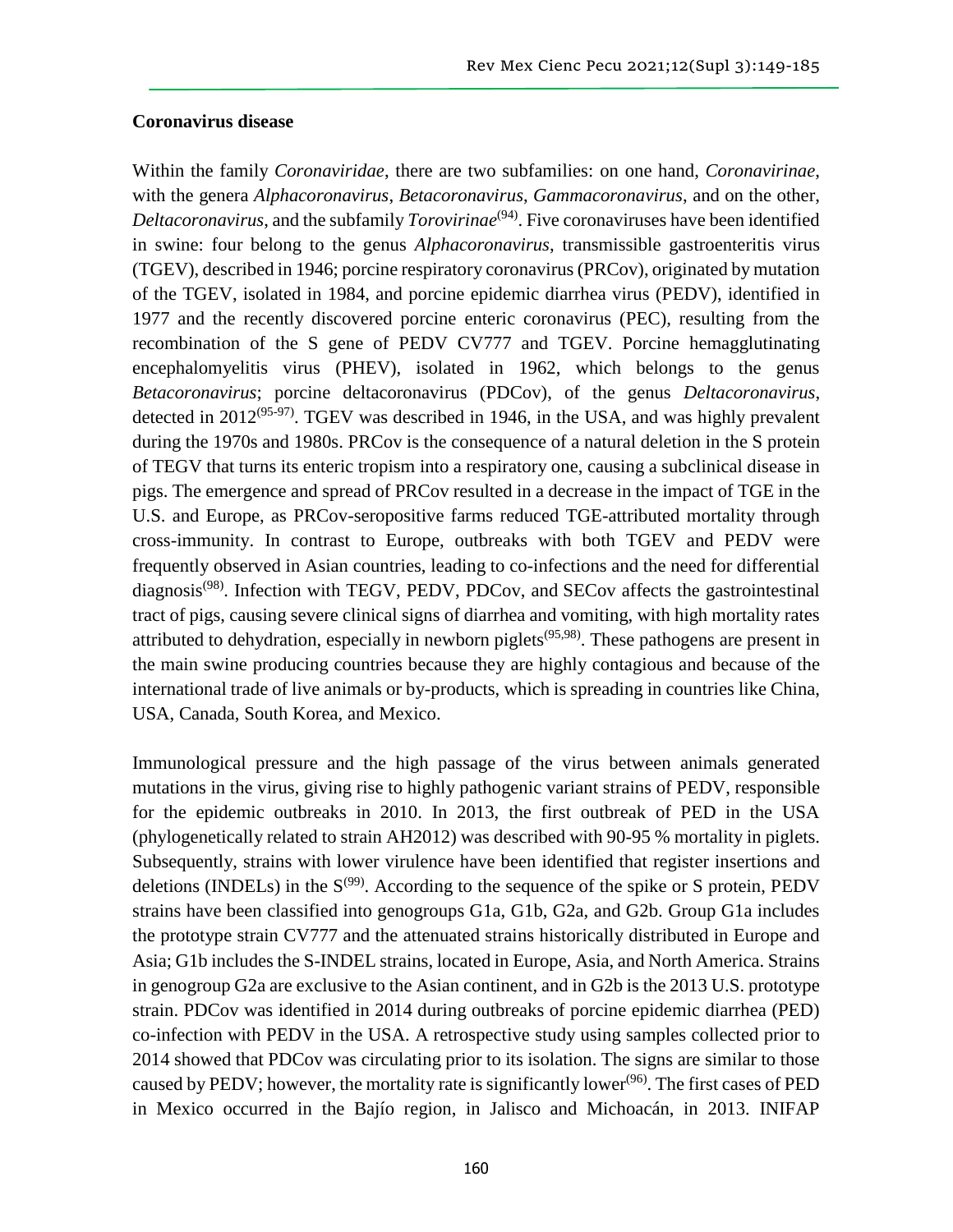researchers and collaborators were pioneers in attending to producers concerned about the sanitary situation. In the first cases, diarrhea, vomiting and anorexia were observed in pregnant sows and growing pigs; in piglets, profuse yellowish diarrhea, vomiting and 100% mortality were observed<sup> $(100)$ </sup>. By 2014, the disease was widespread in the states of Jalisco, Michoacán, Guanajuato, Querétaro, Hidalgo, Mexico, Aguascalientes, Puebla, Veracruz, Nuevo León, Tamaulipas, Sinaloa, and Sonora, causing severe economic losses. The presence of the disease was proven by the clinical and epidemiological characteristics of the outbreaks that occurred in 2013 and early  $2014^{(101)}$ . In that year, the National Service of Health, Safety and Food Quality (SENASICA) officially recognized the PED in our country $^{(102)}$ .

The first sequences of the circulating strains in Mexico, in 2013, were reported by INIFAP, in the GenBank global repository. The economic impact analysis revealed a decrease in the swine herd from 16.2 million in 2013 to 16.1 million head in 2014. On the other hand, the annual rate of pork production reported a growth of 1.9 % between 2005 and 2013; however, only 0.5 % growth was registered in 2014. Finally, 8.7 % fewer pigs were processed in 2014 than in 2013<sup>(103)</sup>. In 2016, the 2014 disease report was released, with mortality rates of 100 % in piglets<sup> $(104)$ </sup>. According to the latest report sent to the OIE on February 11, 2016, cases of PED continue, and it is currently considered an endemic disease in Mexico<sup> $(102,105)$ </sup>. In the Virology Laboratory of CENID-SAI, the genetic characterization of PEDV circulating in six states of the Mexican Republic in the period 2013-2016 was carried out, identifying the presence of G2 and INDEL genotypes<sup>(106)</sup>. From the identification of PEDV and PDCov in various states<sup>(101)</sup>, INIFAP has developed technologies to support producers, and two diagnostic methods have been made available: ELISA for antibody detection $(107)$  and realtime RT-PCR for quantification of viral RNA. Research has been carried out to isolate, identify tropism, cell susceptibility and, as part of the innovation process, the development of a recombinant biologic has been proposed which has shown satisfactory results in a second phase of evaluation<sup>(108,109)</sup>. It is currently working on obtaining greater antigenic mass through scaling processes $(110)$  in order to perform tests under farm conditions and seek registration of the product for transfer to interested laboratories in the area.

#### **Swine flu**

Influenza is an emerging and re-emerging acute respiratory disease that affects a wide range of birds and mammals, including humans. Influenza A viruses belong to the family *Orthomyxoviridae,* have an envelope made up of the glycoproteins hemagglutinin (HA) and neuraminidase (NA), which correspond to surface antigens. These proteins participate in pathogenesis, determine viral subtypes and play a crucial role in the interaction between the virus, the host cell and the pig immune system. Currently, 18 types of HA and 11 types of NA are recognized<sup> $(111-115)$ </sup>. The mechanism of transmission is by air via aerosols or by direct contact with nasal secretions or contaminated objects (fomites). When the virus enters the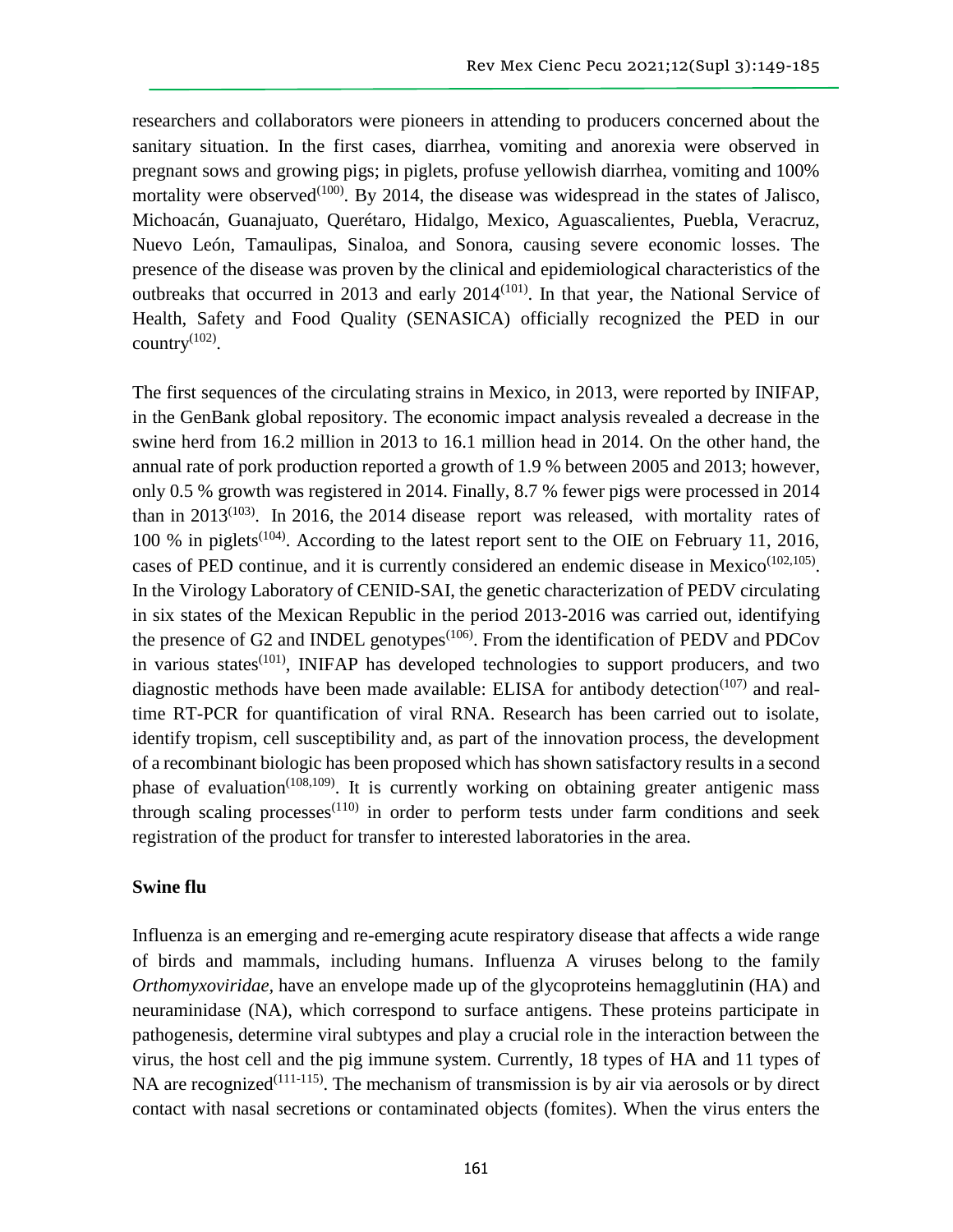mucosa of the upper respiratory tract, NA evades the defensive action of cilia and mucus, and the initiation of virus replication is mediated by HA binding to sialic acid (SA) receptors in respiratory tract epithelial cells. These receptors are primarily linked galactose by an  $\alpha$ -2,6-linkage (SA α-2,6), present in human tracheal epithelial cells, and by SA α-2,3, present in epithelial cells of the intestinal tract of birds. However, its presence has been demonstrated in respiratory tract cells in humans $(116)$ .

The pig expresses receptors for human and avian viruses, giving rise to the possibility of generating new viral subtypes<sup> $(117,118)$ </sup>. H1N1, H3N2, and H1N2 subtypes of swine influenza viruses are the most frequently reported<sup>(114,119,120)</sup>. Disease outbreaks are generally observed in the winter season with a morbidity of almost 100 % and mortality close to 1 %  $(121,122)$ . Because this disease is a zoonosis and therefore has public health importance, early and timely diagnosis of swine influenza virus should be considered<sup> $(123)$ </sup>. Diagnosis should be made by laboratory tests, including viral isolation, RT-PCR, and serological tests. In addition, differential diagnosis should be performed<sup> $(122)$ </sup>. In 2009, the first influenza pandemic of the century occurred, caused by subtype  $pH1N1^{(124)}$ . It was shown that pigs are susceptible to this subtype<sup> $(125)$ </sup>; in retrospective studies, seropositivity has been recorded since  $2009^{(126)}$ . The origin and genetic and antigenic characteristics of these viruses differ according to the continent or region where they are isolated, due to two phenomena: recombination and genetic drift<sup> $(115,127)$ </sup>. Currently, the disease is widely distributed in all swine-producing countries, and is endemic in Mexico<sup> $(120)$ </sup>. In 2004, a study was conducted to determine the association of PRRS with other viral and bacterial agents, including swine influenza<sup> $(128)$ </sup>. In 2016, an experimental study found that co-infection of H1N1 influenza A virus in conjunction with Porcine rubulavirus exacerbates respiratory disease in growing pigs<sup> $(129)$ </sup>. CENID-SAI is currently working on the validation of molecular and serological diagnostic tests and on the development of a universal biologic that will confer immunity, regardless of the subtype circulating on the farm.

#### **Parvovirosis**

Porcine parvovirus (PPV, recently named Ungulate Protoparvovirus 1) causes reproductive disorders in sows $^{(130)}$ . Due to the absence of the immune response in the embryo or fetus in early stages, the virus can replicate, resulting in the death of the products<sup>(131)</sup>. PPV is present in the areas with the highest swine production, being widely described in the United States of America, China, Germany, Europe, Hungary, Mexico, Colombia, and Cuba. A large proportion of first-time females are naturally infected with PPV before entering the breeding  $herd^{(131,132)}$ . Despite the continued use of vaccines, new strains have recently been described. PPV was considered to have a more conserved genome than other parvoviruses and ssDNA viruses. The first evolutionary analysis was performed in 2011, studying viruses affecting pigs in intensive production<sup>(133)</sup> and wild boar<sup>(134)</sup>, and high mutation rates (approximately 3-5 x 10-4) in the VP gene were found. The main divergences have been introduced in the last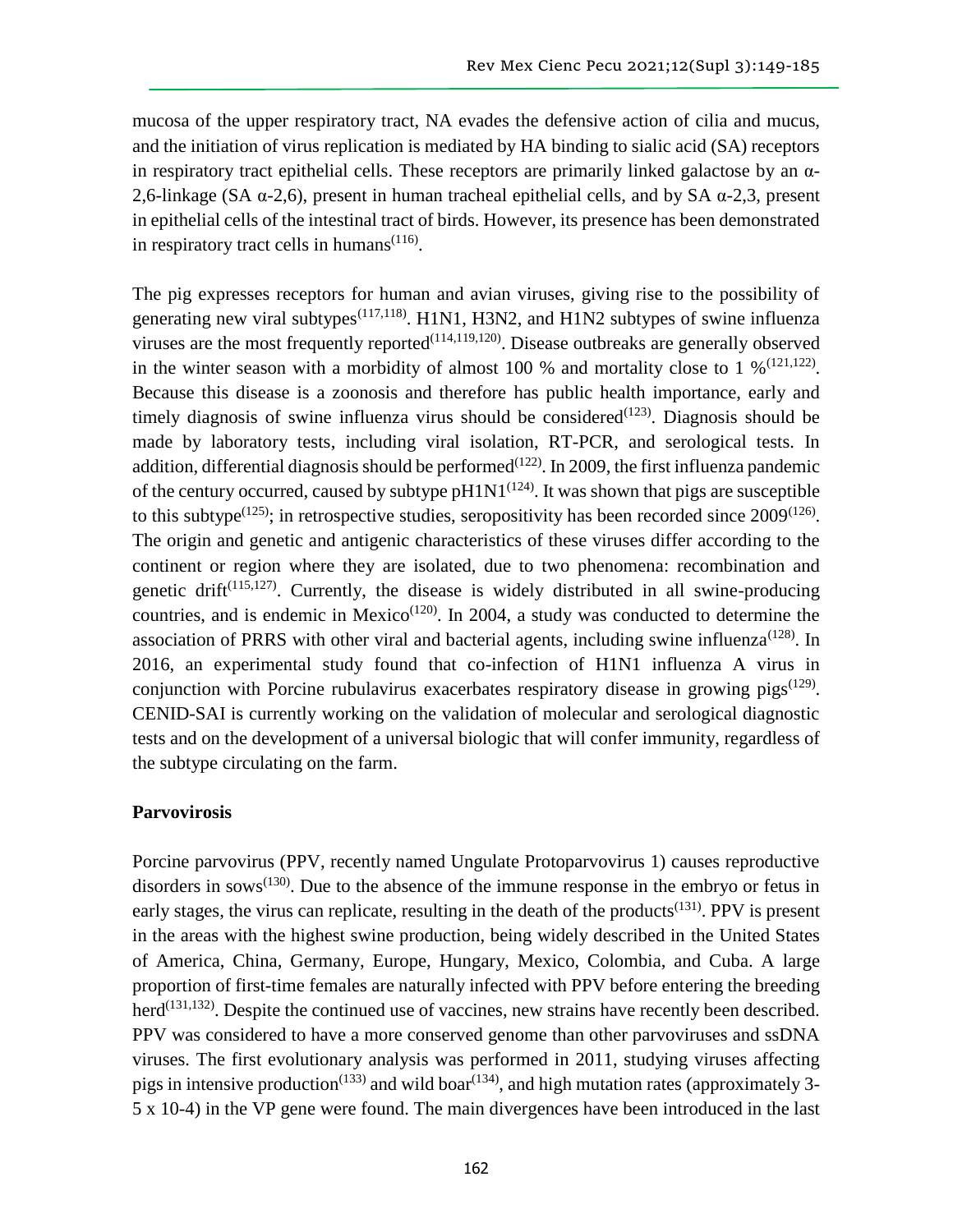10 to 30 yr. This evolutionary history is similar to that of carnivorous and human parvoviruses, suggesting that high mutation rates may be typical of porcine parvoviruses. Studies with strains from clinical events in various countries, including Austria, China, Rumania, and Switzerland, have reported the existence of six genotypes, with new profiles and clusters (A, B and E), exhibiting a predominance of domestic pig strains in Clusters C and D in Europe and Cluster F in China $^{(133-136)}$ .

Molecular profiles of new capsids with different antigenic properties have been described, including viruses used in commercial vaccines<sup> $(137)$ </sup>. These findings have led to the hypothesis that the emergence of new capsid profiles may be due to viral adaptation to the most commonly used vaccines and, therefore, may represent "escape mutants" in a partially immune population<sup> $(133,134)$ </sup>. The fact that novel porcine parvoviruses have been found in domestic pigs and wild boar suggests active interspecies gene flow<sup> $(132)$ </sup>. As PPV is able to replicate in cells of bovine and human origin, its host range may be broader than commonly thought. In 1991, specific antibodies against porcine parvovirus were identified in sows and rats<sup>(138)</sup>. In 1996, CENID-SAI researchers identified that there is no statistical difference between the immunity conferred by vaccination and the immunity conferred by natural infection and that the use of vaccination does not completely prevent the reproductive problems associated with infection by this virus<sup> $(139)$ </sup>. In 2004, they also conducted a study based on the identification of the association between PRRS virus and other infectious agents and stated that no statistical association was found with parvovirus, since all sows exhibited antibodies against this virus<sup> $(128)$ </sup>. In the CDMX, seroprevalence has been described in backyard pigs during  $2000-2009^{(140)}$ . It is necessary to continue monitoring PPV in the various swine producing regions of the country in order to determine the epidemiology of the virus and to have a picture of its distribution at the national level. Actions such as the establishment of efficient diagnostic methods and updating of vaccine strains for PPV will help to strengthen disease control strategies.

### **Exotic diseases**

#### **Classical swine fever**

One of the biggest sanitary problems in Mexican swine farming in the past decades was classical swine fever (CSF). In 2018, the eradication of this disease was internationally recognized, and the disease-free status has been maintained throughout the national territory. Classical swine fever is caused by a *Pestivirus* of the family *Flaviviridae*. It is a highly contagious disease, which causes, as main signs, fever, poor appetite, general weakness, neurological deterioration and hemorrhages. Morbidity and mortality in acute cases can reach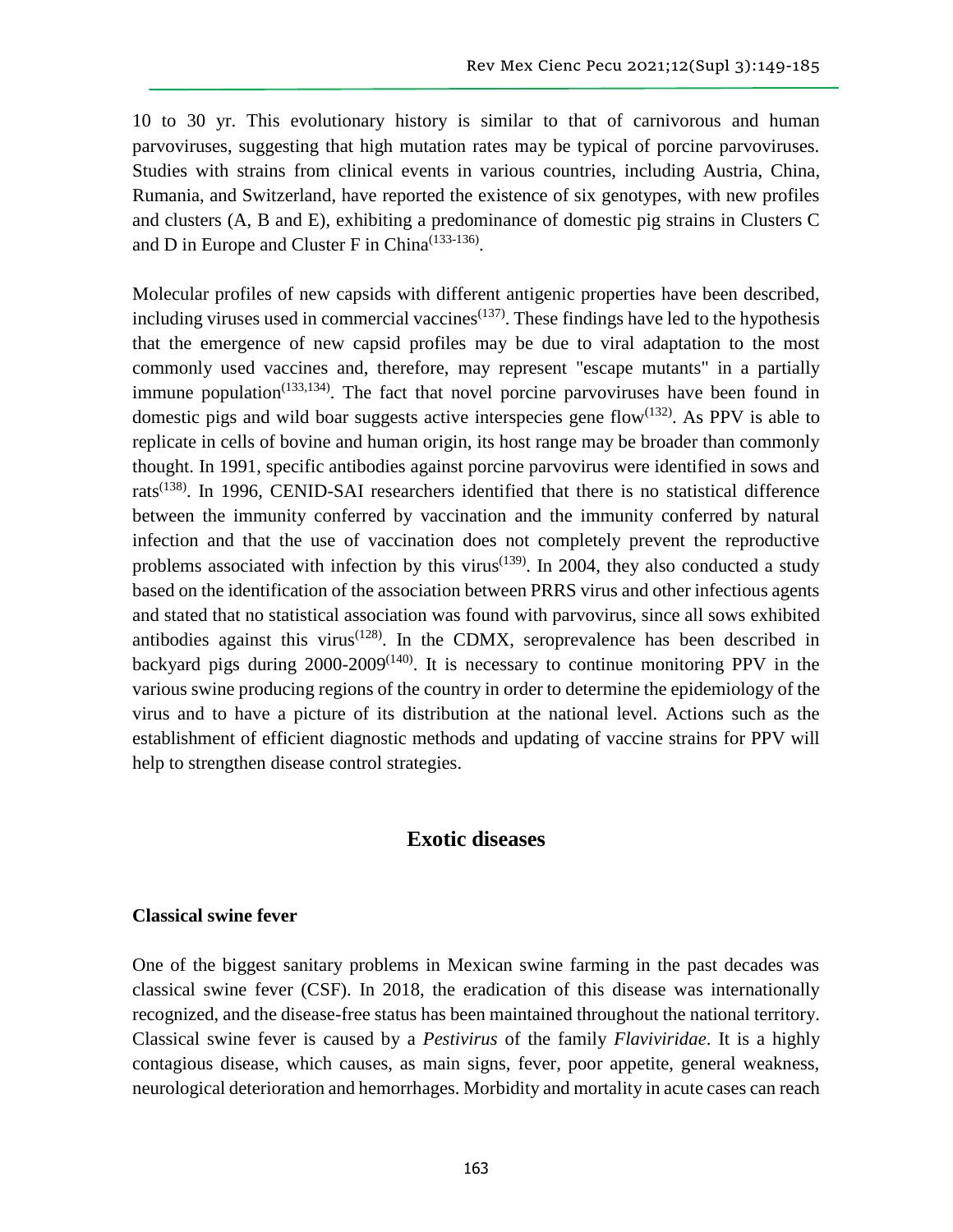100  $\%$ <sup>(141)</sup>. In 1975, the efforts made by INIP (now INIFAP) through the work carried out by Dr. Pablo Correa in coordination with scientists from Cornell University, U.S.A., resulted in an excellent vaccine, PAV-250 (*porcine attenuated virus-passage 250*), which proved to have superior characteristics to existing commercial vaccines. Studies identified that the vaccine was safe, had satisfactory potency and did not spread. The technology developed was made available to the National Veterinary Biologics Producer (Productora Nacional de Biológicos Veterinarios, PRONABIVE), and to the private industry (SANFER and Litton Laboratories), which contributed to the success of the National CSF Eradication Campaign. Studies were conducted with the PAV-250 vaccine for the purpose of analyzing the stability of the biological product<sup> $(142)$ </sup> and potency in the face of challenge with highly virulent strains<sup> $(143)$ </sup>. In the same way, the safety of the vaccine was tested at different stages of production<sup>(144,145)</sup>. With the validation of PAV-250 in field conditions, it was concluded that, when applied in areas with frequent outbreaks of the disease, it was effective and safe. All the work carried out at INIFAP on the PAV-250 vaccine contributed significantly to the eradication of  $CSF^{(146)}$ . As part of the process, it was of vital importance to have methods and techniques for the diagnosis of the disease. For virus detection, various batches of conjugate were prepared, which proved to be highly specific, of excellent quality, and with a satisfactory titer. This was verified by CENASA, as it was used routinely. It was also marketed to private industry and provided through the UN's FAO to several Latin American countries. On the other hand, the RT-PCR technique for the detection of the CSF virus was established for the first time in 2003. The test was compared with the official diagnostic tests established by the disease control and eradication campaign, direct immunofluorescence and viral isolation. It was comparable with both techniques, and, therefore, it was recommended for use as a confirmatory test for the disease<sup> $(147)$ </sup>. With the established technology, it was possible to determine the kinetics of the vaccine virus and the characterization of field strains<sup> $(148)$ </sup>. The widespread use of the PAV-250 vaccine led to the eradication of CSF in the country in 2009. It is estimated that the use of this vaccine prevented losses of at least 26 billion pesos during the most critical stages of the campaign to control and eradicate this disease.

#### **Aujeszky's disease**

Aujeszky's disease (AD) was the second swine disease that required the implementation of a national campaign for its control and eradication. At present, it is considered eradicated in Mexico. The etiological agent is porcine alphaherpesvirus 1, which mainly causes severe neurological disease in young pigs; in adult animals, manifestations include respiratory symptoms and reproductive failure<sup> $(149)$ </sup>. In countries where AD is endemic, it causes high economic losses and constitutes a barrier to trade in pigs and their by-products. AD still affects some countries in Europe, Asia and South America. In Mexico, AD was diagnosed for the first time in cattle in 1945<sup>(150)</sup>, and later it was isolated and typed<sup>(151)</sup>. Outbreaks in pigs were observed in the late 1970s. In the early 1990s, epidemiological studies focused on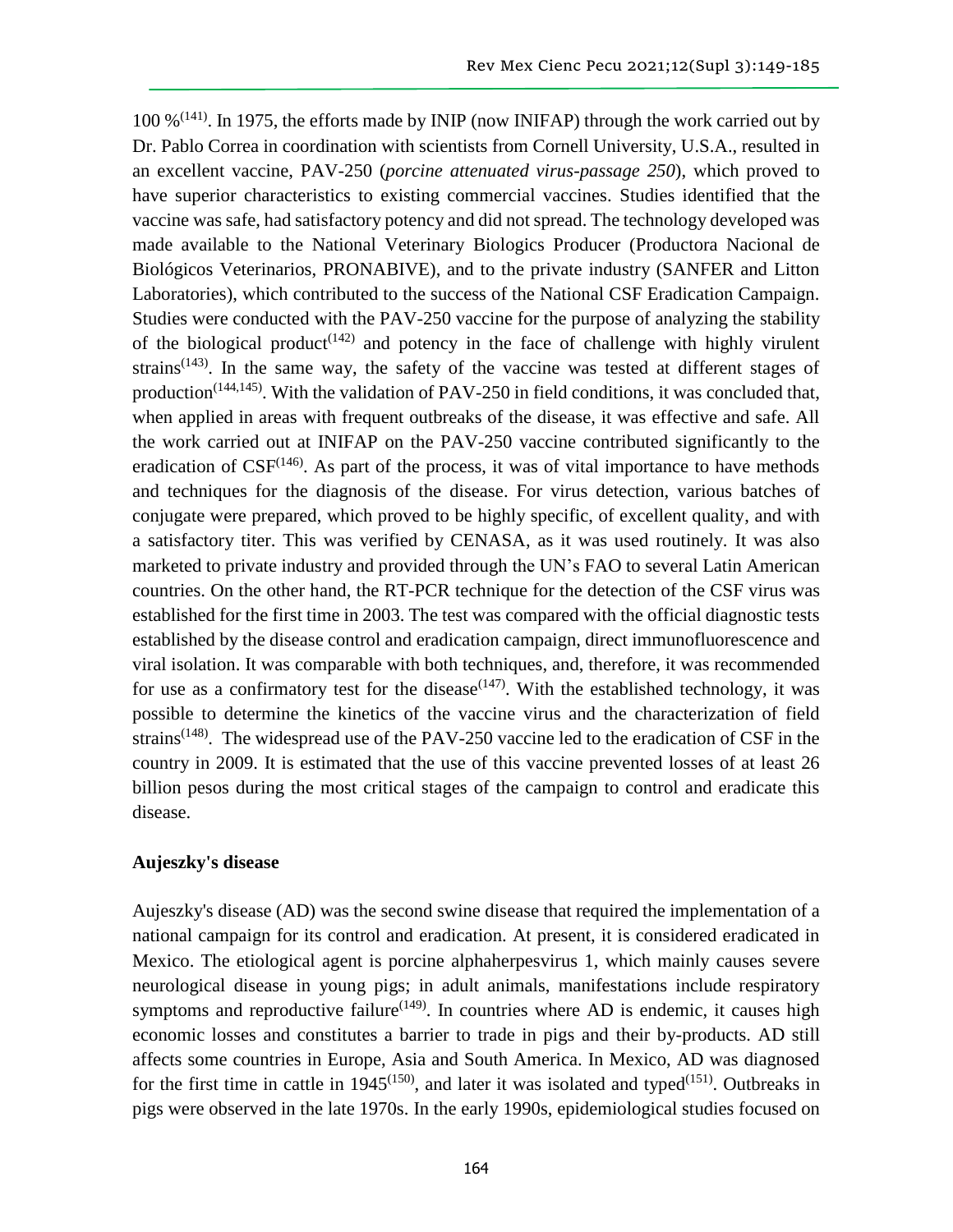the sanitary evaluation of pig farm animals and backyard pigs $(152-154)$ . These studies helped the animal health authorities to make decisions in the campaign for the benefit of the national pig industry. With the generation of knowledge based on epidemiological studies, evaluation of vaccines, the use of a deleted vaccine, and the ELISA test for the detection of animals infected with the field virus, the country was declared free of AD on June 24, 2015. The vaccine used in the National Campaign against Aujeszky's disease (NOM-007-ZOO-1994), which was the key to this enormous effort, was developed from a strain with gE gene deletion. Previously, different vaccine strains used in Mexico were evaluated in order to identify which strains conferred greater protection<sup> $(155)$ </sup>. In 1997, INIFAP developed and evaluated a dot enzyme-linked immunosorbent assay (Dot-ELISA) proposed as an alternative screening test for the detection of antibodies against AD virus. The study reported a high degree of agreement with the serum neutralization test $^{(156)}$ . At the request of CENASA authorities, the polymerase chain reaction (PCR) test for the detection of the AD virus was established in 2012. The test showed high sensitivity and specificity and was recommended as a complementary test to those established in the disease control and eradication campaign<sup> $(157)$ </sup>. Subsequently, the simultaneous molecular diagnostic test for AD and enzootic pneumonia in pigs was generated. This was adopted by Laboratorio de Investigación y Patología S.A. de C.V., located in the municipality of Tepatitlán, Jalisco. The technology adopted allowed producers to detect the infectious agent early, reducing their medication costs by up to 15 % in the development and completion stages, and stunting by 10 %. On the other hand, this technology contributed to the Aujeszky's disease control and eradication campaign through its use as a complementary diagnostic test in the epidemiological surveillance of the region.

#### **African swine fever**

The African swine fever virus (ASFV) is an arbovirus responsible for producing the disease of the same name (ASF) and currently represents one of the main economic threats to swine farming in the world, due to its high morbidity and mortality rate in domestic and wild pigs<sup> $(158)$ </sup>. ASFV is a double-stranded DNA virus and is the only member of the family Asfarviridae<sup>(159)</sup>. The B646L gene sequence has been used to characterize ASFV in 22 genotypes  $(I-XXII)$ , however, it is not predictive of virulence<sup> $(160)$ </sup>. In terms of virulence, the various strains of ASFV can show contrasting clinical characteristics ranging from acute presentations, associated with hemorrhagic fever and death within a few days of infection, to chronic presentations with a subclinical presentation, the biological mechanisms related to the differences in virulence between strains being currently unknown<sup> $(161)$ </sup>. ASFV was first described in Kenya in 1921; since then, it has remained endemic in a sylvatic cycle among ticks and wild boars, the latter being able to produce viraemia during infection, without developing clinical signs<sup> $(158)$ </sup>. The first reports of ASFV (genotype I) outside the African continent were described between the 1950s and 1980s in Rusia, Spain, Italy, France, Sardinia, Malta, Belgium, the Netherlands, Brazil, Cuba, and the Caribbean islands<sup>(158)</sup>. The last outbreaks in the American continent were recorded in 1984, while ASFV was eradicated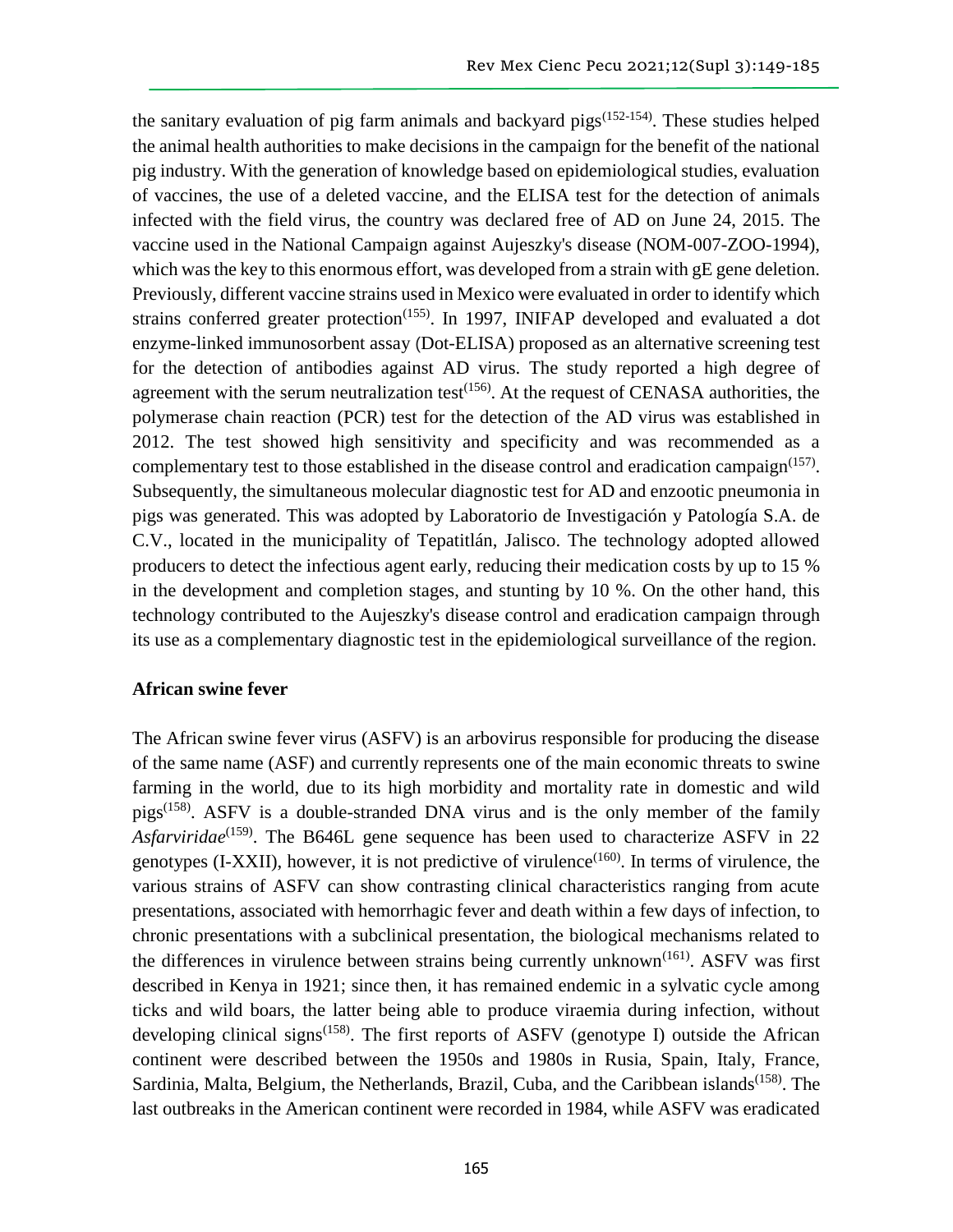in the mid-1990s in countries outside the African continent, with the exception of Portugal where an isolated outbreak was recorded in 1999, and the island of Sardinia, where the virus has been endemically established until the present day<sup>(162,163)</sup>. In 2007, the ASFV related to genotype II was reported to have emerged in the Republic of Georgia and spread to several countries in Europe and Asia<sup>(164)</sup>. According to the OIE, it was recently reported in wild pigs in Germany, in September 10, 2020. In Europe, 67 % of the outbreaks associated with this genotype were reported between the years 2016 and 2020, mainly in wild pigs. On the other hand, in terms of mortality, Asia represents 82 %, with a total of 6,733,791 dead domestic pigs. The high virulence of strains associated with genotype II has been experimentally demonstrated in domestic pigs and wild boars, and a mortality rate of infected animals of up to 100 % has been identified within 7 to 10 d after infection<sup> $(165-168)$ </sup>.

Undoubtedly, one of the most important challenges in terms of ASF control and prevention is the development of an effective vaccine, which does not exist commercially at present. Different strategies have been employed with the aim of obtaining a vaccine against  $\text{ASF}^{(169)}$ , with attenuated vaccines being the most promising candidates $(170)$ . In this sense, the development of attenuated vaccine candidates has been based on the selective deletion of ASFV genes<sup> $(166,167,171-174)$ </sup>. One of the most promising vaccine candidates at present is the recombinant ASFV-G/ $\Delta$ I77L virus<sup>(167)</sup>. This recombinant was developed by deletion of the I177L gene of the highly virulent Georgia (genotype II) strain of ASFV. In initial tests, none of the pigs inoculated with different doses (1x102- 1x106 HAD) of the recombinant ASFV-G/∆I77L developed clinical signs. Interestingly, 28 days after inoculation, 100% of the animals survived the challenge with the parental strain, producing sterile-type immunity in these animals. The results are promising; however, further research is still needed. Another interesting question, previously raised by other authors<sup> $(170)$ </sup>, is associated with the ability of attenuated ASFVs to become endemically established in regions where this type of vaccine is used, due to the presence of a viraemia phase produced by viruses such as ASFV-G/∆I77L, which could represent a source of virus for ticks, with the potential to produce sylvatic cycles.

All these questions reflect the complexity of ASF control and the need for multiple research efforts in the short, medium and long term. Although ASF is a disease not found in the Mexican territory, it is essential to have a diagnostic and prevention system against it. The National Service for Agri-Food Safety and Quality (Servicio Nacional de Seguridad, Inocuidad y Calidad Agroalimentaria, SENASICA), in addition to having a high security level 3 laboratory, also has a network of laboratories throughout Mexico, all of which are managed by the U.S.-Mexico Commission for the Prevention of Foot and Mouth Disease and Other Diseases (CPA). Based on this infrastructure, it is considered that one of the greatest challenges for Mexico is to remain at the forefront in terms of diagnosis and training of those involved in the laboratory and in the field. In this sense, it is possible to suggest interinstitutional collaboration agreements with important laboratories in the region, such as the Plum Island Animal Disease Center, in the United States, and the National Center for Foreign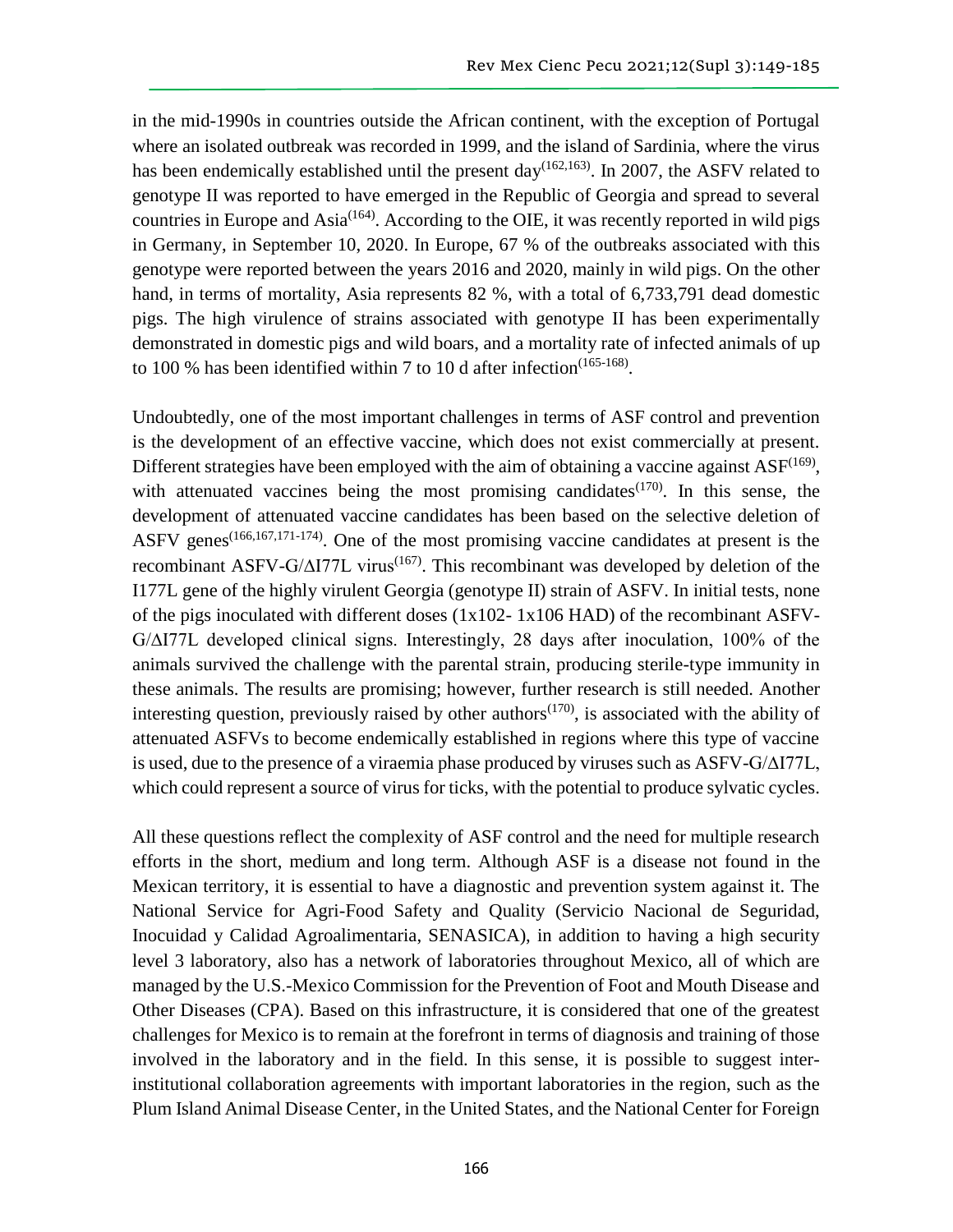Animal Disease, in Canada, which are dedicated to the diagnosis and research of multiple viral diseases with economic impact on domestic animals. The creation of a group to harmonize the diagnosis of ASF among the three countries may also be proposed. Finally, it is important to note that the National Producer of Veterinary Biologicals (Productora Nacional de Biológicos Veterinarios, PRONABIVE) has a proactive participation in regard to the possibility of obtaining licenses for the use of different ASFV vaccine candidates and preparedness to provide a rapid response in case of the arrival of this disease in Mexico.

# **Challenges and perspectives**

The increasing pressure of pig production, the wide network of imports-exports, the constant evolution of pathogens that allow them to develop new adaptation and diversification mechanisms, and climate change, are some of the challenges faced by the global pork industry. Control protocols based on herd depopulation and restocking have historically been used to curb the damage caused by high impact diseases. At present, the great technological advances in the development of effective biologics, diagnostic tools, and in the development and implementation of biosecurity measures, among others, have contributed positively to the resolution of these challenges, reducing the transmission of diseases and preventing, in some cases, the use of aggressive control methods. It is important that more complete studies on the predominant strains and serotypes be carried out in our country, and that the diagnostic techniques be improved in order to be able to evaluate them using molecular methods with a genetic profile, which will make it possible to determine the properties and virulence of the infectious agents. Infection models require optimization and have the potential to improve knowledge about the pathogenicity of the disease; these models will contribute significantly to the development of new vaccines. In the coming years, when antibiotic restrictions and pork consumption will increase, the use of effective vaccines will be an important factor. Today, autogenous vaccines have shown high effectiveness, and in Europe and the United States their use is being regulated with good manufacturing practices (GMP), although validation through efficacy studies is required.

INIFAP will continue to do research focused on the generation of diagnostic tests and vaccines based on biotechnology and molecular biology. The adoption of these technologies will contribute to complement a set of tools aimed at preserving animal health and, consequently, improving the productivity of swine production units. Thus, it will be possible to implement a support program for small and medium-sized producers, aimed at strengthening herd health and, therefore, improving herd productivity in the short and medium term. An important point to consider during the upcoming years is the increase of pork consumption, not only at the national level, but also at the international level. For this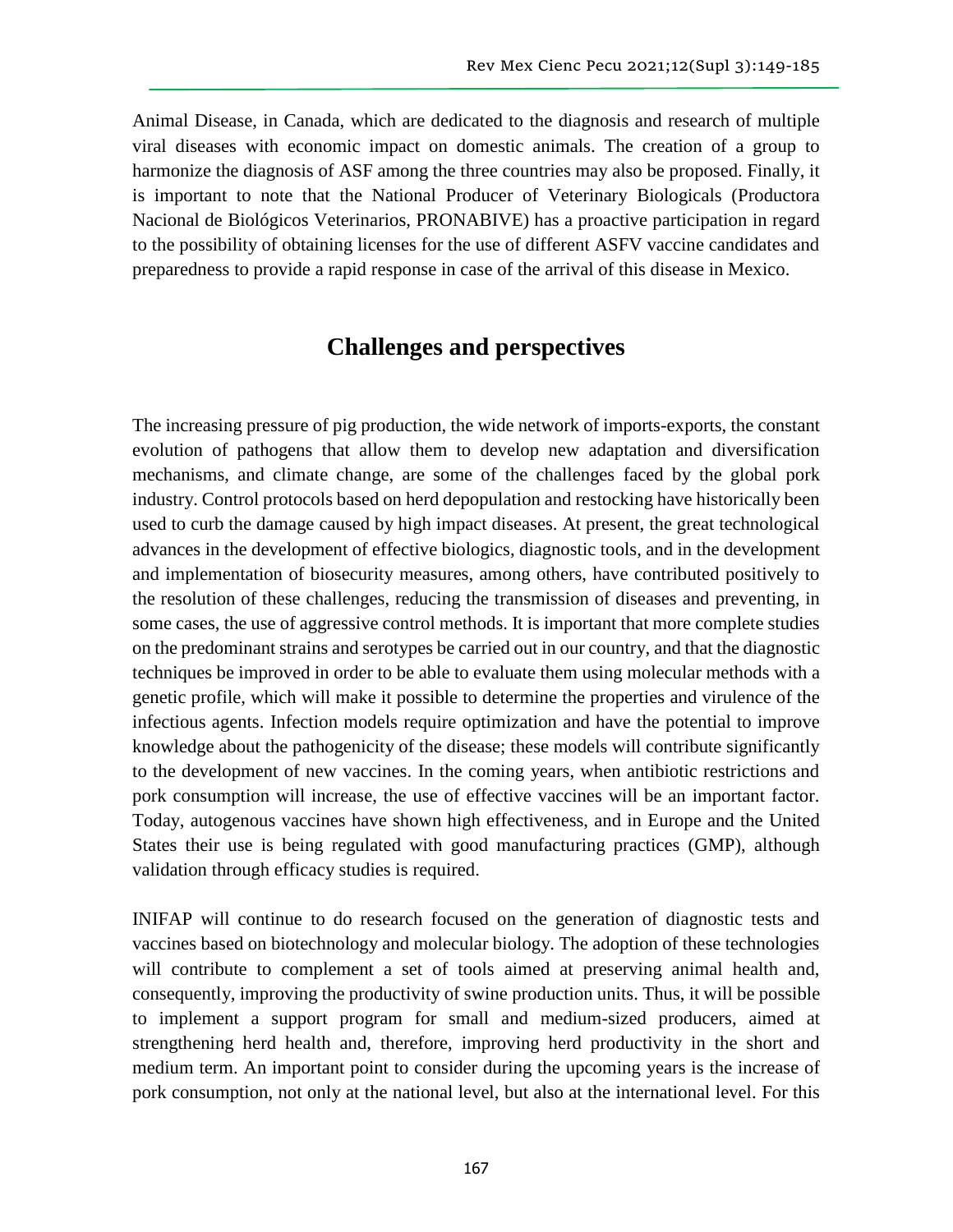purpose, must be consider the health in pig farms, since proper management and control of the various pathogens will allow both a higher production and a reduction of costs.

# **Conclusions**

Control and eradication strategies should be developed, under the premise that many of the diseases are controllable through good animal husbandry practices. Timely and effective diagnosis should be proposed as a method of control and prevention in the production units, as well as vaccination, encouraging the updating and use of the strains that circulate at the national level. Biosafety measures should be strengthened, and the technification of production units should be encouraged through the dissemination of information and technology transfer to small and medium-sized producers. The application of diagnostic tests in production units to identify the circulation of infectious agents should be promoted in order to establish the prevalence of these in different regions of the country and define control programs. To develop validated, easy to apply diagnostic methods with adequate sensitivity and specificity, using samples collected through non-invasive procedures. Studies should be designed to demonstrate the efficacy of commercially available vaccines in the target population (pregnant sows or their litters). In the innovation process, national biologics should be developed using different strategies and formulations (inactivated and attenuated viruses, subunit vaccines, replicating particles, DNA vaccines, vectored vaccines, etc.) should be promoted, along with the evaluation of safety, efficacy and the best cost-benefit ratio. All these technologies, developed by INIFAP, will benefit producers, allowing them to achieve better yields and profits.

#### **Acknowledgments**

The authors are grateful to all CENID-Microbiología researchers who have devoted their professional life to research in swine diseases —especially to Pablo Correa Girón† , MA; Atalo Martínez Lara† , MSc; María Antonia Coba Ayala, MSc; Laura Zapata Salinas, MSc; Antonio Morilla González, PhD—, and to all the technical and support personnel who worked in the past and are currently working at INIFAP, as well as to the project FONSEC SADER-CONACYT 2017-06-292826.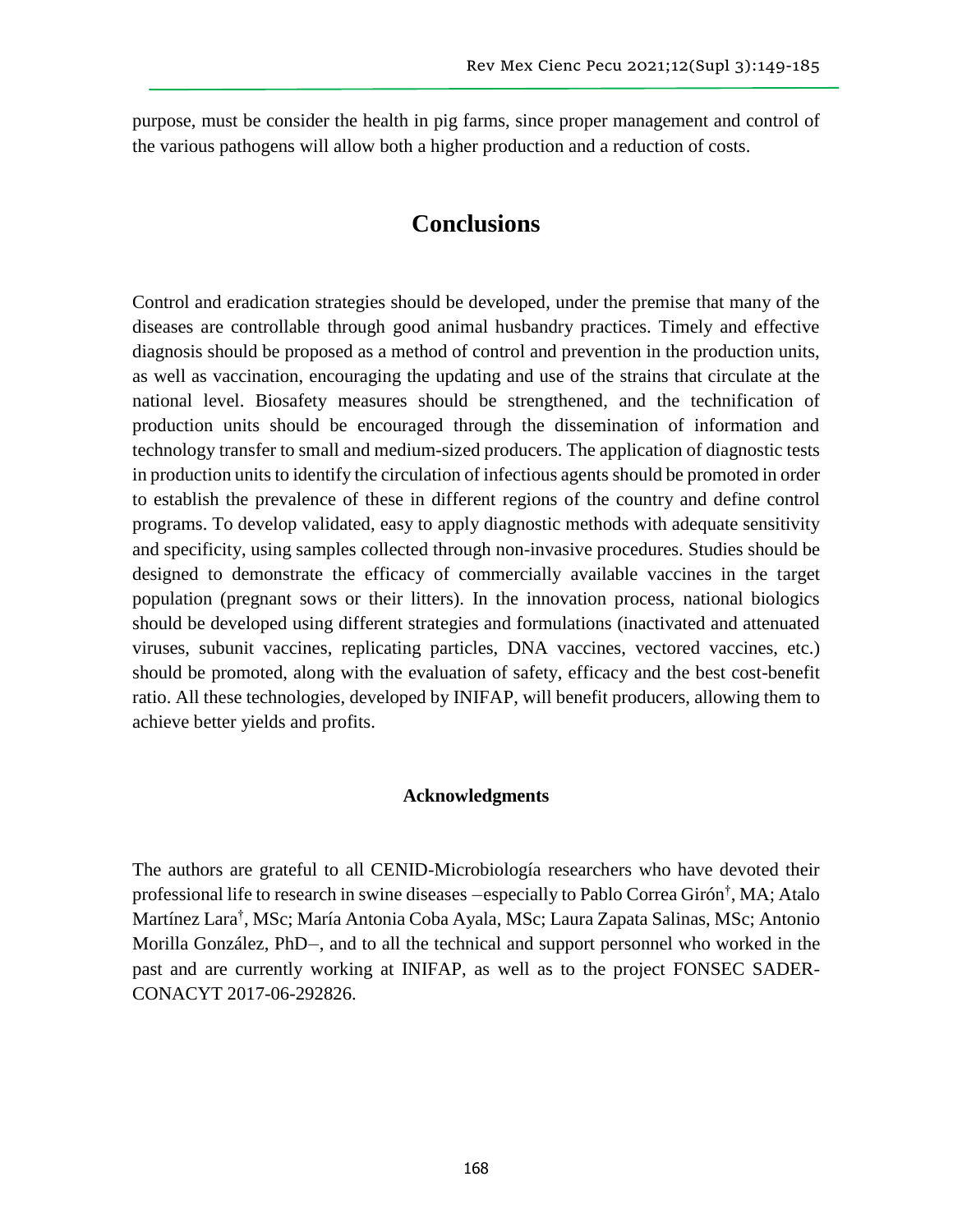#### **Conflict of interests**

The authors declare that they have no conflict of interests with the information presented herein.

#### **Literature cited:**

- 1. FAO. Food and agriculture organization. FAOSTAT. Statistical databases. Food and Agriculture Organization of the United Nations. 2020. http://www.fao.org/statistics/es/. Consultado 10 Oct, 2020.
- 2. SIAP. Servicio de información agroalimentaria y pesquera. Secretaría de Agricultura, Ganadería, Desarrollo Rural, Pesca y Alimentación. 2010. http://www.siap.gob.mx. Consultado 10 Oct, 2020.
- 3. Montero LE, Martínez GR, Herradora ML, Ramírez HG, Espinosa HS, Sánchez HM, *et al*. Alternativas para la producción porcina a pequeña escala. 1era ed. Ciudad de México, México: Universidad Autónoma de México, Facultad de Medicina Veterinaria y Zootecnia; 2015.
- 4. Trujillo OM. Ed. Introducción a la Zootecnia. 1era ed. Ciudad de México, México: Universidad Autónoma de México, Facultad de Medicina Veterinaria y Zootecnia; 2006.
- 5. WHO. World Health Organization. Coronavirus Disease (COVID-19) Dashboard. (2020). https://covid19.who.int/. Accessed 10 Oct, 2020.
- 6. Segalés J. Are pigs susceptible to SARS-CoV-2?. 2020 Allen D. Leman Swine Conference. Sain Paul, Minnesota, USA. 2020: 30. https://sites.google.com/a/umn.edu/leman-swine-conference/current-yearsconference#h.xr8bmpwikouh. Accessed 10 Oct, 2020.
- 7. Gladue D. Development of live-attenuated vaccines for African swine fever virus. Allen D. Leman Swine Conference. Sain Paul, Minnesota, USA. 2020: 10. https://sites.google.com/a/umn.edu/leman-swine-conference/current-yearsconference#h.xr8bmpwikouh. Accessed 10 Oct, 2020.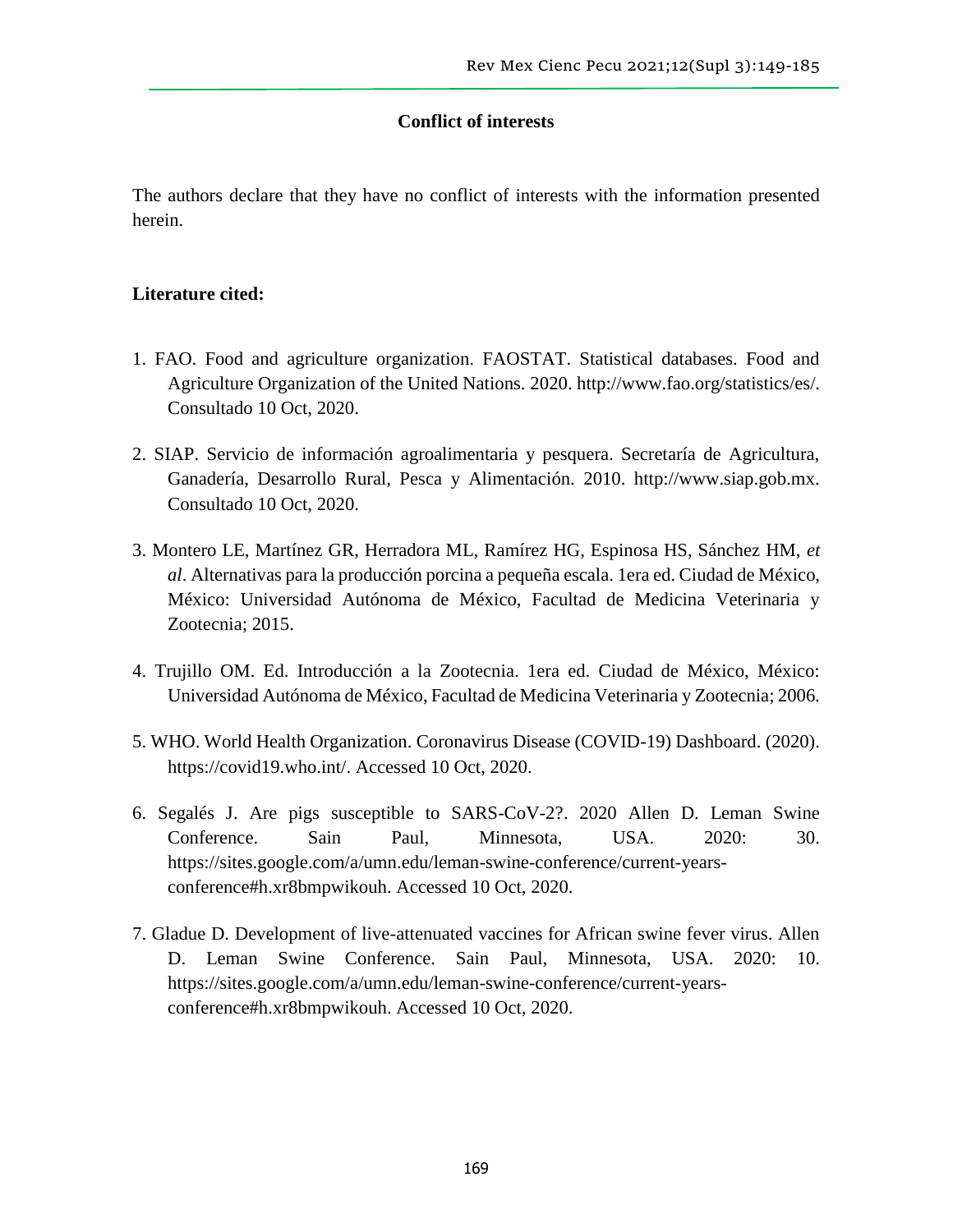- 8. Yan Z. Controlling and eliminating African Swine Fever Virus from swine herd by qPCRbased test-removal through organized sampling. Allen D. Leman Swine Conference. Sain Paul, Minnesota, USA. 2020: 39. https://sites.google.com/a/umn.edu/leman-swineconference/current-years-conference#h.xr8bmpwikouh. Accessed 10 Oct, 2020.
- 9. González L. Crisis sanitaria dispara envíos de carne de cerdo mexicana a China. El economista. https://www.eleconomista.com.mx/empresas/Crisis-sanitaria-disparaenvios-de-carne-de-cerdo-mexicana-a-China-20200227-0027.html. Consultado 10 Oct, 2020.
- 10. FAO. Food and agriculture organization. La agricultura mundial en la perspectiva del año 2050. 2009. [http://www.fao.org/fileadmin/templates/wsfs/docs/Issues\\_papers/Issues\\_papers\\_SP/La](http://www.fao.org/fileadmin/templates/wsfs/docs/Issues_papers/Issues_papers_SP/La_agricultura_mundial.pdf) [\\_agricultura\\_mundial.pdf.](http://www.fao.org/fileadmin/templates/wsfs/docs/Issues_papers/Issues_papers_SP/La_agricultura_mundial.pdf) Consultado 10 Oct, 2020.
- 11. Loosli CG. Synergism between respiratory viruses and bacteria. Yale J Biol Med 1968;40(5):522–540.
- 12. Saade G, Deblanc C, Bougon J, Bougon J, Marois-Créhan C, Fablet C, *et al*. Coinfections and their molecular consequences in the porcine respiratory tract. Vet Res 2020;(51):80.
- 13. Opriessnig T, Giménez-Lirola LG, Halbur PG. Polymicrobial respiratory disease in pigs. Anim Health Res Rev 2011;12(2):133–148.
- 14. Gottschalk M, Broes A. Actinobacillosis. In: Zimmerman JJ, *et al*, editors. 11th ed. Diseases of swine. Hoboken, NJ, USA: Wiley-Blackwell; 2019:749–766.
- 15. Pieters MG, Maes D. Mycoplasmosis. In: Zimmerman JJ, Karriker LA, Ramirez A, Schwartz KJ, Stevenson GW, Zhang J. 11th ed. Diseases of swine. Hoboken, NJ, USA: Wiley-Blackwell; 2019:863–883.
- 16. Li B, Du L, Xu X, Sun B, Yu Z, Feng Z. *et al*. Transcription analysis on response of porcine alveolar macrophages to co-infection of the highly pathogenic porcine reproductive and respiratory syndrome virus and *Mycoplasma hyopneumoniae*. Virus Res 2015;22 (196):60-69.
- 17. Deblanc C, Gorin S, Quéguiner S, Gautier-Bouchardon AV, Ferré S, Amenna N, *et al*. Pre-infection of pigs with *Mycoplasma hyopneumoniae* modifies outcomes of infection with European swine influenza virus of H1N1, but not H1N2, subtype. Vet Microbiol 2012;157(1-2):96-105.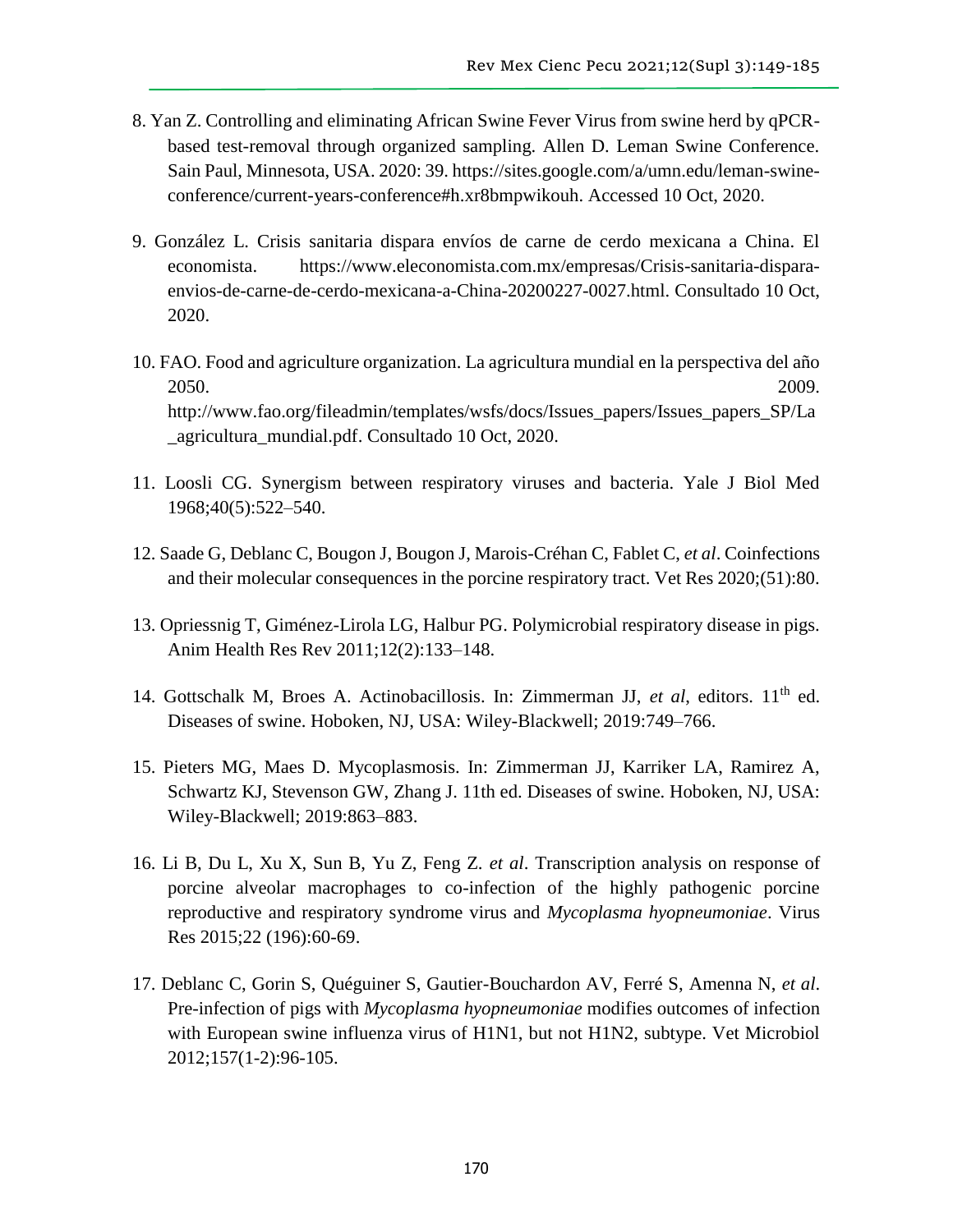- 18. Gebhardt JT, Tokach MD, Dritz SS, DeRouchey JM, Woodworth JC, Goodband RD, *et al*. Postweaning mortality in commercial swine production II: review of infectious contributing factors. Transl Anim Sci 2020;4(2):485–506.
- 19. Silva GS, Yeske P, Morrison RB, Linhares DCL. Benefit-cost analysis to estimate the payback time and the economic value of two *Mycoplasma hyopneumoniae* elimination methods in breeding herds. Prev Vet Med 2019;(168):95-102.
- 20. Gottschalk M, Segura M. Streptococcosis. In: Zimmerman JJ, Karriker LA, Ramirez A, Schwartz KJ, Stevenson GW, Zhang J. 11th ed. Diseases of swine. Hoboken, NJ, USA: Wiley-Blackwell; 2019:934–950.
- 21. Goyette-Desjardins G, Auger JP, Xu J, Segura M, Gottschalk M. *Streptococcus suis*, an important pig pathogen and emerging zoonotic agent-an update on the worldwide distribution based on serotyping and sequence typing. Emerg Microbes Infect 2014;3(6):e45.
- 22. Gottschalk M, Higgins R, Boudreau M. Use of polyvalent coagglutination reagents for serotyping of *Streptococcus suis*. J Clin Microbiol 1993;31(8):2192-2194.
- 23. Chatellier S, Harel J, Zhang Y, Gottschalk M, Higgins R, Devriese LA, *et al*. Phylogenetic diversity of *Streptococcus suis* strains of various serotypes as revealed by 16S rRNA gene sequence comparison. Int J Syst Bacteriol 1998;48(Pt 2):581-589.
- 24. Diosdado VF, Cordova LD, Socci EG, Morilla GA. Association between aujeszkys disease virus and/or *Mycoplasma hyopneumoniae* to increase *Actinobacillus pleuropneumoniae* infection. Reunión Nacional de Investigación Pecuaria en México. Veracruz, Ver. 1997:374.
- 25. Serrano-Rubio LE, Tenorio-Gutiérrez V, Suárez-Güemes F, Reyes-Cortés R, Rodríguez-Mendiola M, Arias-Castro C. *et al*. Identification of *Actinobacillus pleuropneumoniae* biovars 1 and 2 in pigs using a PCR assay. Mol Cell Probes 2008;22(5-6):305-312.
- 26. Socci EG, Carrera SE, Diosdado VF. Polymerase Chain Reaction (PCR) for detection of *Mycoplasma hyopneumoniae*, responsable of Enzootic Pneumonia in pigs. J Anim Vet Adv 2011;10(23):3065-3068.
- 27. Alvarez-Ordóñez A, Martínez-Lobo FJ, Arguello H, Carvajal A, Rubio P. Swine dysentery: Aetiology, pathogenicity, determinants of transmission and the fight against the disease. Int J Environ Res Public Health 2013;10(5):1927-47.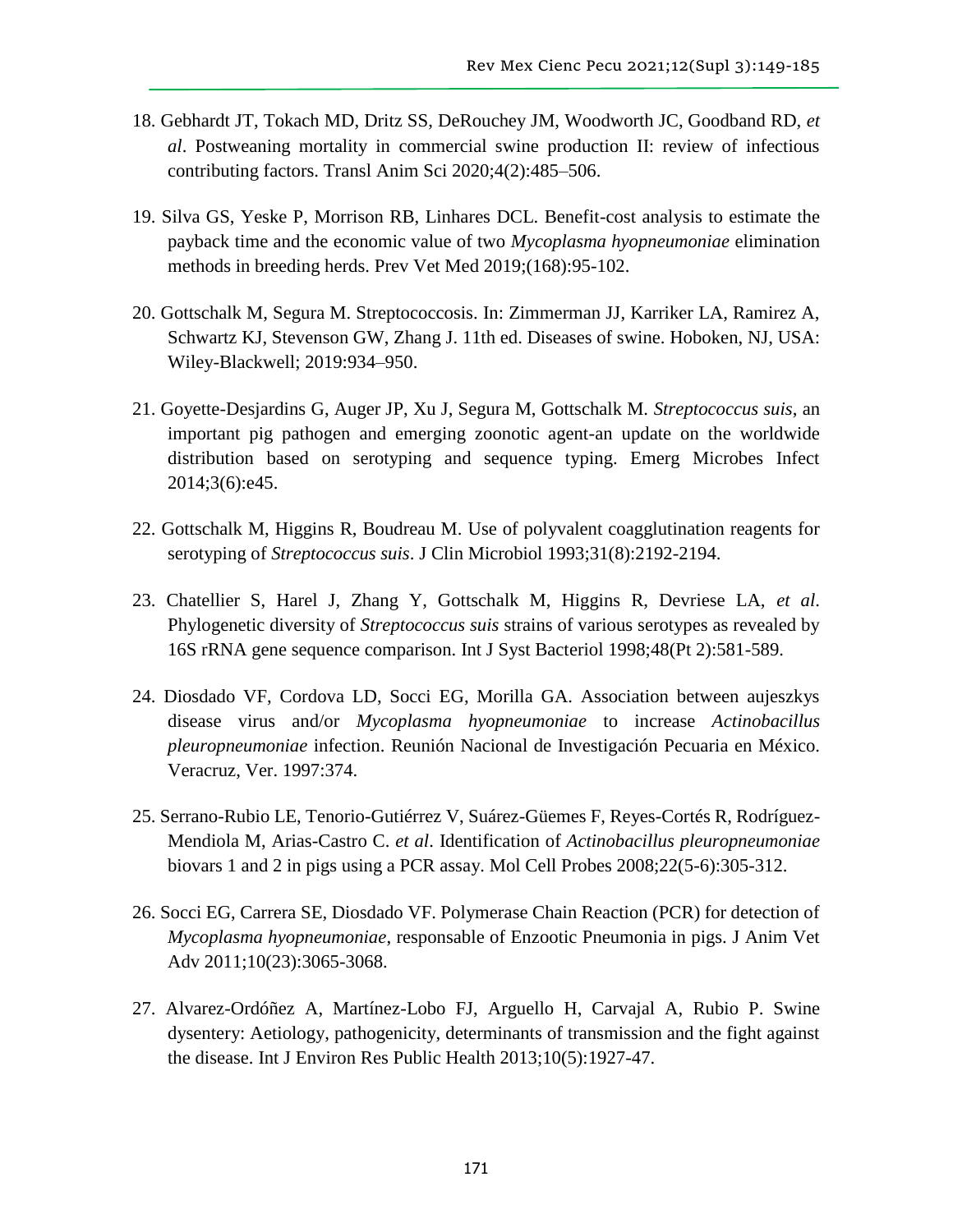- 28. Hampson D, Burrough E. Swine Dysentery and Brachyspiral Colitis. In: Zimmerman JJ, Karriker LA, Ramirez A, Schwartz KJ, Stevenson GW, Zhang J.  $11<sup>th</sup>$  ed. Diseases of swine. Hoboken, NJ, USA: Wiley-Blackwell; 2019:951–970.
- 29. Leite FL, Abrahante JE, Vasquez E, Vannucci F, Gebhart CJ, Winkelman N. *et al*. A cell proliferation and inflammatory signature is induced by *Lawsonia intracellularis* infection in swine. mBio 2019;10(1):e01605-18.
- 30. Denisova L. The problem of proliferative enteropathy is successfully solved. Svinovodstvo 2017;(4):67-68.
- 31. Vannucci F, Gebhart C, McOrist S. Proliferative Enteropathy. In: Zimmerman JJ, Karriker LA, Ramirez A, Schwartz KJ, Stevenson GW, Zhang J. 11<sup>th</sup> ed. Diseases of swine. Hoboken, NJ, USA: Wiley-Blackwell; 2019:898–911.
- 32. Griffith R, Carlson S, Krull A. Salmonellosis. In: Zimmerman JJ, Karriker LA, Ramirez A, Schwartz KJ, Stevenson GW, Zhang J. 11<sup>th</sup> ed. Diseases of swine. Hoboken, NJ, USA: Wiley-Blackwell; 2019:912–925.
- 33. Martínez-Avilés M, Garrido-Estepa M, Álvarez J, de la Torre A. *Salmonella* surveillance systems in swine and humans in Spain: A Review. Vet Sci 2019;6(1):20.
- 34. Fairbrother J, Nadeau E. Colibacillosis**.** In: Zimmerman JJ, Karriker LA, Ramirez A, Schwartz KJ, Stevenson GW, Zhang J. 11th ed. Diseases of swine. Hoboken, NJ, USA: Wiley-Blackwell; 2019:807–834.
- 35. Cheng D, Zhu S, Su Z, Zuo W, Lu H. Prevalence and isoforms of the pathogenicity island ETT2 among *Escherichia coli* isolates from colibacillosis in pigs and mastitis in cows. Curr Microbiol 2012;(64):43–49.
- 36. Nordeste R, Tessema A, Sharma S, Kovac Z, Wang C, Morales R, *et al*. Molecules produced by probiotics prevent enteric colibacillosis in pigs. BMC Vet Res 2017;(13):335.
- 37. García CL, Socci EG, Barrón FL, Arriaga DC, Morilla GA. Diagnóstico de ileítis porcina por medio de la reacción en cadena de la polimerasa. Vet Méx 1998;29(3):263-267.
- 38. Socci EG, Diosdado VF, Carrera SE, Arriaga DC. Determinación de la frecuencia de piaras infectadas con *Lawsonia intracellularis* en México mediante la técnica de PCR. Téc Pecu Méx 2005;43(2):211-218.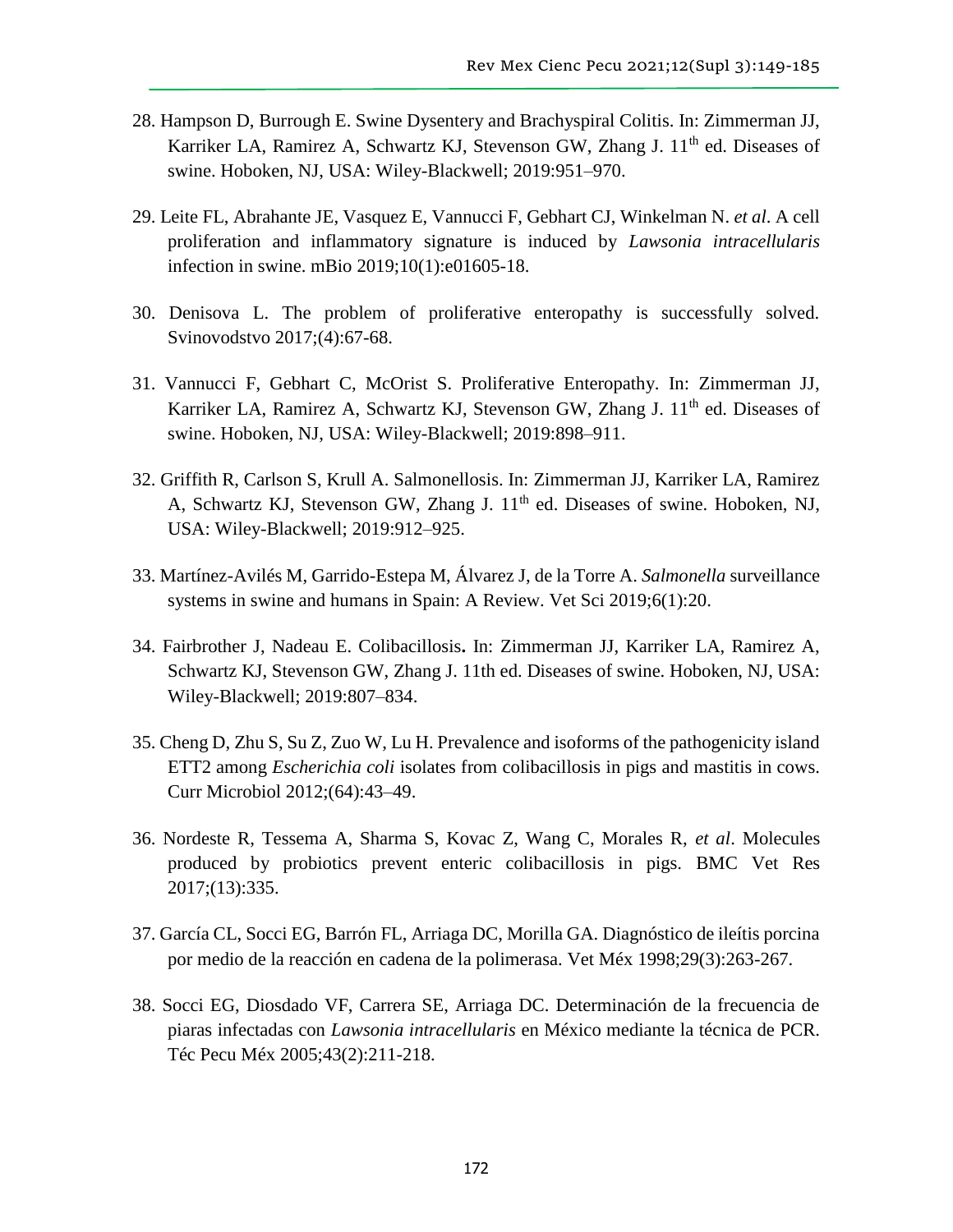- 39. Ontiveros CMDL, Mancera MA, Vázquez NJ, Tenorio GVR. Determinación de la existencia de plásmidos en aislamientos de *Salmonella enteritidis* (fagotipos 4 y 8) y su análisis en la resistencia antimicrobiana. Téc Pecu Méx 2004;42(3):325-332.
- 40. Vélez IA, Espinosa GJA, Cuevas RV, Diosdado VF, Buendía RG. Impacto de tecnologías pecuarias en el ingreso neto de porcicultores en México. Reunión Nacional de Investigación Pecuaria, Nuevo Vallarta, Nayarit. 2018:594-595.
- 41. Opriessnig T, Karuppannan AK, Castro AMMG, Xiao CT. Porcine circoviruses: current status, knowledge gaps and challenges. Virus Res 2020;(286):198044.
- 42. Ouyang T, Niu G, Liu X, Zhang X, Zhang Y, Ren L. Recent progress on porcine circovirus type 3. Infect Genet Evol 2019;(73):227-233.
- 43. Tischer I, Rasch R, Tochtermann G. Characterization of papovavirus-and picornaviruslike particles in permanent pig kidney cell lines. Zentralbl Bakteriol Orig A 1974;226(2):153-67.
- 44. Tischer I, Gelderblom H, Vettermann W, Koch MA. A very small porcine virus with circular single-stranded DNA. Nature 1982;295(5844):64-6.
- 45. Harding JCS, Clark EG. Recognizing and diagnosing postweaning multisystemic wasting syndrome (PMWS) Swine Health Prod 1997;(5):201-203.
- 46. Harding JCS, Clark EG, Strokappe JH, Wilson PI, Ellis JA. Postweaning multisystemic wasting syndrome: Epidemiology and clinical presentation. Swine Health Prod 1998;(6):249-254.
- 47. Allan GM, Ellis JA. Porcine circoviruses: A review. J Vet Diagn Invest 2000;(12):3-14.
- 48. Ramírez-Mendoza H, Martínez C, Mercado C, Castillo-Juárez H, Hernández J, Segalés J. Porcine circovirus type 2 antibody detection in backyard pigs from Mexico City. Res Vet Sci 2007;(83):130–132.
- 49. Ramírez-Mendoza H, Castillo-Juárez H, Hernández J, Correa P, Segalés J. Retrospective serological survey of Porcine circovirus-2 infection in Mexico. Can J Vet Res 2009;(73):21–24.
- 50. Bedolla LF, Trujillo OME, Mendoza ES, Quintero RV, Alonso MR, Ramírez-Mendoza H. *et al*. Identification and genotyping of porcine circovirus type II (PCV2) in Mexico. VirusDisease 2018;(29):385–389.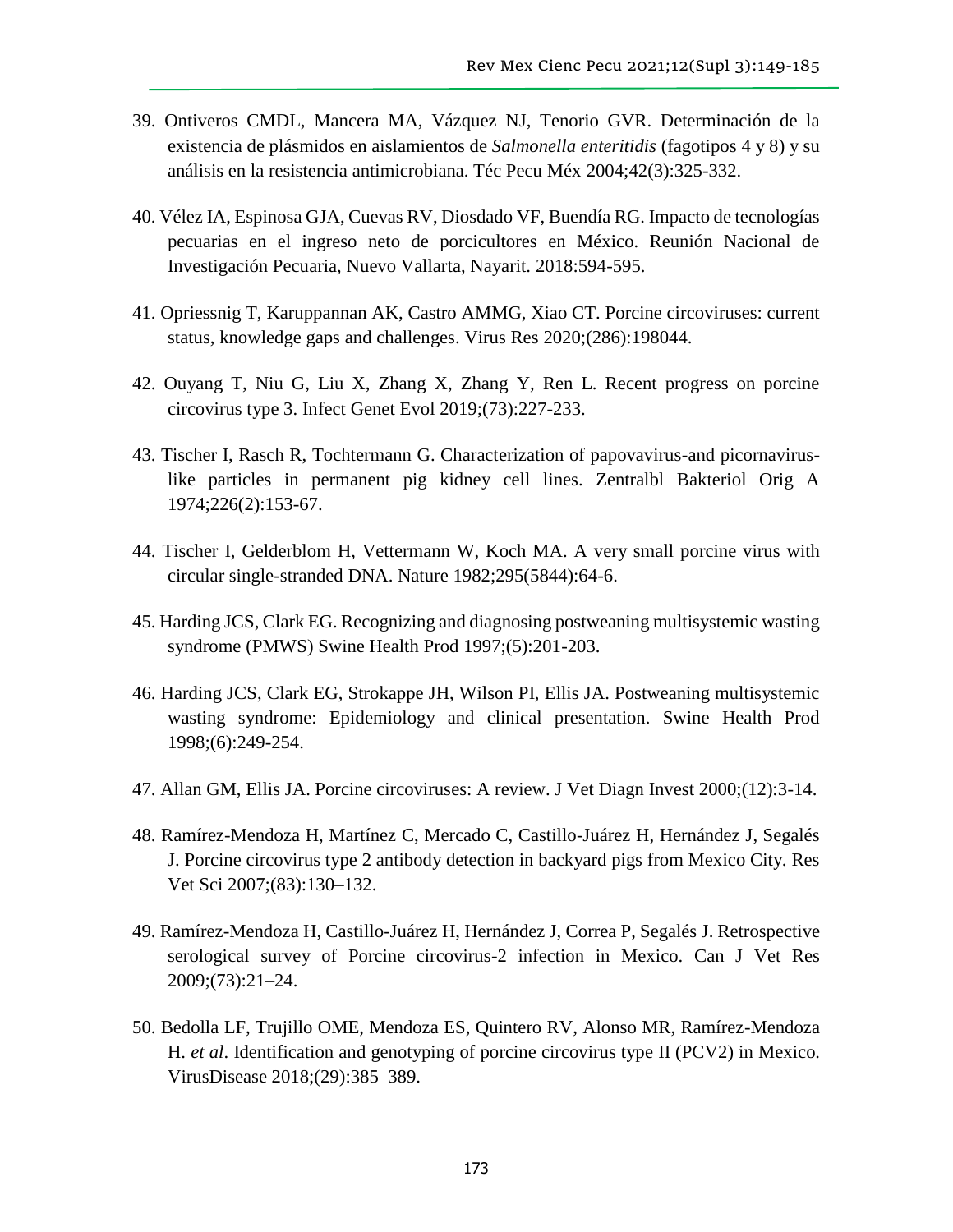- 51. De la Luz AJ, Rivera BJF, Gómez NL. Phylogenetic analysis of porcine circovirus type 3 infect a swine production system in Mexico City. Proc. 10th European Symposium of porcine health management. Barcelona, Spain. 2018:480.
- 52. DiosdadoVF, Socci EG, Martinez LA, Carrera SE, Santiago CJ. Study of porcine circovirus type 2 (PCV2) and porcine reproductive and respiratory syndrome virus (PRRSV) frequencies and coinfection in Mexican farrow to finish pig farms. J Vet Med Anim Health 2018;10(3):96-100.
- 53. Palinski R, Piñeyro P, Shang P, Yuan F, Guo R, Fang Y. *et al*. A novel porcine circovirus distantly related to known circoviruses is associated with porcine dermatitis and nephropathy syndrome and reproductive failure. J Virol 2016;91(1):e01879-16.
- 54. Hayashi S, Ohshima Y, Furuya Y, Nagao A, Oroku K, Tsutsumi N. *et al*. First detection of porcine circovirus type 3 in Japan. J Vet Med Sci 2018;80(9):1468-1472.
- 55. Ku X, Chen F, Li P, Wang Y, Yu X, Fan S, *et al*. Identification and genetic characterization of porcine circovirus type 3 in China. Transbound Emerg Dis 2017;64(3):703-708.
- 56. Zhao D, Wang X, Gao Q, Huan C, Wang W, Gao S, *et al*. Retrospective survey and phylogenetic analysis of porcine circovirus type 3 in Jiangsu province, China, 2008 to 2017. Arch Virol 2018;163(9):2531-2538.
- 57. Collins PJ, McKillen J, Allan G. Porcine circovirus type 3 in the UK. Vet Rec 2017;181(22):599.
- 58. Faccini S, Barbieri I, Gilioli A, Sala G, Gibelli LR, Moreno A. *et al*. Detection and genetic characterization of Porcine circovirus type 3 in Italy. Transbound Emerg Dis 2017;64(6):1661-1664.
- 59. Fux R, Söckler C, Link EK, Renken C, Krejci R, Sutter G, *et al*. Full genome characterization of porcine circovirus type 3 isolates reveals the existence of two distinct groups of virus strains. Virol J 2018;15(1):25.
- 60. Ye X, Berg M, Fossum C, Wallgren P, Blomström AL. Detection and genetic characterisation of porcine circovirus 3 from pigs in Sweden. Virus Genes 2018;54(3):466-469.
- 61. Tochetto C, Lima DA, Varela APM, Loiko MR, Paim WP, Scheffer CM, *et al*. Fullgenome sequence of porcine Circovirus type 3 recovered from serum of sows with stillbirths in Brazil. Transbound Emerg Dis 2018;65(1):5-9.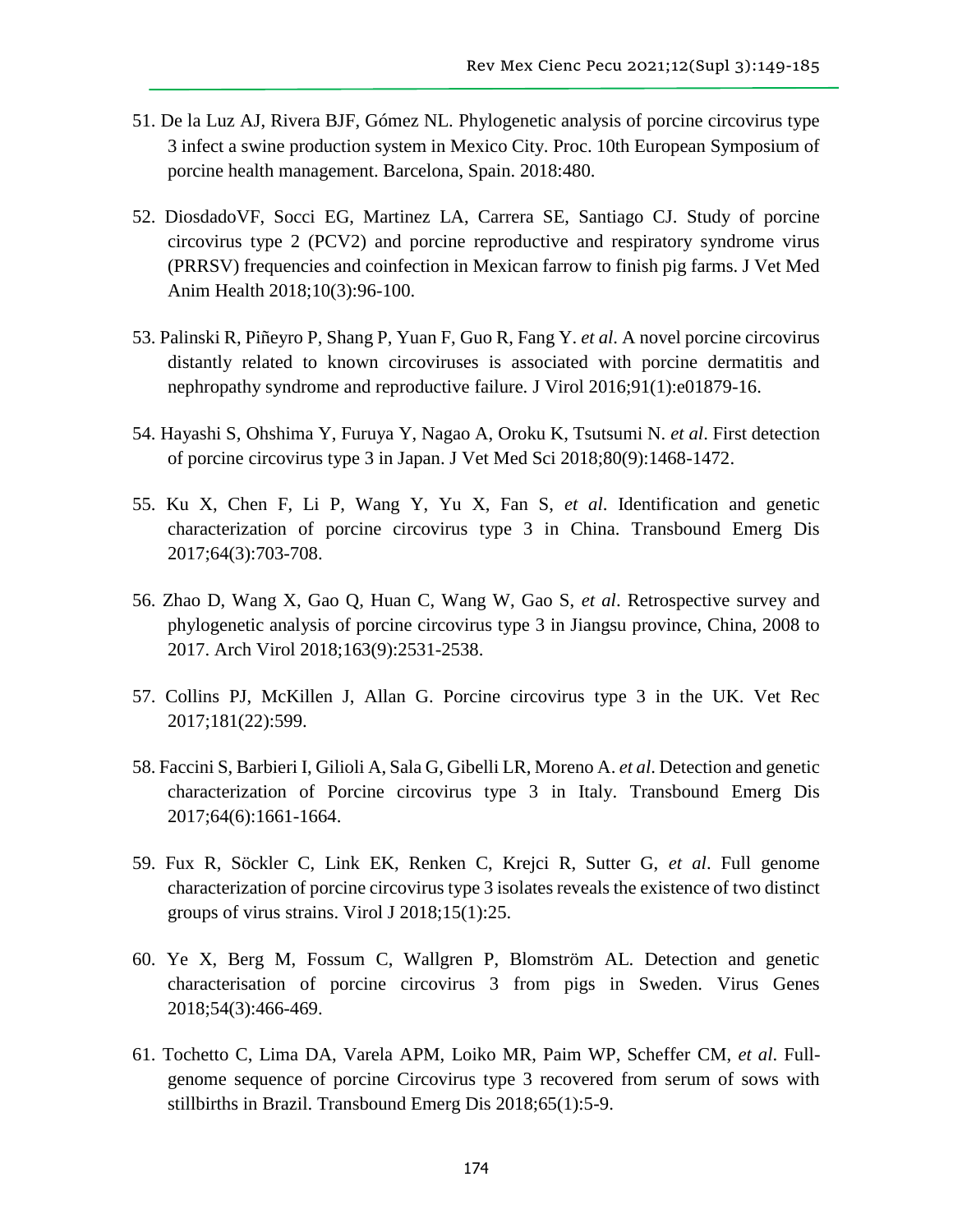- 62. Zimmerman JJ, Dee SA, Holtkamp DJ, Murtaugh MP, Stadejek T, Stevenson GW, *et al*. Porcine Reproductive and Respiratory Syndrome Viruses (Porcine Arteriviruses). In: Zimmerman JJ, Karriker LA, Ramirez A, Schwartz KJ, Stevenson GW, Zhang J. 11<sup>th</sup> ed. Diseases of swine. Hoboken, NJ, USA: Wiley-Blackwell; 2019:685–708.
- 63. Hill H. Overview and history of mystery swine disease (swine infertility/respiratory syndrome). Proceedings of the mystery swine disease committee meeting. Madison, WI, USA. 1990:29-30.
- 64. Wensvoort G, Terpstra C, Pol JM, ter Laak EA, Bloemraad M, de Kluyver EP, *et al*. Mystery swine disease in The Netherlands: the isolation of Lelystad virus. Vet Q 1991;13(3):121-30.
- 65. Collins JE, Benfield DA, Christianson WT, Harris L, Hennings JC, Shaw DP, *et al*. Isolation of swine infertility and respiratory syndrome virus (isolate ATCC VR-2332) in North America and experimental reproduction of the disease in gnotobiotic pigs. J Vet Diagn Invest 1992;4(2):117-126.
- 66. Meng XJ, Paul PS, Halbur PG, Lum MA. Phylogenetic analyses of the putative M (ORF 6) and N (ORF 7) genes of porcine reproductive and respiratory syndrome virus (PRRSV): implication for the existence of two genotypes of PRRSV in the U.S.A. and Europe. Arch Virol 1995;140(4):745-755.
- 67. Neumann EJ, Kliebenstein JB, Johnson CD, Mabry JW, Bush EJ, Seitzinger AH, *et al*. Assessment of the economic impact of porcine reproductive and respiratory syndrome on swine production in the United States. J Am Vet Med Assoc 2005;227(3):385-92.
- 68. Amador, C.J. Evaluación del impacto económico del virus PRRS en granjas porcinas en México [tesis maestría]. Ciudad de México, México. Universidad Nacional Autónoma de México; 2016.
- 69. Millán SF, Cantó AG, Weimersheimer RJ, Coba AMA, Anaya EAM, Correa GP. Estudio seroepidemiológico para determinar la presencia de anticuerpos contra el virus del síndrome disgenésico del cerdo en México. Téc Pecu Méx 1994;32(3):139-144.
- 70. Diosdado VF, Socci EG, Morilla GA. Frecuencia de granjas infectadas con el virus del síndrome disgenésico y respiratorio del cerdo (PRRS) en México [resumen]. Reunión Anual de Investigación Pecuaria en México. Veracruz, México. 1997:375.
- 71. Sierra N, Ramirez R, Mota D. Isolation of PRRS virus in Mexico: a clinical, serological and virological study. Arch Med Vet 2000;32(1):1-9.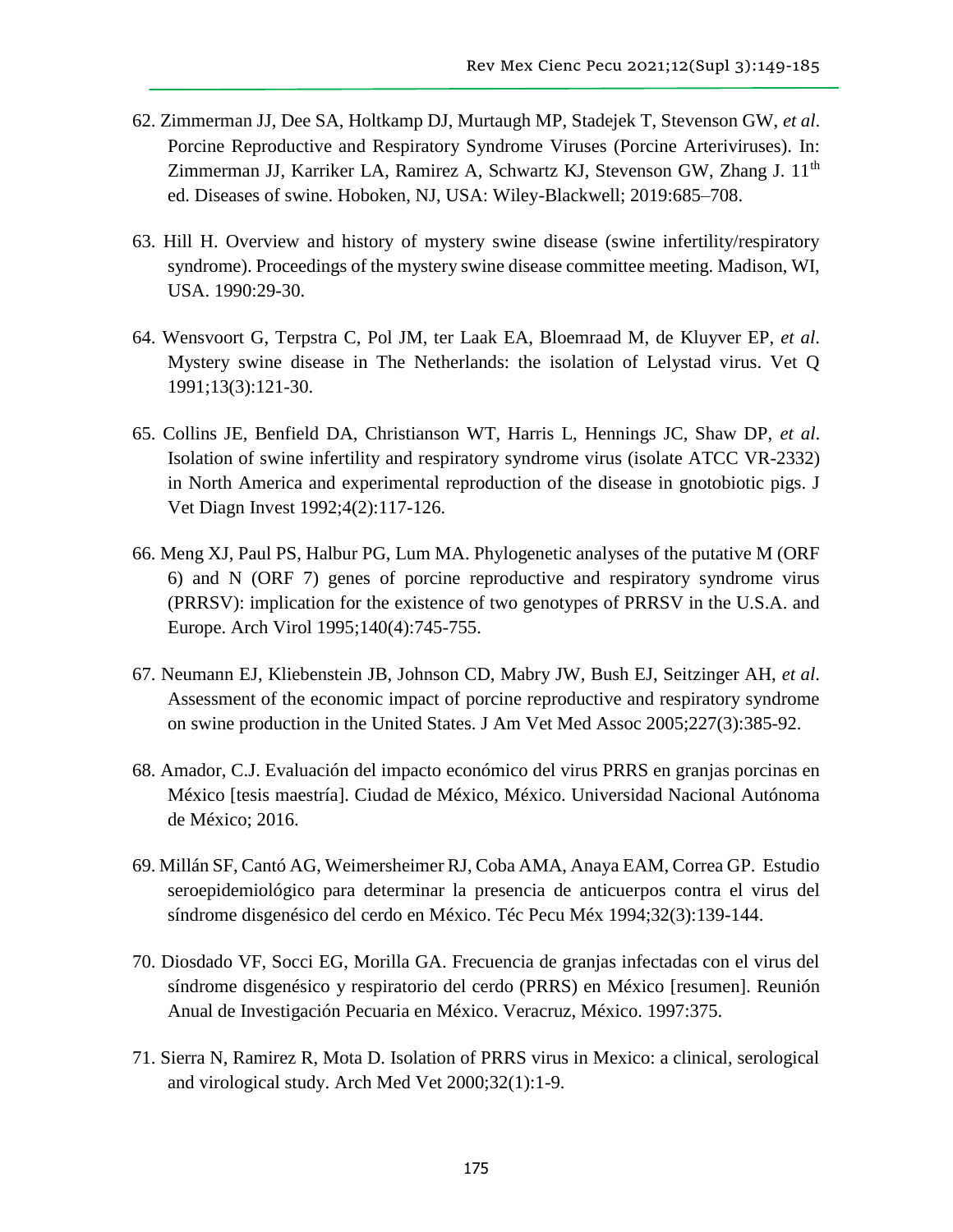- 72. Toiber AE. Análisis de la variabilidad antigénica y genética del virus del síndrome respiratorio y reproductivo porcino (PRRSV) en cepas mexicanas [tesis maestría]. Ciudad de México, México. Universidad Nacional Autónoma de México; 2014.
- 73. Martínez-Bautista NR, Sciutto-Conde E, Cervantes-Torres J, Segura-Velázquez R, Mercado García MC, Ramírez-Mendoza H, *et al*. Phylogenetic analysis of ORF5 and ORF7 of porcine reproductive and respiratory syndrome (PRRS) virus and the frequency of wild-type PRRS virus in México. Transbound Emerg Dis 2018;65(4):993–1008.
- 74. Stephano HA, Gay GM, Ramírez TC. Encephalomyelitis, reproductive failure and corneal opacity (blue eye) in pigs, associated with a paramyxovirus infection. Vet Rec 1988;122(1):6-10. Erratum in: Vet Rec 1988;122(17):420.
- 75. Moreno-López J, Correa-Girón P, Martinez A, Ericsson A. Characterization of a paramyxovirus isolated from the brain of a piglet in Mexico. Arch Virol 1986;91(3- 4):221-31.
- 76. Sundqvist A, Berg M, Hernandez-Jauregui P, Linné T, Moreno-López J. The structural proteins of a porcine paramyxovirus (LPMV). J Gen Virol 1990;71( Pt 3):609-613.
- 77. Rima B, Balkema-Buschmann A, Dundon WG, Duprex P, Easton A, Fouchier R, *et al*. ICTV virus taxonomy profile: Paramyxoviridae. J Gen Virol 2019;100(12):1593-1594.
- 78. Cuevas-Romero JS, Blomström AL, Berg M. Molecular and epidemiological studies of Porcine rubulavirus infection - an overview. Infect Ecol Epidemiol 2015;(5):29602.
- 79. Ramirez-Mendoza H, Hernandez-Jauregui P, Reyes-Leyva J, Zenteno E, Moreno-Lopez J, Kennedy S. Lesions in the reproductive tract of boars experimentally infected with Porcine rubulavirus. J Comp Pathol 1997;117(3):237-52.
- 80. Hernández-Jáuregui P, Ramírez-Mendoza H, Mercado-García C, Moreno-López J, Kennedy S. Experimental Porcine rubulavirus (La Piedad-Michoacan virus) infection in pregnant gilts. J Comp Pathol 2004;130(1):1-6.
- 81. Rivera-Benitez JF, Cuevas-Romero S, Pérez-Torres A, Reyes-Leyva J, Hernández J, Ramírez-Mendoza H. Respiratory disease in growing pigs after Porcine rubulavirus experimental infection. Virus Res 2013a;176(1-2):137-43.
- 82. Rivera-Benitez JF, Martínez-Bautista R, Pérez-Torres A, García-Contreras ADC, Reyes-Leyva J, Hernández J, *et al*. Persistence of Porcine rubulavirus in experimentally infected boars. Vet Microbiol 2013b;162(2-4):491-98.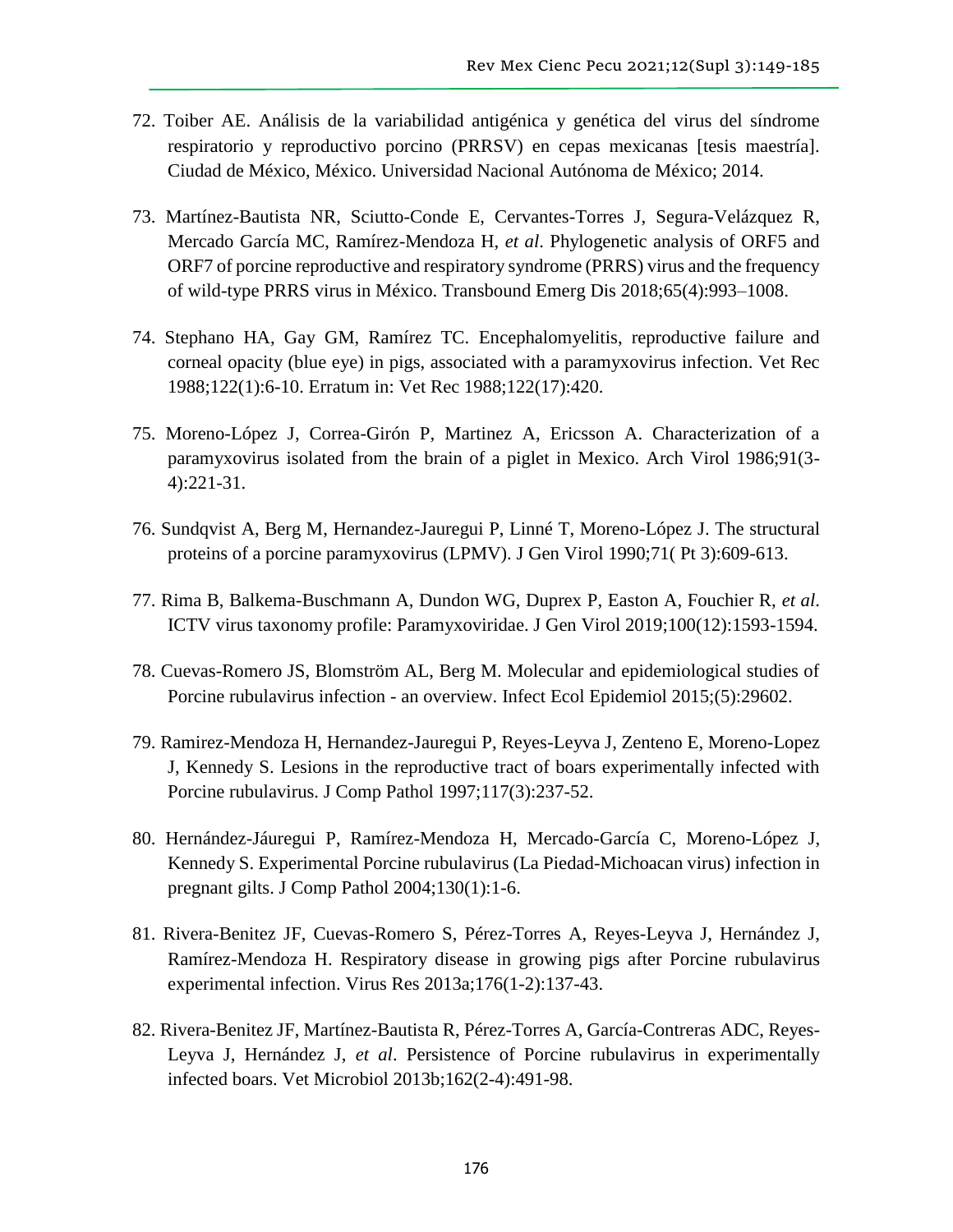- 83. Herrera J, Gómez-Núñez L, Lara-Romero R, Diosdado F, Martínez-Lara A, Jasso M. *et al*. Acute neurologic disease in Porcine rubulavirus experimentally infected piglets. Virus Res 2017;230:50-58.
- 84. Ramírez MH, Carreón NR, Mercado GC, Rodríguez TJ. Hemoaglutinación e inhibición de la hemoaglutinación del paramixovirus porcino a través de la modificación de algunas variables que participan en la prueba. Vet Méx 1996;27(3):257-59.
- 85. Cuevas-Romero S, Blomström AL, Alvarado A, Hernández-Jauregui P, Rivera-Benitez F, Ramírez-Mendoza H, *et al*. Development of a real-time RT-PCR method for detection of Porcine rubulavirus (PoRV-LPMV). J Virol Methods 2013;189(1):1-6.
- 86. Rivera-Benitez JF, García-Contreras Adel C, Reyes-Leyva J, Hernández J, Sánchez-Betancourt JI, Ramírez-Mendoza H. Efficacy of quantitative RT-PCR for detection of the nucleoprotein gene from different Porcine rubulavirus strains. Arch Virol 2013c;158(9):1849-56.
- 87. Garcia-Barrera AA, Del Valle A, Montaño-Hirose JA, Barrón BL, Salinas-Trujano J, Torres-Flores J. Full-genome sequencing and phylogenetic analysis of four neurovirulent Mexican isolates of Porcine rubulavirus. Arch Virol 2017;162(6):1765- 1768.
- 88. Escobar-López AC, Rivera-Benitez JF, Castillo-Juárez H, Ramírez-Mendoza H, Trujillo-Ortega ME, Sánchez-Betancourt JI. Identification of antigenic variants of the Porcine rubulavirus in sera of field swine and their seroprevalence. Transbound Emerg Dis 2012;59(5):416-20.
- 89. Rivera-Benitez JF, Rosas-Estrada K, Pulido-Camarillo E, de la Peña-Moctezuma A, Castillo-Juárez H, Ramírez-Mendoza H. Serological survey of veterinarians to assess the zoonotic potential of three emerging swine diseases in Mexico. Zoonoses Public Health 2014;61(2):131-137.
- 90. Thibault PA, Watkinson RE, Moreira-Soto A, Drexler JF, Lee B. Zoonotic potential of emerging paramyxoviruses: knowns and unknowns. Adv Virus Res 2017;(98):1-55.
- 91. Cuevas-Romero JS, Rivera-Benítez JF, Hernández-Baumgarten E, Hernández-Jaúregui P, Vega M, Blomström AL, *et al*. Cloning, expression and characterization of potential immunogenic recombinant hemagglutinin-neuraminidase protein of Porcine rubulavirus. Protein Expr Purif 2016;(128):1-7.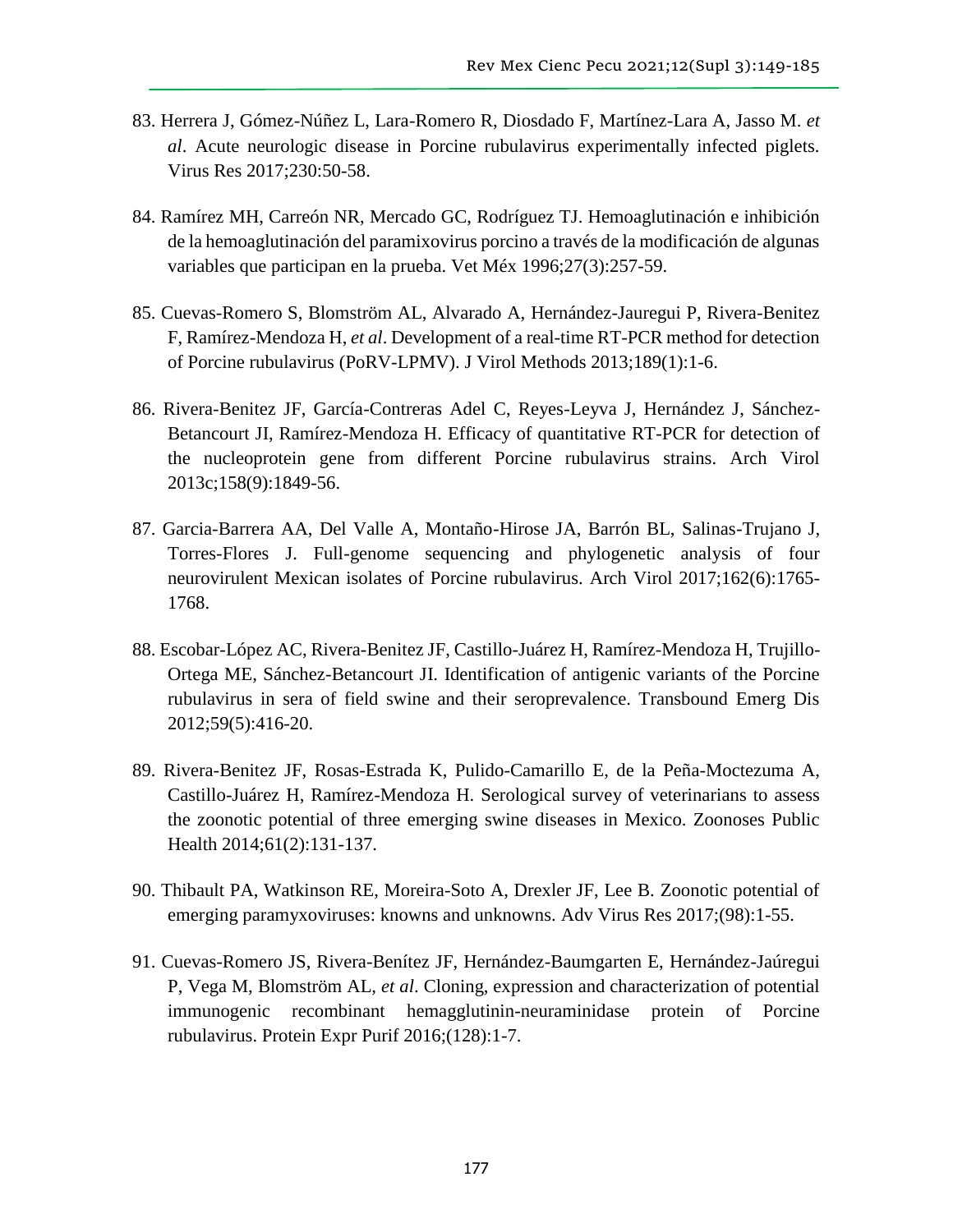- 92. Cerriteño-Sánchez JL, Santos-López G, Rosas-Murrieta NH, Reyes-Leyva J, Cuevas-Romero S, Herrera-Camacho I. Production of an enzymatically active and immunogenic form of ectodomain of Porcine rubulavirus hemagglutinin-neuraminidase in the yeast Pichia pastoris. J Biotechnol 2016;(223):52-61.
- 93. Siañez-Estrada LI, Rivera-Benítez JF, Rosas-Murrieta NH, Reyes-Leyva J, Santos-López G, Herrera-Camacho I. Immunoinformatics approach for predicting epitopes in HN and F proteins of Porcine rubulavirus. PLoS One. 2020;15(9):e0239785.
- 94. MacLachlan J, Dubovi E. Fenner's Veterinary Virology. 5ª ed. London, UK: Academic Press; 2016.
- 95. Jung K, Saif LJ. Porcine epidemic diarrhea virus infection: Etiology, epidemiology, pathogenesis and immunoprophylaxis. Vet J 2015;204(2):134-43.
- 96. Chen Q, Gauger P, Stafne M, Thomas J, Arruda P, Burrough E, *et al*. Pathogenicity and pathogenesis of a United States porcine deltacoronavirus cell culture isolate in 5-dayold neonatal piglets. Virology 2015;482:51-59.
- 97. Boniotti MB, Papetti A, Lavazza A, Alborali G, Sozzi E, Chiapponi C, *et al*. Porcine epidemic diarrhea virus and discovery of a recombinant swine enteric coronavirus. Italy Emerg Infect Dis 2016;22(1):83-87.
- 98. Saif, L, Wang, Q, Vlasova, A, Jung, K, Xiao, S. Coronaviruses. In: Zimmerman JJ, Karriker LA, Ramirez A, Schwartz KJ, Stevenson GW, Zhang J. 11<sup>th</sup> ed. Diseases of swine. Hoboken, NJ, USA: Wiley-Blackwell; 2019:488–523.
- 99. Huang Y, Dickerman A, Pineyro P, Li L, Fang L, Kiehne R, *et al*. Origin, evolution, and genotyping of emergent porcine epidemic diarrhea virus strains in the United States. mBio 2013;4(5):e00737–00713.
- 100. Fajardo R, Alpizar A, Martinez A, Quintero, V, Diosdado, F, Córdova, D, *et al*. Two cases report of PED in different states in México. International Pig Veterinary Society (IPVS) Congress Cancun, Mexico. 2014:645.
- 101. Rivera-Benítez JF, Gómez-Núñez L, Diosdado VF, Socci EG, De la Luz AJ, Quintero V, *et al*. Detección de nuevos coronavirus causantes de diarreas agudas en cerdos lactantes. Reunión Nacional de Investigación Pecuaria. Estado de México, México. 2015:166-167.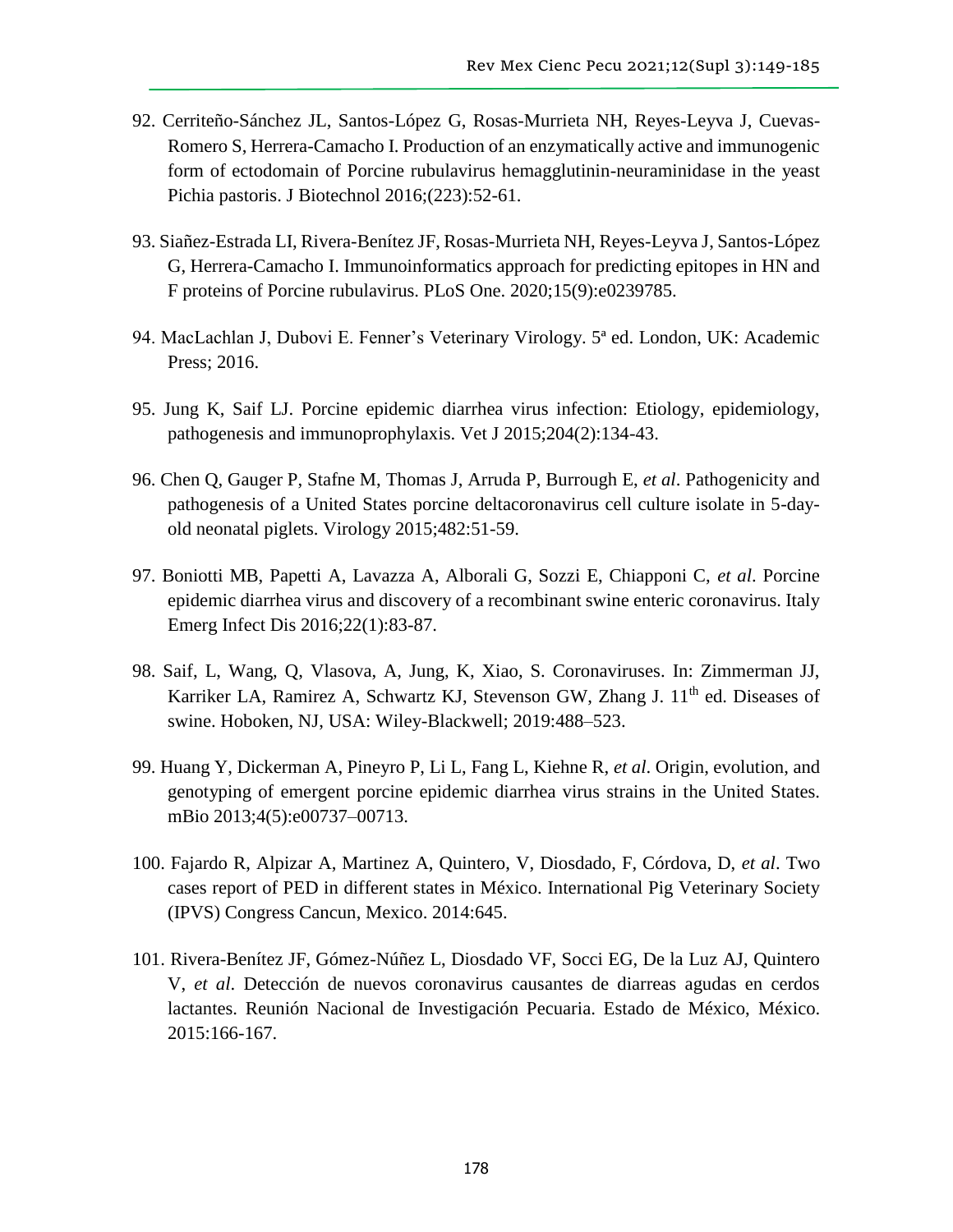- 102. OIE-WAHID. Follow-up report No.1 Final Report. Virus de la diarrea epidémica porcina, México. México. 2016. [https://www.oie.int/wahis\\_2/public/wahid.php/Reviewreport/Review?reportid=19584](https://www.oie.int/wahis_2/public/wahid.php/Reviewreport/Review?reportid=19584) Accessed 17 Oct, 2020.
- 103. PORCIMEX. Compendio estadístico del sector porcícola. 2015. México. <http://www.porcimex.org/Compendio%20Estadistico%202015.pdf> Consultado 17 Oct, 2020.
- 104. Trujillo-Ortega M, Beltrán-Figueroa R, García-Hernández M, Juárez-Ramírez M, Sotomayor-González A, Hernández-Villegas E, *et al*. Isolation and characterization of porcine epidemic diarrhea virus associated with the 2014 disease outbreak in Mexico: case report. BMC Vet Res 2016;(12):132.
- 105. DOF. Diario Oficial de la Federación. Acuerdo mediante el cual se dan a conocer en los Estados Unidos Mexicanos las enfermedades y plagas exóticas y endémicas de notificación obligatoria de los animales terrestres y acuáticos. 2018. [https://dof.gob.mx/nota\\_detalle.php?codigo=5545304&fecha=29/11/2018.](https://dof.gob.mx/nota_detalle.php?codigo=5545304&fecha=29/11/2018) Consultado 17 Oct, 2020.
- 106. Lara-Romero R, Gómez-Núñez L, Cerriteño-Sánchez JL, Márquez-Valdelamar L, Mendoza-Elvira S, Ramírez-Mendoza H, *et al*. Molecular characterization of the spike gene of the porcine epidemic diarrhea virus in Mexico, 2013-2016. Virus genes 2018;54(2): 215–224.
- 107. Barrera AM. Construcción de un sistema de expresión para la proteína N del virus de la diarrea epidémica porcina (vDEP) en *E. coli* y caracterización antigénica en ensayos inmunoabsorbentes [tesis maestría]. Ciudad de México, México. Universidad Nacional Autónoma de México; 2018.
- 108. Castillo CK. Estudio comparativo de la virulencia de una cepa epidémica y una cepa INDEL del virus de diarrea epidémica porcina [tesis maestría]. Ciudad de México, México. Universidad Nacional Autónoma de México; 2019.
- 109. Zapata MM. Evaluación de un biológico recombinante del virus de diarrea epidémica porcina en cerdos en engorda [tesis licenciatura]. Ciudad de México, México. Universidad Nacional Autónoma de México; 2020.
- 110. Arenas LT. Escalamiento a biorreactor de la producción heteróloga y la purificación de dos fragmentos de la proteína S del vDEP en *Escherichia coli* [tesis maestría]*.* Instituto Nacional de México. Instituto Tecnológico de Celaya; 2018.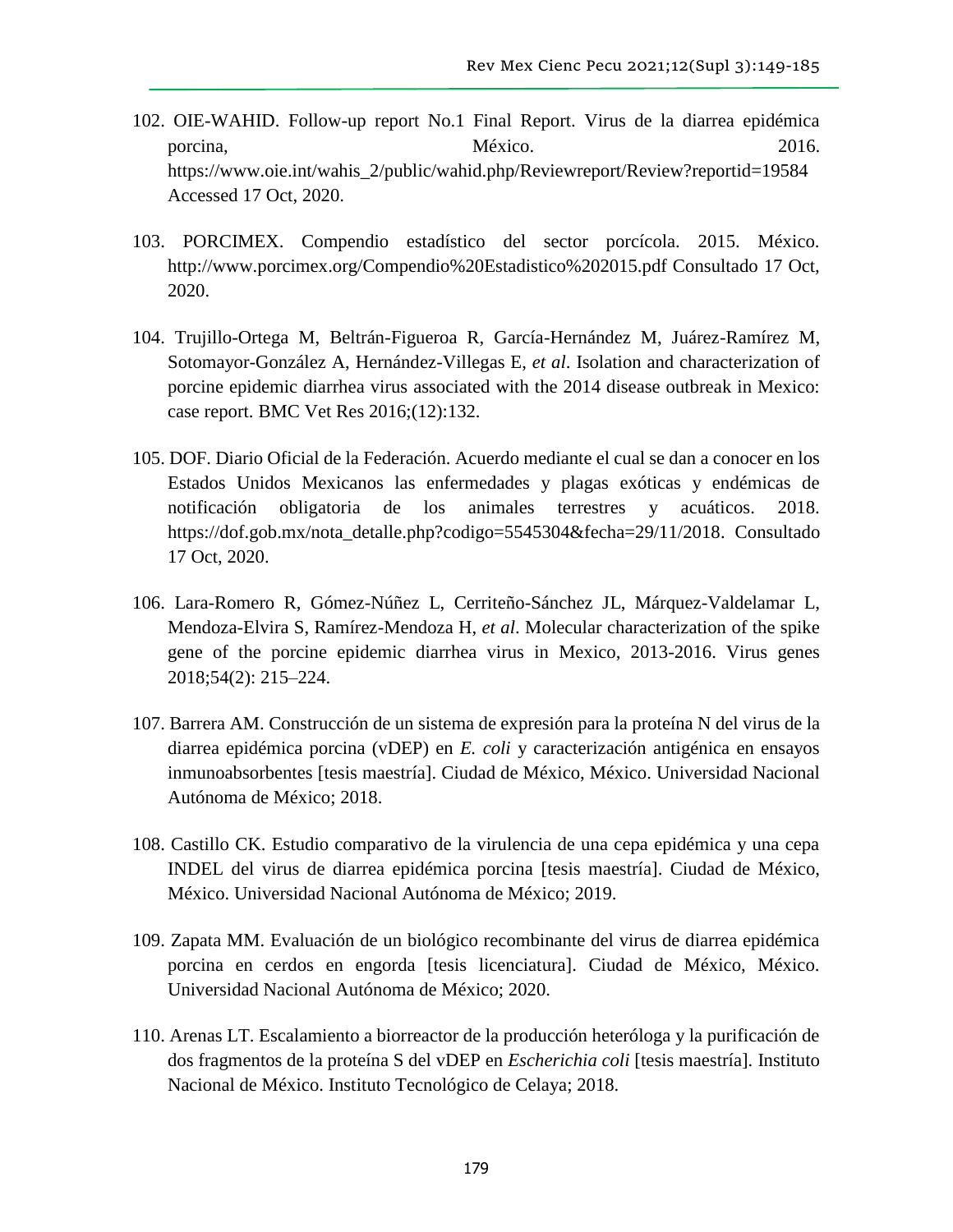- 111. Ma W, Lager KM, Vincent AL, Janke BH, Gramer MR, Richt JA. The role of swine in the generation of novel influenza viruses. Zoonoses Public Health 2009;56(6-7):326-37.
- 112. Yoon SW, Webby RJ, Webster RG. Evolution and ecology of influenza A viruses. Curr Top Microbiol Immunol 2014;(385):359-375.
- 113. Ma W, García-Sastre A, Schwemmle M. Expected and unexpected features of the newly discovered bat influenza A-like viruses. PLoS Pathog 2015;11(6):e1004819.
- 114. Ma W. Swine influenza virus: Current status and challenge. Virus Res 2020;(288):198118.
- 115. Krammer F, Smith GJD, Fouchier RAM, Peiris M, Kedzierska K, Doherty PC, *et al*. Influenza. Nat Rev Dis Primers 2018;4(1):3.
- 116. Medina RA, García-Sastre A. Influenza A viruses: new research developments. Nat Rev Microbiol 2011;9(8):590-603.
- 117. Denney L, Ho LP. The role of respiratory epithelium in host defense against influenza virus infection. Biomed J 2018;41(4):218-233.
- 118. Taubenberger JK, Kash JC. Influenza virus evolution, host adaptation, and pandemic formation. Cell Host Microbe 2010;7(6):440-51.
- 119. Torremorell M, Allerson M, Corzo C, Diaz A, Gramer M. Transmission of influenza A virus in pigs. Transbound Emerg Dis 2012;59 (Suppl 1):68-84.
- 120. Saavedra-Montañez M, Vaca L, Ramírez-Mendoza H, Gaitán-Peredo C, Bautista-Martínez R, Segura-Velázquez R. *et al*. Identification and genomic characterization of influenza viruses with different origin in Mexican pigs. Transbound Emerg Dis 2019;66 (1):186-194.
- 121. Janke BH. Clinicopathological features of Swine influenza. Curr Top Microbiol Immunol 2013;(370):69-83.
- 122. Janke BH. Influenza A virus infections in swine: pathogenesis and diagnosis. Vet Pathol 2014;51(2):410-426.
- 123. Saavedra-Montañez M, Castillo-Juárez H, Sánchez-Betancourt I, Rivera-Benitez JF, Ramírez-Mendoza H. Serological study of influenza viruses in veterinarians working with swine in Mexico. Arch Virol 2017;162(6):1633-1640.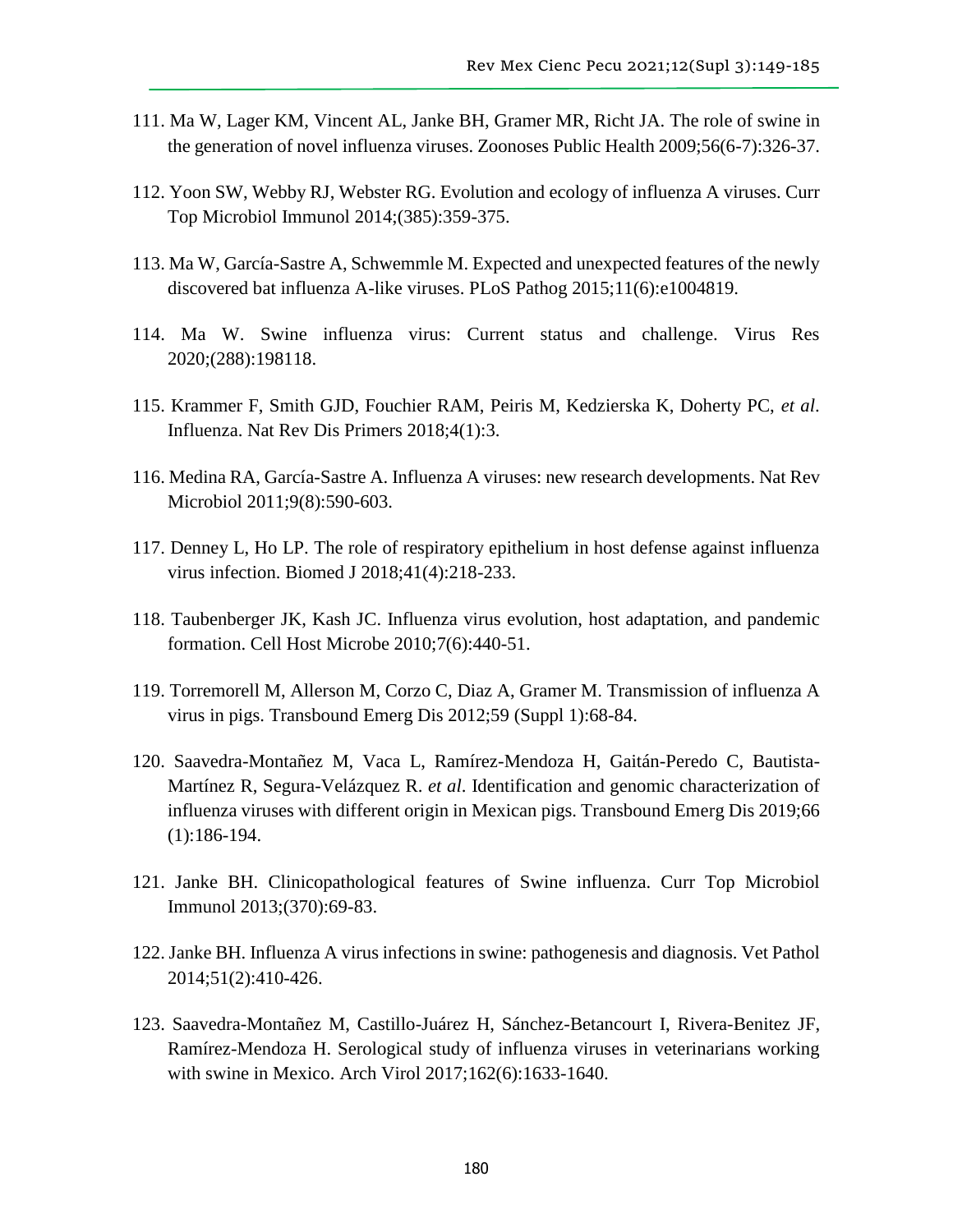- 124. Mena I, Nelson MI, Quezada-Monroy F, Dutta J, Cortes-Fernández R, Lara-Puente JH, *et al*. Origins of the 2009 H1N1 influenza pandemic in swine in Mexico. Elife 2016;5:e16777.
- 125. Juárez-Ramírez M, Sánchez-Betancourt I, Trujillo-Ortega ME, Mendoza-Elvira S, Carreón-Nápoles R, Fuente-Martínez B, *et al*. Clinical evaluation, serological response and lesions generated by the A/Mexico/La Gloria-3/2009/H1N1 and A/swine/New Jersey/11/1976/H1N1 influenza viruses in colostrated and non-colostrated pigs. Virusdisease 2019;30(3):433-440.
- 126. Saavedra-Montañez M, Carrera-Aguirre V, Castillo-Juárez H, Rivera-Benitez F, Rosas-Estrada K, Pulido-Camarillo E. *et al*. Retrospective serological survey of influenza viruses in backyard pigs from Mexico City. Influenza Other Respir Viruses 2013;7(5):827-32.
- 127. Van Reeth K, Ma W. Swine influenza virus vaccines: to change or not to change-that's the question. Curr Top Microbiol Immunol 2013;(370):173-200.
- 128. Diosdado VF, González-Vega D, Moles-Cervantes LP y Morilla GM. Association between antibodies against porcine reproductive and respiratory syndrome virus and other pathogens. Vet Méx 2004;35(2):147-152.
- 129. Rivera-Benitez JF, De la Luz-Armendáriz J, Saavedra-Montañez M, Jasso-Escutia MÁ, Sánchez-Betancourt I, Pérez-Torres A, *et al*. Co-infection of classic swine H1N1 influenza virus in pigs persistently infected with Porcine rubulavirus. Vet Microbiol 2016;(184):31-39.
- 130. Mengeling WL, Lager KM, Vorwald AC. The effect of porcine parvovirus and porcine reproductive and respiratory syndrome virus on porcine reproductive performance. Anim Reprod Sci 2000;(60-61):199-210.
- 131. Truyen U, Streck AF. Parvoviruses. In: Zimmerman JJ, Karriker LA, Ramirez A, Schwartz KJ, Stevenson GW, Zhang J. 11<sup>th</sup> ed. Diseases of swine. Hoboken, NJ, USA: Wiley-Blackwell; 2019:611–621.
- 132. Xiao CT, Giménez-Lirola LG, Jiang YH, Halbur PG, Opriessnig T. Characterization of a novel porcine parvovirus tentatively designated PPV5. PLoS One 2013;8(6):e65312.
- 133. Streck AF, Bonatto SL, Homeier T, Souza CK, Gonçalves KR, Gava D, *et al*. High rate of viral evolution in the capsid protein of porcine parvovirus. J Gen Virol 2011;92(Pt 11):2628-2636.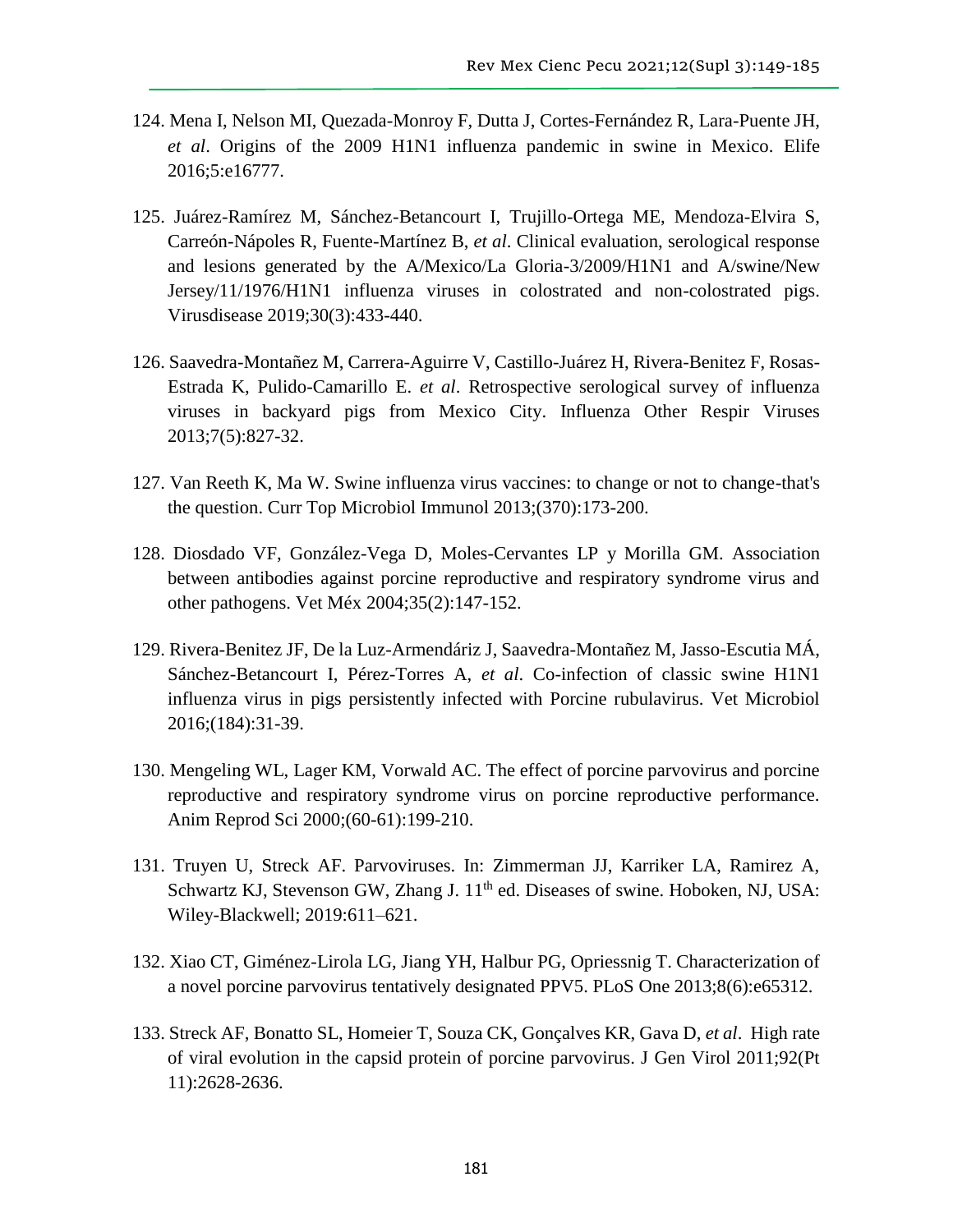- 134. Cadar D, Dán Á, Tombácz K, Lőrincz M, Kiss T, Becskei Z, *et al*. Phylogeny and evolutionary genetics of porcine parvovirus in wild boars. Infect Genet Evol 2012;12(6):1163-71.
- 135. Shangjin C, Cortey M, Segalés J. Phylogeny and evolution of the NS1 and VP1/VP2 gene sequences from porcine parvovirus. Virus Res 2009;140(1-2):209-215.
- 136. Streck AF, Homeier T, Foerster T, Fischer S, Truyen U. Analysis of porcine parvoviruses in tonsils and hearts from healthy pigs reveals high prevalence and genetic diversity in Germany. Arch Virol 2013a;(158):1173–1780.
- 137. Zeeuw EJL, Leinecker N, Herwig V, Selbitz HJ, Truyen U. Study of the virulence and cross-neutralization capability of recent porcine parvovirus field isolates and vaccine viruses in experimentally infected pregnant gilts. J Gen Virol 2007;88(Pt 2):420-427.
- 138. Ramírez MH, Sánchez MPH, Zepeda MOO, Espino RMG, Correa GP. Seroprevalencia de anticuerpos contra parvovirus porcino (PVP) en cerdas y ratas en granjas porcinas del ciclo completo. Téc Pecu Méx 1991;29(3):159-164.
- 139. Socci EG, Diosdado VF, González VG, Corona BE, Morilla GA. Perfil serológico de granjas donde se vacunaba o no a las hembras contra el parvovirus porcino. Téc Pecu Méx 1996;34(2):104-110.
- 140. Carrera-Aguirre VM, Mercado GC, Carreón NR, Haro TM. Seroprevalencia y frecuencia de títulos de anticuerpos contra parvovirus porcino en cerdos de traspatio del Distrito Federal en el periodo 2000-2009. Congreso Nacional AMVEC. Puerto Vallarta, Jalisco, México. 2011:1
- 141. Zhou B. Classical Swine Fever in China-An update minireview. Front Vet Sci 2019;(6):187.
- 142. Martínez MA, Torres CJ, Martínez SA, Bordier LD, Partida OY, Morilla GA. Análisis de la cadena de frío de la vacuna contra la fiebre porcina clásica. Téc Pecu Méx 1992;30(1):23-30.
- 143. Coba AMA, Baez RU, Anaya EA, Correa GP. Protección conferida por la vacuna PAV-250 contra la fiebre porcina clásica al vacunar cerdos de uno, siete, 15 y 21 días de edad. Téc Pecu Méx 1992;30(2):91-99.
- 144. Báez RU, Coba AMA, Anaya EA, Correa GP, Rosales OC. Inocuidad del virus vacunal PAV-250 contra la fiebre porcina clásica (FPC) en cerdas en celo y gestantes, sin antecedentes de vacunación. Téc Pecu Méx 1995;33(3):135-147.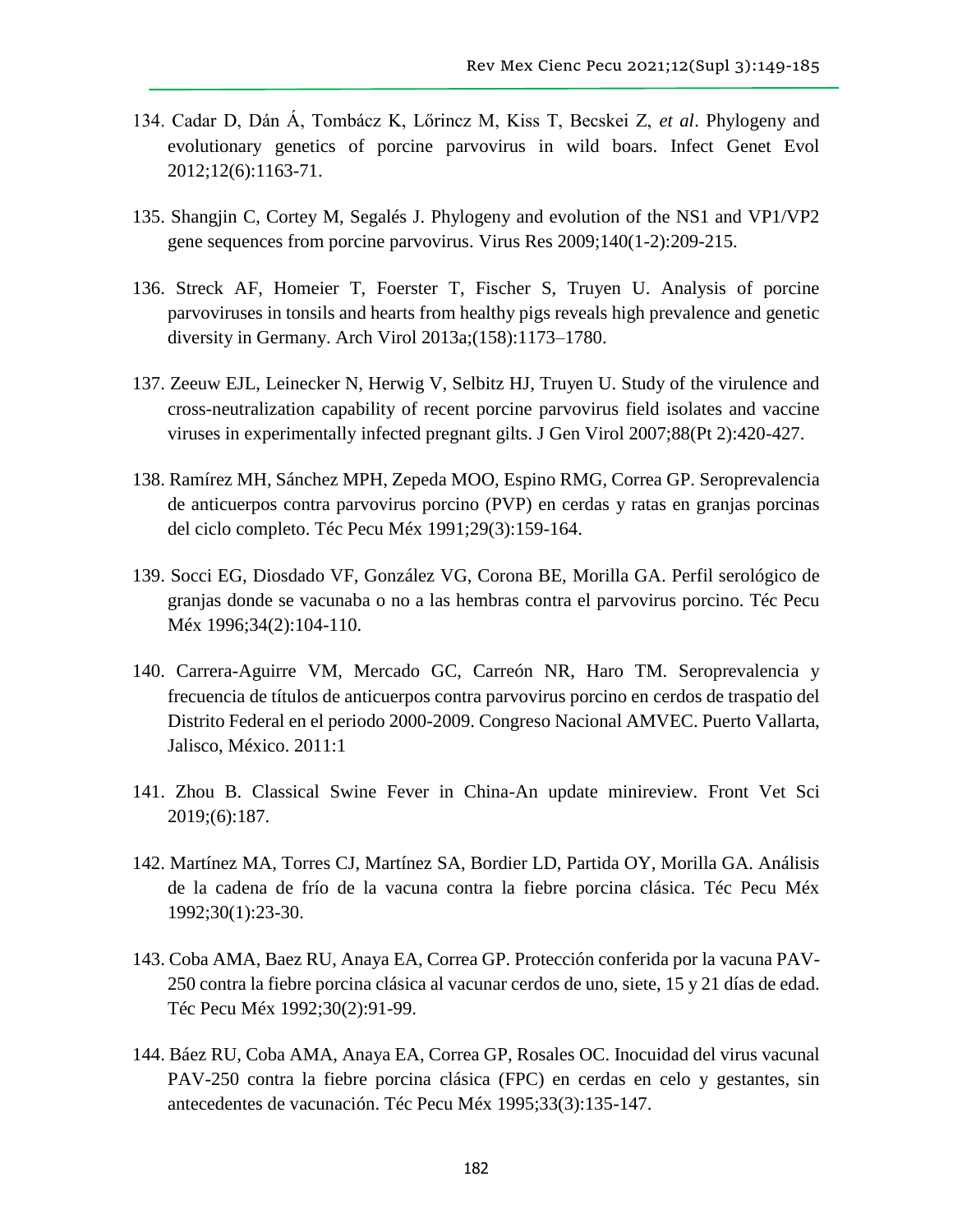- 145. Martínez SA, Cisneros MI, González VD, Arriaga DC, Morilla GA. Perfil inmunológico de cerdos inoculados con el virus de la fiebre porcina clásica. Téc Pecu Méx 1993;31(3):128-136.
- 146. Aguirre BF, Aguilar OP, Martínez SA, Morilla GA. Aspectos epidemiológicos de la campaña de vacunación intensiva contra la fiebre porcina clásica en el estado de Guanajuato. 1991-1993. Téc Pecu Méx 1994;32(2):98-104.
- 147. Socci EG, Diosdado VF, Carrera SE, Macías GM, Arriaga DC, Morilla GA. Establecimiento de la técnica de RT-PCR para el diagnóstico de la fiebre porcina clásica en México. Téc Pecu Méx 2003;41(1):105-110.
- 148. Socci EG, Diosdado VF, Carrera SE, Macías GM, Arriaga DC, Morilla GA. Comparison between vaccinal and field CSF virus strains in Mexico. International Pig Veterinary Society (IPVS) Congress Ames, Iowa, USA. 2002:u 182.
- 149. Zuckermann FA. Aujeszky's disease virus: opportunities and challenges. Vet Res 2000;31(1):121–131.
- 150. Bachtold, M. Una nueva enfermedad en México, el mal de Aujeszky. Rev Tierra 1945; 1001:42-43.
- 151. Martell DM, Alcocer BR, Cerón MF, Lozano SJ, Del Valle PP, Auró AA. Aislamiento y caracterización del virus de la Enfermedad de Aujeszky o Pseudorrabia en México. Téc Pecu Méx 1971;(18):27-41.
- 152. Morilla GA, Diosdado VF, Corona BE, Soria PS, González VD. Perfiles serológicos de granjas porcinas infectadas con el virus de la enfermedad de Aujeszky. Téc Pecu Méx 1995;33(2):92-99.
- 153. Diosdado VF, Corona BE, González VD, Socci EG, Morilla GA. Perfil serológico de piaras donde se vacunaba a las cerdas contra el virus de la enfermedad de Aujeszky. Téc Pecu Méx 1995;33(2):116-120.
- 154. Diosdado VF, Córdova LD, Socci EG, González VD, Morilla GA. Sinergismo potencial entre el virus de la enfermedad de Aujeszky, *Mycoplasma hyopneumoniae* y *Actinobacillus pleuropneumoniae* en cerdos de engorda. Téc Pecu Méx 1999a;37(1):23- 30.
- 155. Diosdado VF, Castro GD, Rosales OC, Calderón CA, Campomanes CA, Morilla GA. Inmunogenicidad de seis vacunas de virus inactivado contra la enfermedad de Aujeszky. Téc Pecu Méx 1999b;37(1):59-62.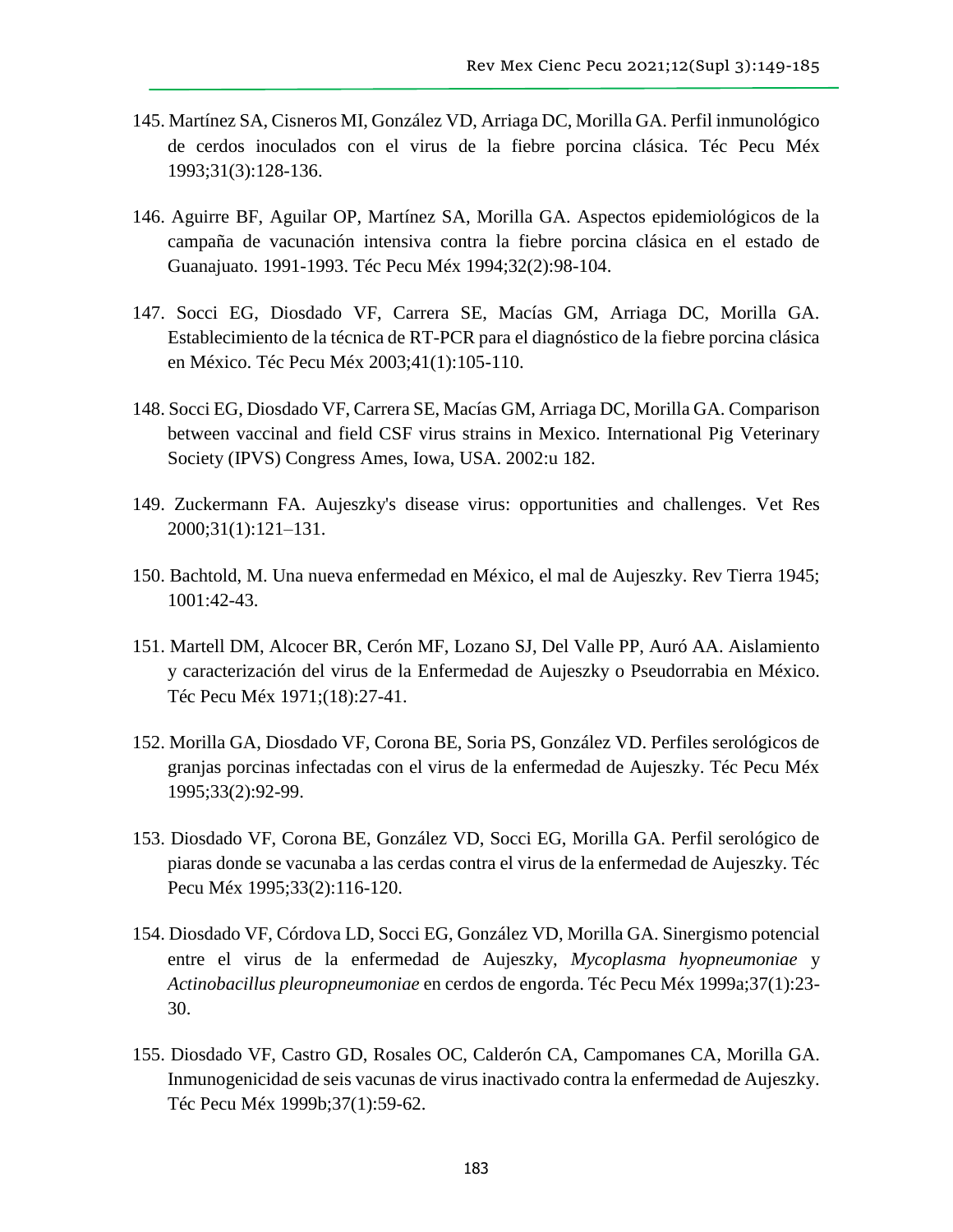- 156. Cuevas SC, Guzmán HM, De Paz VO, Colmenares VG, Hernández BE, Pérez GE. Desarrollo y evaluación de un Dot-ELISA como prueba tamiz para el diagnóstico de la enfermedad de Aujeszky en México. Téc Pecu Méx 1997;35(3):170-176.
- 157. Coba AMA, Socci EG, Zapata SL, Carrera SE, Chávez CE. Polymerase Chain Reaction for Aujeszky disease in Mexico. J Anim Vet Adv 2012;11(22):4217-4220.
- 158. Gaudreault NN, Madden DW, Wilson WC, Trujillo JD, Richt JA. African Swine Fever Virus: An emerging DNA arbovirus. Front Vet Sci 2020;(7):215.
- 159. Dixon LK, Sun H, Roberts H. African swine fever. Antiviral Res 2019;165:34-41.
- 160. Malogolovkin A, Kolbasov D. Genetic and antigenic diversity of African swine fever virus. Virus Res 2019;271:197673.
- 161. Blome S, Gabriel C, Beer M. Pathogenesis of African swine fever in domestic pigs and European wild boar. Virus Res 2013;173(1):122-130.
- 162. Boinas FS, Wilson AJ, Hutchings GH, Martins C, Dixon LJ. The persistence of African swine fever virus in field-infected *Ornithodoros erraticus* during the ASF endemic period in Portugal. PLoS One 2011;6(5):e20383.
- 163. Laddomada A, Rolesu S, Loi F, Cappai S, Oggiano A, Madrau MP, *et al*. Surveillance and control of African Swine Fever in free-ranging pigs in Sardinia. Transbound Emerg Dis 2019;66(3):1114-1119.
- 164. Cwynar P, Stojkov J, Wlazlak K. African Swine Fever status in Europe. Viruses 2019;11(4):310.
- 165. Gabriel C, Blome S, Malogolovkin A, Parilov S, Kolbasov D, Teifke JP. *et al*. Characterization of African swine fever virus Caucasus isolate in European wild boars. Emerg Infect Dis 2011;17(12):2342-2345.
- 166. O'Donnell V, Risatti GR, Holinka LG, Krug PW, Carlson J, Velazquez-Salinas L. *et al*. Simultaneous deletion of the 9gl and UK genes from the African swine fever virus Georgia 2007 isolate offers increased safety and protection against homologous challenge. J Virol 2016;91(1):e01760-16.
- 167. Borca MV, Ramirez-Medina E, Silva E, Vuono E, Rai A, Pruitt S. *et al*. Development of a highly effective African swine fever virus vaccine by deletion of the i177l gene results in sterile immunity against the current epidemic Eurasia strain. J Virol 2020a;94(7):e02017-19.